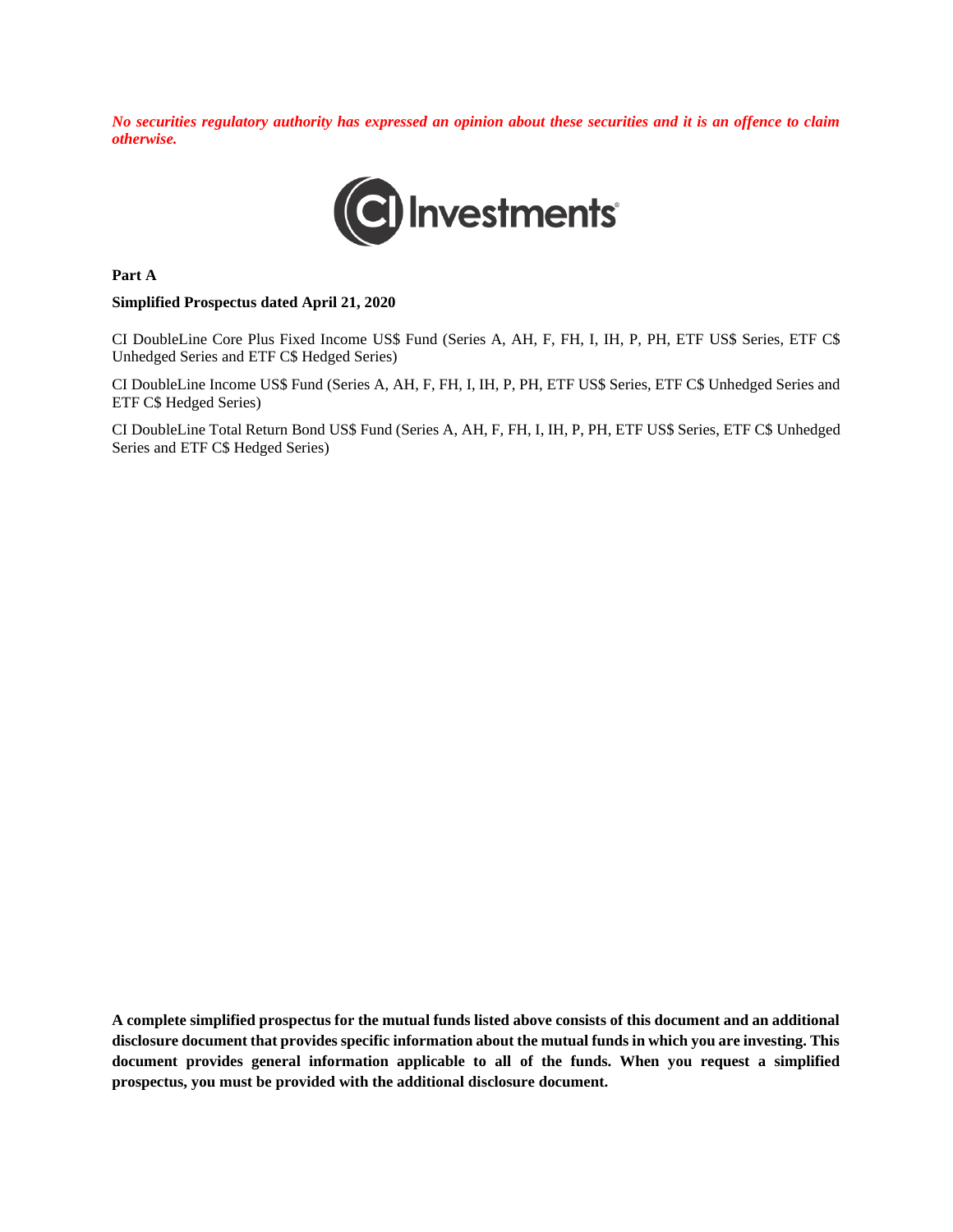## **TABLE OF CONTENTS**

### **PAGE**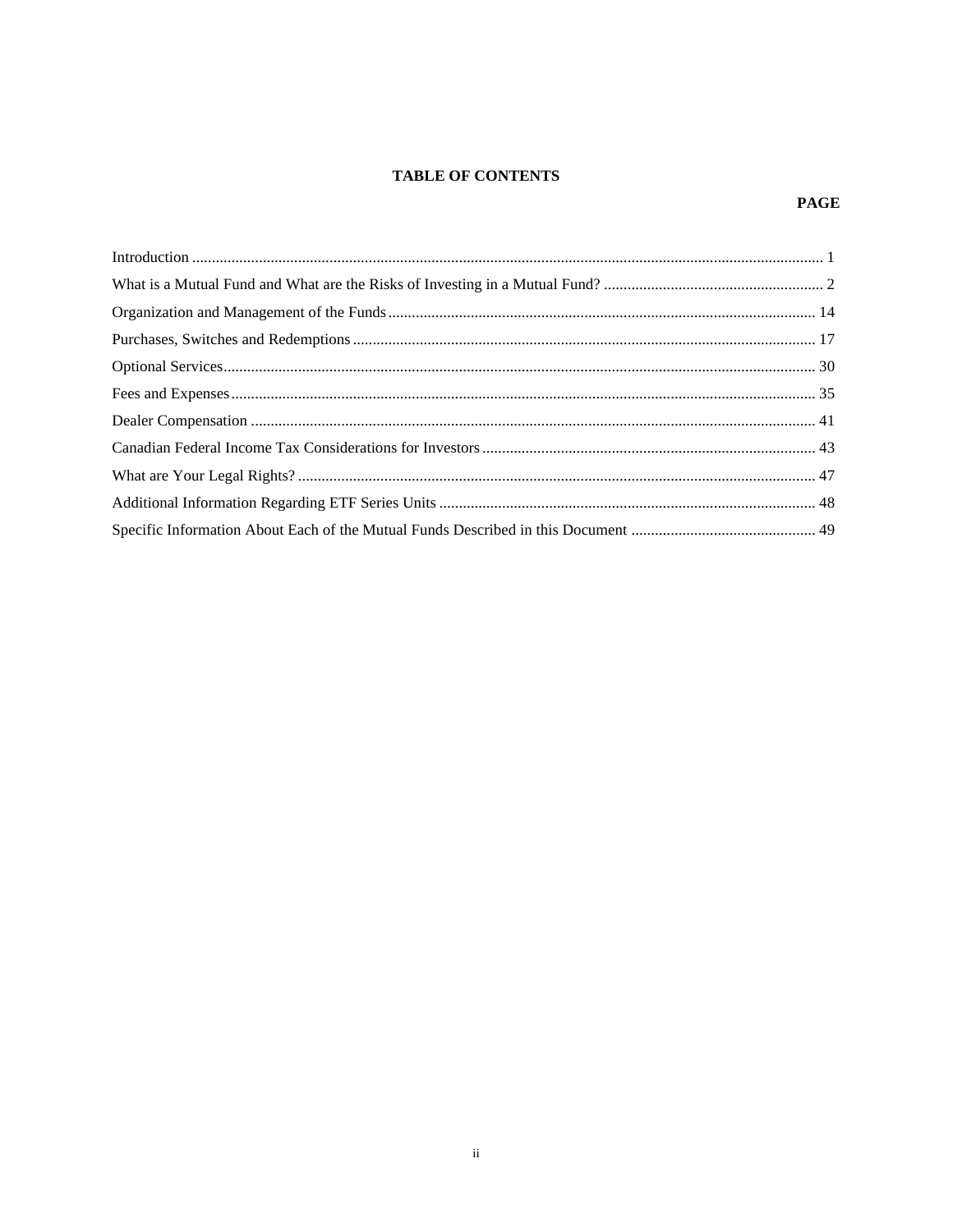## **Introduction**

<span id="page-2-0"></span>In this document, "*we*", "*CI*" and "*Manager*" refer to CI Investments Inc., the manager of the funds. A "*fund*" is a mutual fund described in this simplified prospectus. A "*representative*" is an individual working as a broker, financial planner or other person who is qualified to sell units of the funds described in this document. A "*dealer*" is the firm with which a representative works. "*ETF Series*" refers to one or all of ETF US\$ Series, ETF C\$ Unhedged Series and ETF C\$ Hedged Series of a fund. "*Mutual Fund Series*" refers to a series of a fund that is not an ETF Series. "*Hedged Series*" refers to any of Series AH, FH, IH, PH and ETF C\$ Hedged Series of a fund.

This simplified prospectus contains selected important information to help you make an informed investment decision about the funds and to help you understand your rights as an investor.

This simplified prospectus contains information about the funds and the risks of investing in mutual funds generally.

The simplified prospectus of the funds is divided into two parts: Part A and Part B. Part A, which is this document, explains what mutual funds are, the different risks you could face when investing in mutual funds, and general information that applies to each of the funds, including certain Canadian federal income tax considerations for investors in a fund under the Income Tax Act (Canada) (the "*Income Tax Act*"). Part B, which is a separate document, contains specific information about each fund. When you request a simplified prospectus, you must be provided with both the Part A and Part B of the simplified prospectus.

Additional information about the funds is available in the following documents:

- the annual information form:
- the most recently-filed fund facts;
- the most recently-filed ETF facts for the ETF Series;
- the most recently-filed annual financial statements;
- any interim financial statements filed after those annual financial statements;
- the most recently-filed annual management report of fund performance; and
- any interim report of fund performance filed after that annual management report of fund performance.

These documents are incorporated by reference into this simplified prospectus, which means they legally form part of this simplified prospectus just as if they were printed as a part of this document. You can get a copy of these documents, at your request, and at no cost, by calling 1-800-792-9355, by e-mailing service@ci.com, or by asking your representative. You will also find these documents on the Manager's website at www.ci.com.

These documents and other information about the funds are also available a[t www.sedar.com.](http://www.sedar.com/)

#### **Additional Considerations**

No underwriter or ETF Dealer (as defined below) has been involved in the preparation of this simplified prospectus or has performed any review of the contents of this simplified prospectus. The Canadian securities regulators have provided each fund with a decision exempting it from the requirement to include a certificate of an underwriter in this simplified prospectus as it relates to the ETF Series. The applicable designated brokers and dealers are not underwriters of any fund in connection with the distribution of ETF Series units under this simplified prospectus.

For a discussion of the risks associated with an investment in the funds, see "*Types of risk*".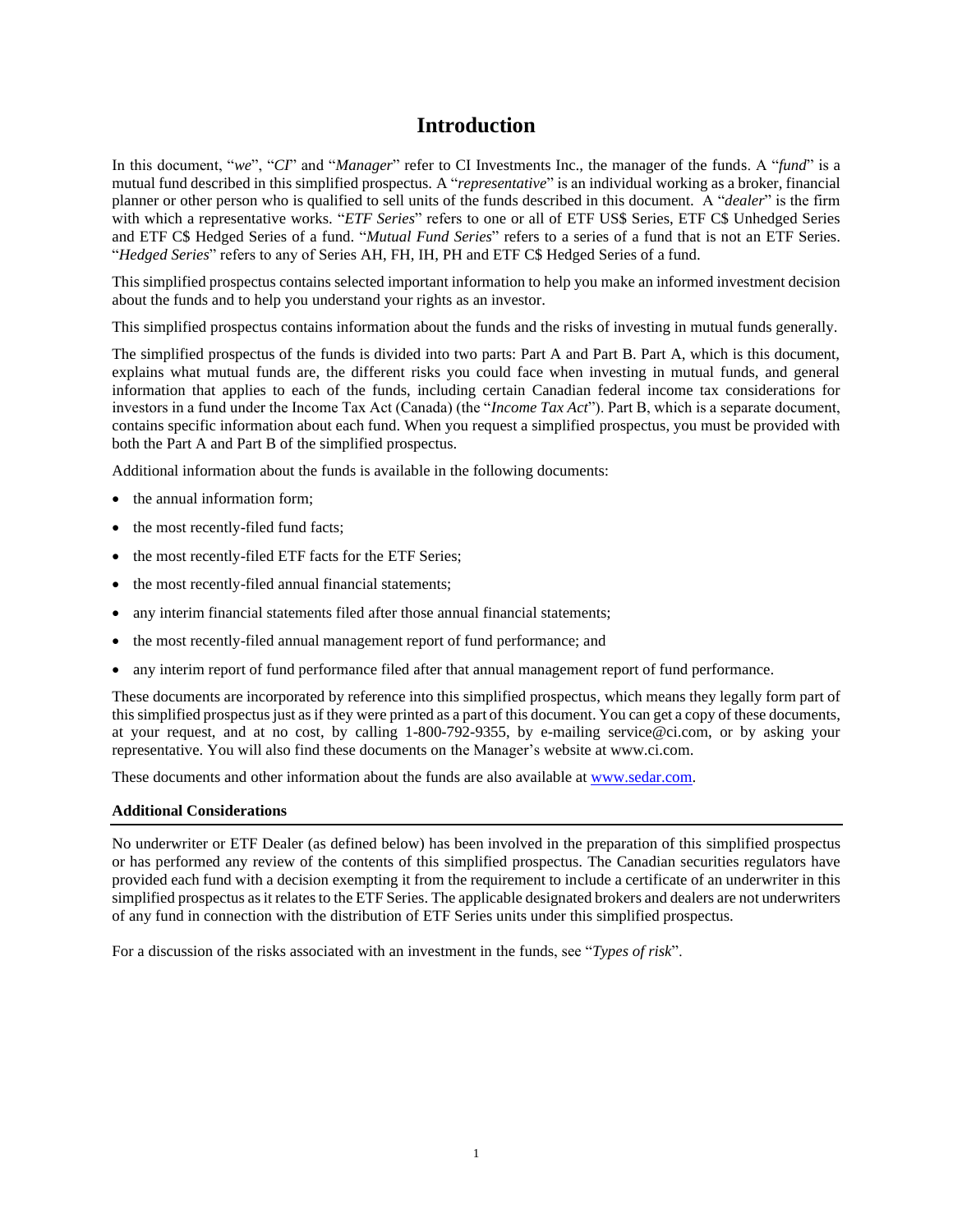# **What is a Mutual Fund and What are the Risks of Investing in a Mutual Fund?**

<span id="page-3-0"></span>Building an investment portfolio is one of the most important financial decisions you can make. Choosing the right investments can help you achieve your financial goals, such as preparing for retirement or saving for a child's education.

However, investing successfully can be difficult to do on your own. You need accurate and timely information along with the right experience to build and maintain a portfolio of individual investments.

Mutual funds can make it easier.

A mutual fund brings together many different investors with similar goals. Each investor puts money into the mutual fund. A professional portfolio adviser uses that cash to buy a variety of investments for the mutual fund, depending on the mutual fund's objectives.

When the investments make money, everyone who invests in the mutual fund benefits. If the value of the investments falls, everyone shares in the loss. The size of your share depends on how much you invested. The more you put in, the more securities of the mutual fund you own and the greater your portion of the gains or losses. Mutual fund investors also share the fund's expenses.

Most mutual funds invest in securities like stocks, bonds and money market instruments. The mutual fund may also invest in other mutual funds called "*underlying funds*", which may be managed by the Manager.

### **Advantages of mutual funds**

Investing in a mutual fund has several advantages over investing in individual stocks, bonds and money market instruments on your own:

- **Professional money management**. Professional portfolio advisers have the skills and the time to do research and make decisions about which investments to buy, hold or sell.
- **Diversification.** Investment values are always changing. Owning several investments can improve long-term results because the ones that increase in value can compensate for those that do not. Mutual funds typically hold 30 or more different investments.
- **Accessibility**. You can sell your investment back to the mutual fund at any time. This is called a "*redemption*", and in some cases may result in a redemption fee or a short-term trading fee. With many other investments, your money is locked in or you have to find a specific buyer before you can sell.
- **Record keeping and reporting**. Mutual fund companies use sophisticated record keeping systems and send you regular financial statements, tax slips and reports.

#### **Mutual funds are not guaranteed**

Each fund is established as a mutual fund trust created through declarations of trust under the laws of Ontario, as supplemented, amended and/or restated from time to time (the "*Declaration of Trust*"). The year-end of each fund for financial reporting purposes is March 31.

While mutual funds have many advantages, it is important to remember that an investment in a mutual fund is not guaranteed. Unlike bank accounts or guaranteed investment certificates, mutual fund investments are not covered by the Canada Deposit Insurance Corporation or any other government deposit insurer.

Under exceptional circumstances, a fund may suspend your right to sell your investment. See "*Purchases, Switches and Redemptions – Suspending your right to sell Mutual Fund Series units*" and "*Purchases, Switches and Redemptions - Exchange and Redemption of ETF Series Units - Suspension of Exchanges and Redemptions*" for details.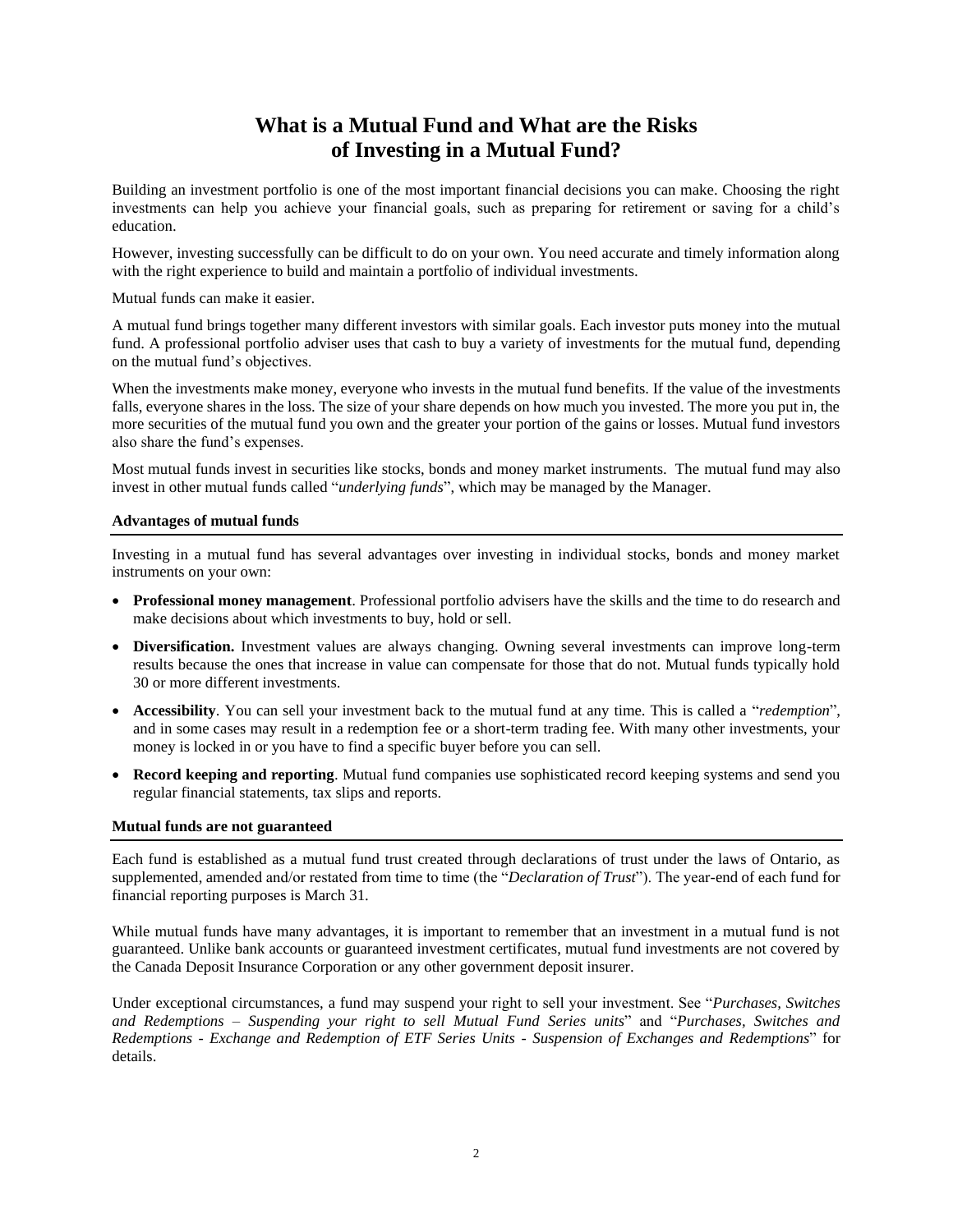#### **What are ETF Series?**

ETF Series units are exchange-traded series of units offered by the funds. ETF Series units of the funds are issued and sold on a continuous basis. There is no maximum number of ETF Series units that may be issued.

Each fund issues ETF Series units directly to a Designated Broker and ETF Dealers. "*Designated Broker*" and "*ETF Dealer*" are each defined in the section entitled "*Organization and Management of the Funds - Relationship Between the Manager and the Designated Brokers and ETF Dealers with respect to the ETF Series of the Funds*".

The ETF Series units have been conditionally approved for listing on the Toronto Stock Exchange ("*TSX*"). Subject to satisfying the TSX's original listing requirements, the ETF Series units will be listed on the TSX and investors will be able to buy or sell such units on the TSX through registered brokers and dealers in the province or territory where the investor resides.

Investors may incur customary brokerage commissions in buying or selling ETF Series units. No fees are paid by investors to the Manager or the funds in connection with buying or selling of ETF Series units on the TSX.

### **Risk and potential return**

As with most other investments, mutual funds come with a certain amount of risk. Mutual funds own different types of investments, depending on their investment objectives. The value of the investments in a mutual fund changes from day to day because of changes in interest rates, economic conditions and market or company news. As a result, the value of mutual fund securities will vary. When you sell your units of the fund, you could get less money than you put in.

The amount of risk depends on the kind of fund you buy. Money market funds generally have low risk. They hold relatively safe short-term investments such as government treasury bills and other high-quality money market instruments. Income funds, which typically invest in bonds, have a higher amount of risk because their prices can change when interest rates change. Equity funds generally have the highest risk because they invest mostly in stocks whose prices can rise and fall daily.

Before you invest in a mutual fund, you need to decide what level of risk you are comfortable with. The answer depends in part on the kind of returns you expect. Generally, higher risk investments have a higher potential for gains and losses, while lower risk investments have a lower potential for gains and losses.

Another important factor is time. Think about how soon you will need the money. If you are saving to buy a house in the near future, you will probably want a lower risk investment to reduce the chance of the fund value dropping just when you need the cash. If you are investing for retirement in 20 years, your investment horizon is much longer. You may be able to afford to put more emphasis on equity funds because there is more time for the equity funds to recover if prices should fall.

But potential return and your time horizon are not the only yardsticks for successful investing. Your choice of mutual fund also depends on how you feel about risk. An investor who checks fund prices every week and worries when investments temporarily lose value has low risk tolerance. If that describes you, you might be more comfortable with money market funds, bond funds, balanced funds and perhaps very conservative equity funds. An investor who is willing to take on more risk might prefer a higher proportion of equity funds or more aggressive mutual funds that specialize in one industry or country.

Below are some of the most common risks that affect value. To find out which of these specific risks apply to a fund you are considering, see the individual fund descriptions in Part B of the simplified prospectus.

## **Types of risk**

Each fund is subject to *"capital depreciation risk",* "*changes in legislation risk*", "*cyber security risk*", "*derivatives risk*", "*exchange-traded fund (ETF) risk*", "*general economic conditions risk*", "*large redemption risk*", "*liquidity risk*", "*market risk*", "*operational risk*", "*securities lending risk*", "*series risk*", "*short selling risk*", "*sub-adviser risk*", "*tax risk*" and "*underlying fund risk*" (as described below). Each ETF Series of a fund is subject to additional risks listed under the sub-heading "*ETF Series-specific risks*". Each of series AH, FH, IH, PH and ETF C\$ Hedged Series (each a "*Hedged Series*") of a fund is also subject to "*hedged series risk".*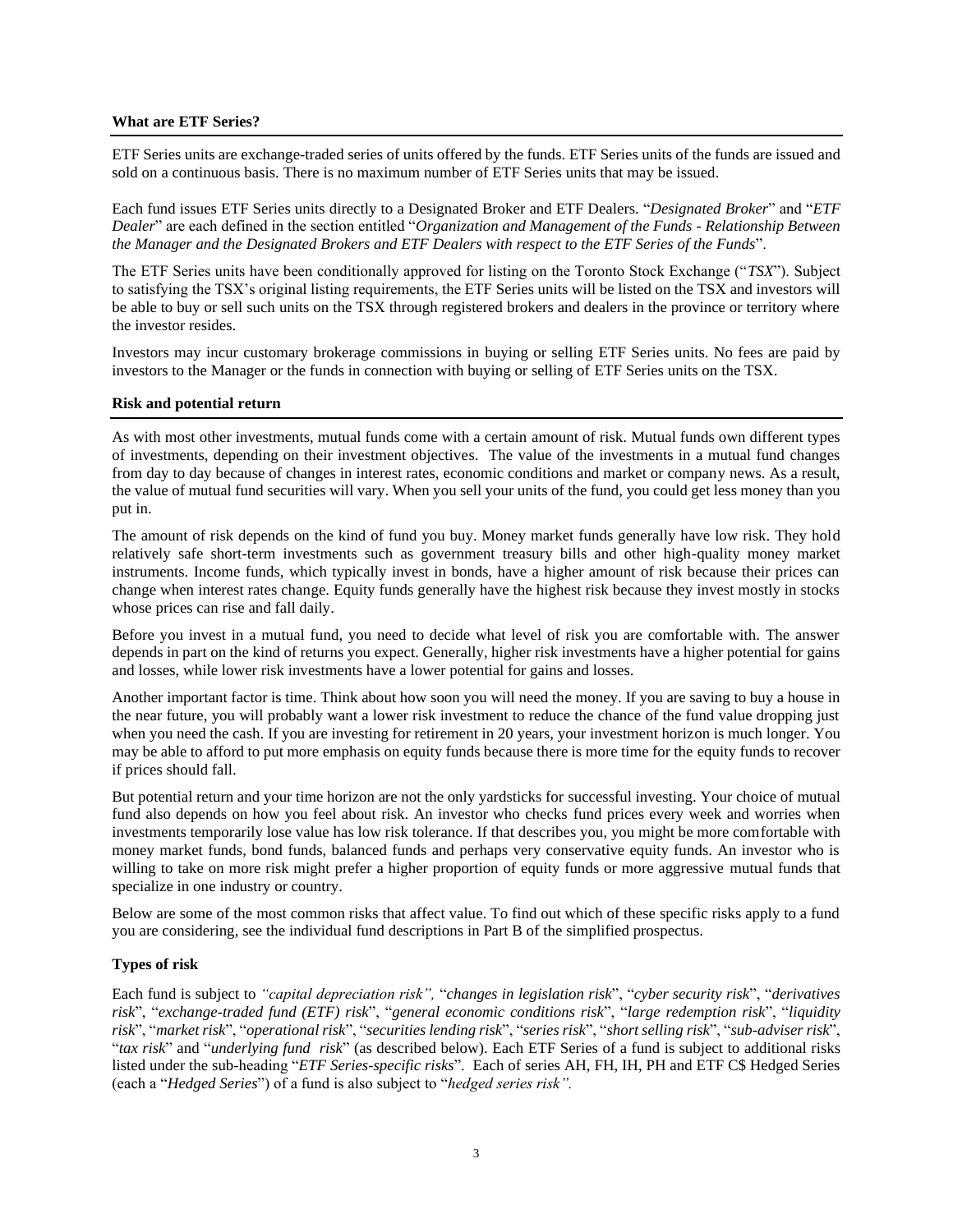The more-specific information in Part B of the simplified prospectus indicates which of the other investment risks listed below apply (or may apply) to each fund.

## *Capital depreciation risk*

The funds and/or certain series of a fund may make distributions comprised in whole or in part, of return of capital. A return of capital distribution is a return of a portion of an investor's original investment and may, over time, result in the return of the entire amount of the original investment to the investor. This distribution should not be confused with yield or income generated by a fund. Return of capital distributions that are not reinvested will reduce the net asset value of the fund, which could reduce the fund's ability to generate future income. For more information on the tax implications of return of capital distributions, please refer to the section entitled "*Canadian federal income tax considerations for investors – Distributions*".

## *Changes in legislation risk*

There can be no assurance that tax, securities and other laws or the interpretation and application of such laws by courts or government authorities will not be changed in a manner which adversely affects a fund's unitholders.

## *Concentration risk*

A fund may hold significant investments in a few issuers, rather than investing the fund's assets across a large number of issuers. In some cases, more than 10% of the net assets of the fund may be invested in securities of a single issuer due to appreciation in value of such investment and/or the liquidation or decline in value of other investments. The investment portfolio of such fund is less diversified. As a result, the fund may be more susceptible to any single economic, political or regulatory occurrence than a diversified fund investing in a broader range of issuers. Further, a decline in the market value of one of the fund's investment may affect the fund's value more than if the fund was a diversified fund.

## *Currency risk*

When a fund or its underlying fund buys an investment priced in a currency other than the fund's base currency ("*foreign currency*") and the exchange rate between the base currency of the fund and the foreign currency changes unfavourably, it could reduce the value of the mutual fund's investment. Of course, changes in the exchange rate can also increase the value of an investment. For example, if the U.S. dollar falls in value relative to the Canadian dollar, a U.S. dollar-denominated investment will be worth less for a fund based in Canadian dollars. On the other hand, if the U.S. dollar rises in value relative to the Canadian dollar, a U.S. dollar-denominated investment will be worth more for a fund based in Canadian dollars.

As a portion of a fund's portfolio may be invested in securities traded in currencies other than the base currency, the net asset value of the fund when measured in the fund's base currency, will, to the extent this has not been hedged against, be affected by changes in the value of the foreign currencies relative to the base currency.

## *Currency hedging risk*

The use of currency hedges by a fund involves special risks, including the possible default by the other party to the transaction, illiquidity and, to the extent the Manager and/or portfolio sub-advisers' assessment of certain market movements is incorrect, the risk that the use of hedges could result in losses greater than if the hedging had not been used. Hedging arrangements may have the effect of limiting or reducing the total returns to the fund or a series of the fund, if the Manager and/or portfolio sub-advisers' expectations concerning future events or market conditions prove to be incorrect. In addition, the costs associated with a hedging program may outweigh the benefits of the arrangements in such circumstances.

## *Cyber security risk*

With the increased use of technologies, such as the Internet, to conduct business, the funds are susceptible to operational, information security, and related risks through breaches in cyber security. In general, cyber incidents can result from deliberate attacks or unintentional events. Cyber-attacks include, but are not limited to, gaining unauthorized access to digital systems (e.g. through "*hacking*" or malicious software coding) for purposes of misappropriating assets or sensitive information, corrupting data, or causing operational disruption. Cyber-attacks may also be carried out in a manner that does not require gaining unauthorized access, such as causing denial-ofservice attacks on websites (i.e. efforts to make network services unavailable to intended users). Cyber incidents affecting the funds, the Manager or the funds' service providers (including, but not limited to, the funds' custodian)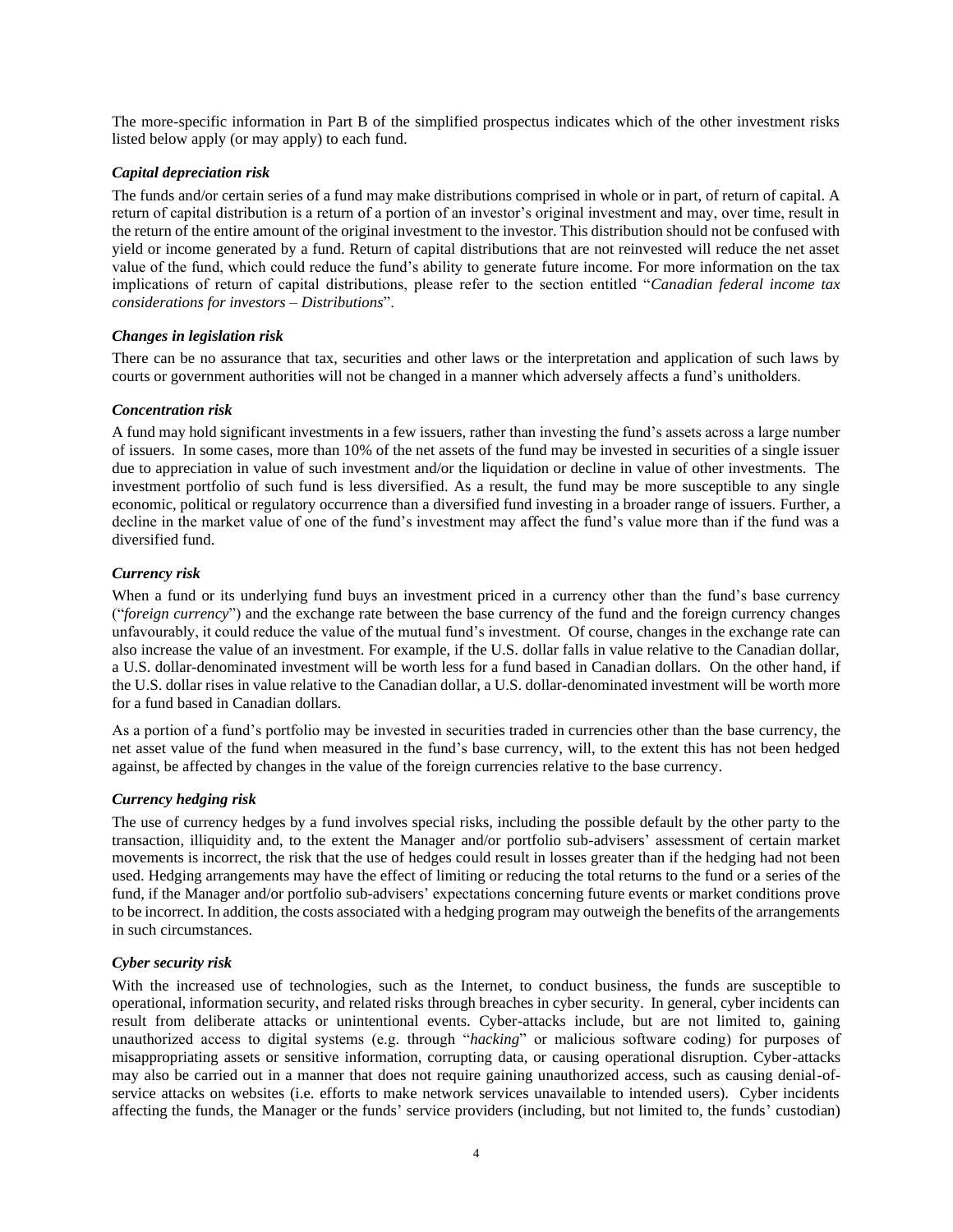have the ability to cause disruptions and impact each of their respective business operations, potentially resulting in financial losses, interference with the calculation of the net asset value ("*NAV*") of the funds or a series of a fund, impediments to trading the portfolio securities of the fund, the inability to process transactions in units of the funds, including purchases and redemptions of units of the funds, violations of applicable privacy and other laws, regulatory fines, penalties, reputational damage, reimbursement or other compensation costs, or additional compliance costs associated with the implementation of any corrective measures. Similar adverse consequences could result from cyber incidents affecting the issuers of securities in which the funds invest and counterparties with which the funds engage in transactions.

The Manager has established risk management systems designed to reduce the risks to the funds associated with cyber security. However, there is no guarantee that such efforts will succeed. Furthermore, the Manager and the funds cannot control the cyber security plans and systems of the funds' service providers, the issuers of securities in which the funds invest, the counterparties with which the funds engage in transactions, or any other third parties whose operations may affect the funds or their unitholders.

## *Debt securities risk*

The following risks are associated with investments in debt securities:

• *Credit risk*

When a company or government issues a fixed income security, it promises to pay interest and repay a specified amount on the maturity date. Credit risk is the risk that the company or government will not live up to that promise. Credit risk is lowest among issuers that have good credit ratings from recognized credit rating agencies. The riskiest fixed income securities are those with a low credit rating or no credit rating at all. These securities usually offer higher interest rates to compensate for the increased risk.

• *Interest rate risk*

Funds that invest in fixed income securities such as bonds and money market instruments are sensitive to changes in interest rates. In general, when interest rates are rising, the value of these investments tends to fall. When rates are falling, fixed income securities tend to increase in value. Fixed income securities with longer terms to maturity are usually more sensitive to changes in interest rates.

• *Extension risk*

If interest rates rise, repayments of principal on certain debt securities, including, but not limited to, floating rate loans and mortgage-related securities, may occur at a slower rate than expected and the expected maturity of those securities could lengthen as a result. Securities that are subject to extension risk generally have a greater potential for loss when prevailing interest rates rise, which could cause their values to fall sharply.

• *Prepayment risk*

If a fund invests in debt securities such as floating rate loans and mortgage-related securities, there's a risk that the issuer of a debt security may repay all or a portion of the principal prior to the security's maturity. In times of declining interest rates, there is a greater likelihood that the Fund's higher yielding securities will be pre-paid with the fund being unable to reinvest the proceeds in an investment with as great a yield. Prepayments can therefore result in lower yields to unitholders of the fund.

## *Defaulted securities risk*

There is uncertainty in the repayment of defaulted securities (e.g., a security on which a principal or interest payment is not made when due) and obligations of distressed issuers. Such investments entail high risk and have speculative characteristics.

## *Derivatives risk*

A fund may use derivatives to protect against losses from changes in stock prices, exchange rates or market indices. This is called "*hedging*". A fund may also use derivatives to make indirect investments. For more information about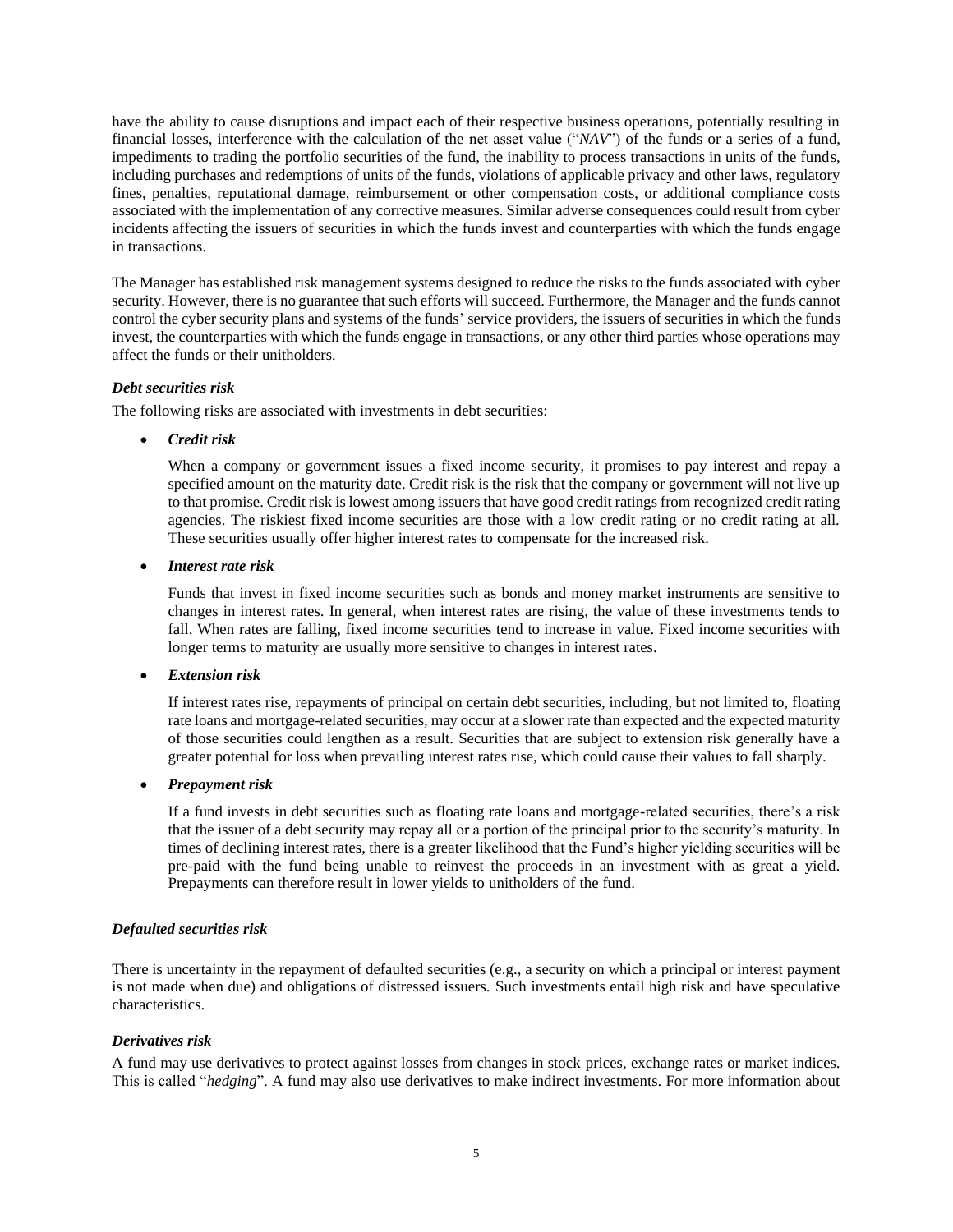how the funds use derivatives, see *"What does the fund invest in?"* under *"Specific information about each of the mutual funds described in this document"*.

The use of derivatives comes with a number of risks:

- hedging with derivatives may not always work and it could restrict a fund's ability to increase in value;
- there is no guarantee that a fund will be able to obtain a derivative contract when it needs to, and this could prevent the fund from making a profit or limiting a loss;
- a securities exchange could impose limits on trading of derivatives, making it difficult to complete a contract;
- the other party in the derivative contract might not be able to honour the terms of the contract;
- the price of a derivative might not reflect the true value of the underlying security or index;
- the price of a derivative based on a stock index could be distorted if some or all of the stocks that make up the index temporarily stop trading;
- derivatives traded on foreign markets may be harder to close than those traded in North American markets;
- gains or losses from derivatives contracts may result in fluctuations in a fund's taxable income. As a result, a fund that uses derivatives in a given taxation year may have larger or smaller distributions in that taxation year;
- in some circumstances, investment dealers, futures brokers and counterparties may hold some or all of a mutual fund's assets on deposit as collateral in a derivative contract. This increases risk because another party is responsible for the safekeeping of the mutual fund's assets; and
- the Income Tax Act, or its interpretation, may change in respect of the tax treatment of derivatives.

### *Emerging market risk*

In emerging market countries, securities markets may be smaller than in more developed countries, making it more difficult to sell securities in order to take profits or avoid losses. The value of mutual funds that buy these investments may rise and fall substantially and fluctuate greatly from time to time.

## *Exchange-traded fund (ETF) risk*

A fund may invest in an underlying fund whose securities are listed for trading on an exchange (an "*exchange-traded fund*" or "*ETF*"). The investments of ETFs may include stocks, bonds, gold, silver, and other financial instruments. Some ETFs have a passive investment strategy and some ETFs have an active investment strategy. Some ETFs, known as index ETFs, have a passive investment strategy and attempt to replicate the performance of a widely quoted market index. While an investment in an ETF generally presents similar risks as an investment in an open-ended, activelymanaged mutual fund that has the same investment objectives and strategies, it also carries the following additional risks, which do not apply to an investment in an open-ended, actively-managed mutual fund:

- The performance of an index ETF may be different from the performance of the index, commodity or financial measure that the index ETF is seeking to track. There are several reasons that this might occur, including: transaction costs and other expenses borne by the ETF; the ETF's securities may trade at a premium or discount to their NAV; or the ETFs may employ complex strategies, such as leverage, making tracking with accuracy difficult.
- The ability of a fund to realize the full value of its investment in an underlying ETF will depend on the fund's ability to sell the ETF's securities on a securities market, and the fund may receive less than 100% of the ETF's then NAV per security upon redemption. There can be no assurance that an ETF's securities will trade at prices that reflect their NAV.
- There is no guarantee that any particular ETF will be available or will continue to be available at any time. An ETF may be newly-created or organized, with limited or no previous operating history, and an active trading market for an ETF's securities may fail to develop or fail to be maintained. In addition, there is no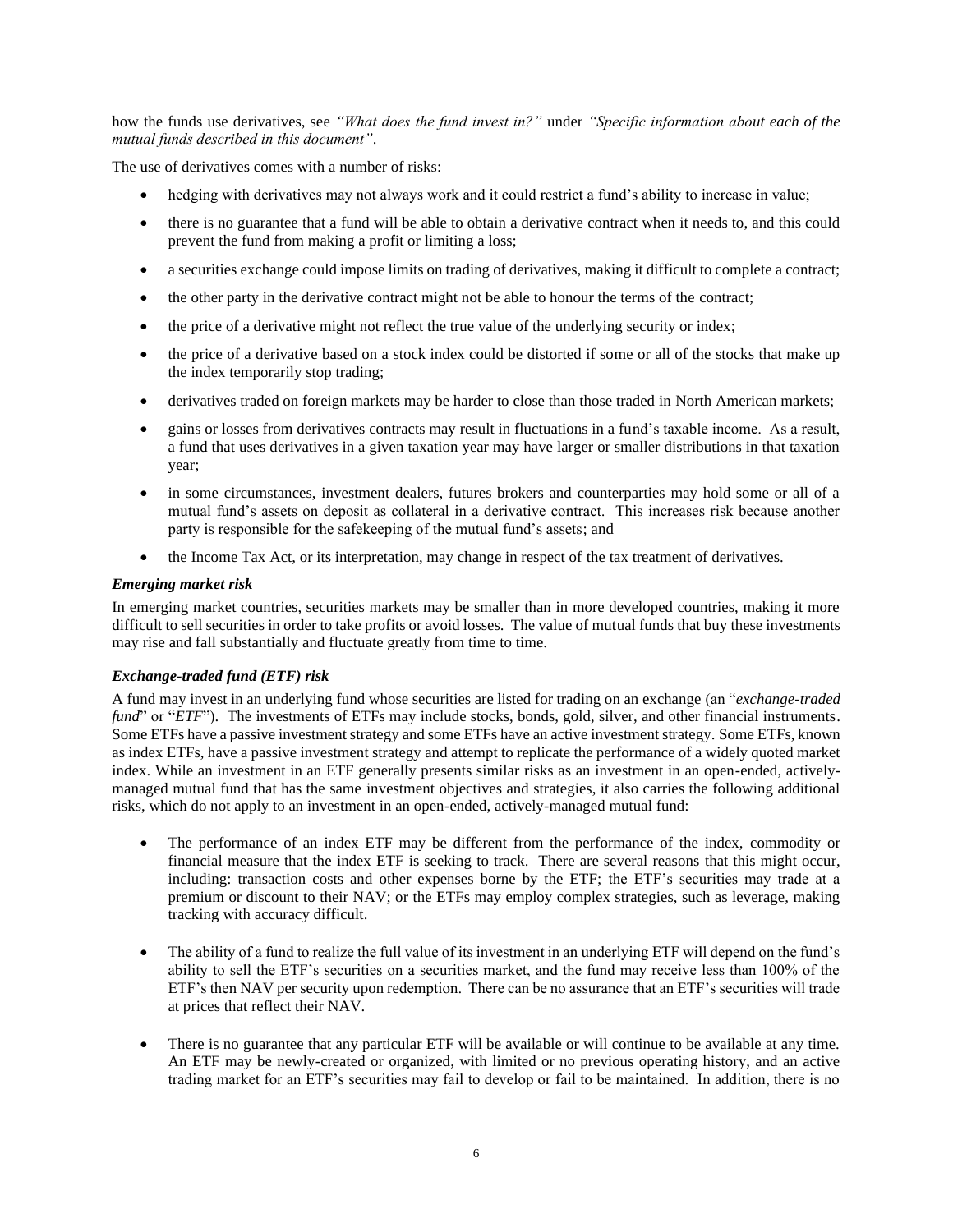assurance that an ETF will continue to meet the listing requirements of the exchange on which its securities are listed for trading.

• Commissions may apply to the purchase or sale of an ETF's securities by a fund. Therefore, investments in an ETF's securities may produce a return that is different than the change in the NAV of such securities.

#### *Floating rate loan risk*

The following risks are associated with investments in floating rate loans:

• *Liquidity* 

The liquidity of floating rate loans, including the volume and frequency of secondary market trading in such loans, varies significantly over time and among individual floating rate loans. Moreover, trading in floating rate loans may exhibit wide bid/ask spreads and extended trading periods. A loss can result if a floating rate loan cannot be sold at a time, or at the price, that the fund would prefer.

### • *Insufficient collateral*

Floating rate loans are often secured by specific collateral of the borrower. The value of the collateral can decline, be insufficient to meet the obligations of the borrower or be difficult to liquidate. As a result, a floating rate loan may not be fully collateralized and can decline significantly in value. In the event of bankruptcy of a borrower, a fund could experience delays or limitation with respect to its ability to realize benefits of any collateral securing the loan.

### • *Lower credit quality and ranking*

Floating rate loans typically are below investment-grade quality and have below investment-grade credit ratings, and are generally associated with assets having high risk and speculative characteristics. The credit ratings of loans may be lowered if the financial condition of the borrower changes. Credit ratings assigned by rating agencies are based on a number of factors and may not reflect the issuer's current financial condition or the volatility or liquidity of the loan. In addition, the value of lower rated loans can be more volatile due to increased sensitivity to adverse borrower, political, regulatory, market, or economic developments. An economic downturn generally leads to a higher non-payment rate, and a loan may lose significant value before default occurs.

Moreover, floating rate loans may be made on a subordinated and/or unsecured basis. Due to their lower standing in the borrower's capital structure, these loans can involve a higher degree of overall risk than senior loans of the same borrower.

## *Foreign investment risk*

Investments in foreign companies are influenced by economic and market conditions in the countries where the companies operate. Equities and fixed income securities issued by foreign companies and governments are often considered riskier than Canadian and U.S. investments. One reason for this is that many countries have lower standards for accounting, auditing and reporting. Some countries are less politically stable than Canada and the U.S. and there is often less available information about individual investments. Volume and liquidity in some foreign stock and bond markets are less than in Canadian and the U.S. stock and bond markets and, at times, price volatility can be greater than in the Canadian and U.S. markets. In some countries, there is a risk of nationalization, expropriation or currency controls. It can be difficult to trade investments on foreign markets and the laws of some countries do not fully protect investor rights. These risks and others can contribute to larger and more frequent price changes among foreign investments. U.S. investments are not considered to have foreign investment risk.

#### *General economic conditions risk*

General global economic conditions may affect a fund's activities. Interest rates, general levels of economic activity, fluctuations in the market prices of securities and other financial assets, and participation by other investors in the financial markets may affect the value of investments made by a fund. Instability in the securities markets may increase the risks inherent in portfolio investments made by a fund. Ongoing events in the fixed income markets have caused, and could cause, significant dislocations, illiquidity and volatility in the high-yield bond, leveraged loan and structured credit markets, as well as in the wider global financial markets. In addition, adverse economic events may impact the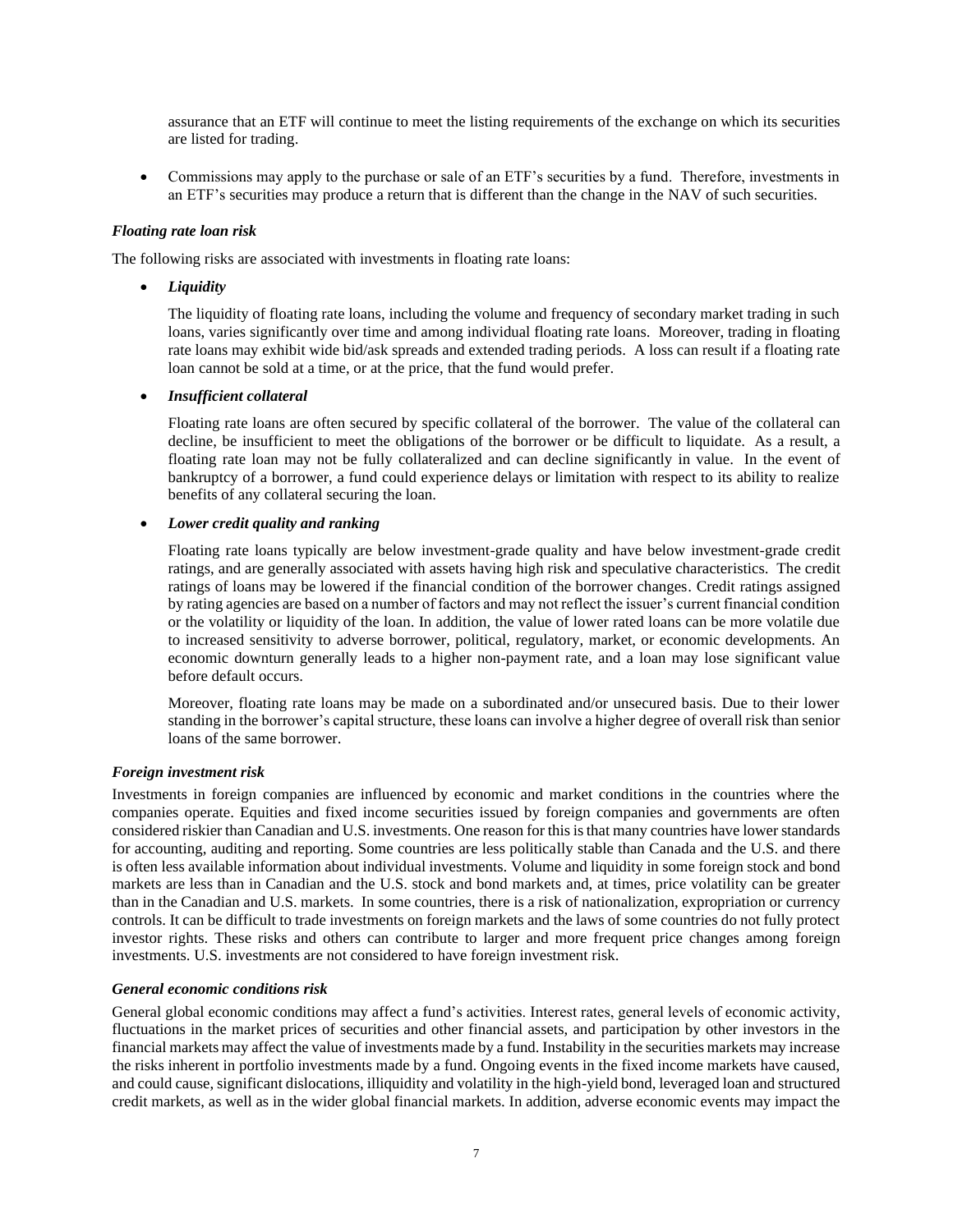availability of credit to businesses generally and could lead to an overall weakening of the U.S. and global economies. Any resulting economic downturn could adversely affect the financial resources of the borrowers and their ability to make principal and interest payments on, or refinance, outstanding debt when due. In the event of borrower defaults, a fund could incur losses. In addition, global economic conditions may materially and adversely affect (i) the ability of a fund, the borrowers or their respective affiliates to access the credit markets on favorable terms or at all in connection with the financing or refinancing of investments; (ii) the ability or willingness of certain counterparties to do business with a fund or its affiliates; (iii) a fund's exposure to the credit risk of others in its dealings with various counterparties (for example, in connection with loan syndicates or the maintenance with financial institutions of reserves in cash or cash equivalents); (iv) demand for the products and services offered by the issuers or borrowers; (v) overall prospects of a fund's investments; and (vi) a fund's ability to exit its investments at desired times, on favorable terms or at all.

## *Hedged series risk*

The funds offer one or more Hedged Series to hedge against currency fluctuations between the currency of the Hedged Series and the base currency of the fund (i.e. the Canadian-U.S. dollar exchange rate). Hedged Series are substantially hedged using derivative instruments such as forward foreign currency contracts. While it is not the fund's intention, over-hedged or under-hedged positions may arise due to factors outside the control of the fund. Hedged Series aim to provide investors with a return correlated to the base currency performance of the fund, but they do not offer the exact same return as their equivalent unhedged series of the same fund.

Hedging transactions will be clearly attributable to a specified Hedged Series and, therefore, currency exposures of different Hedged Series may not be combined or offset. Although a fund will maintain separate accounts or book entries with respect to each series of units, separate series of a fund are not separate legal entities and the liabilities between fund series will not be segregated. Accordingly, there is a risk that, under certain circumstances, currency hedging transactions in relation to one Hedged Series could result in liabilities which might affect the net asset value of the other series of the same fund.

## *High yield risk*

Certain funds may invest in high yield securities and other unrated securities of similar credit quality as a part of their investment strategies. Funds that invest in securities of this type may be subject to greater levels of credit and liquidity risk than other mutual funds that do not make such investments. These types of securities can be considered speculative with respect to an issuer's continuing ability to make principal and interest payments. An economic downturn or period of rising interest rates could adversely affect the market for these securities and reduce a fund's ability to sell them. If the issuer of a security is in default with respect to interest or principal payments, a fund may lose its entire investment.

## *Inflation-indexed bond risk*

Inflation-indexed bond risk is the risk that such bonds will change in value in respect to actual or anticipated changes in inflation rates in a manner unanticipated by a fund's portfolio management team or investors generally.

#### *Large redemption risk*

A fund may have particular investors who own a large proportion of its NAV of the fund. For example, other institutions such as banks and insurance companies or other mutual fund companies may purchase units of the fund for their own mutual funds, segregated funds, structured notes or discretionary managed accounts. Retail investors may also own a significant amount of the fund.

Large redemptions may result in (a) large sales of portfolio securities, impacting market value; (b) increased transaction costs (e.g., commission); and/or (c) capital gains being realized, which may increase taxable distributions to investors. If this should occur, the returns of investors (including other mutual funds that invest in the fund) may also be adversely affected.

## *Liquidity risk*

Liquidity is a measure of how easy it is to convert an investment into cash. An investment may be less liquid if it is not widely traded or if there are restrictions on the exchange where the trading takes place. Investments with low liquidity can have dramatic changes in value.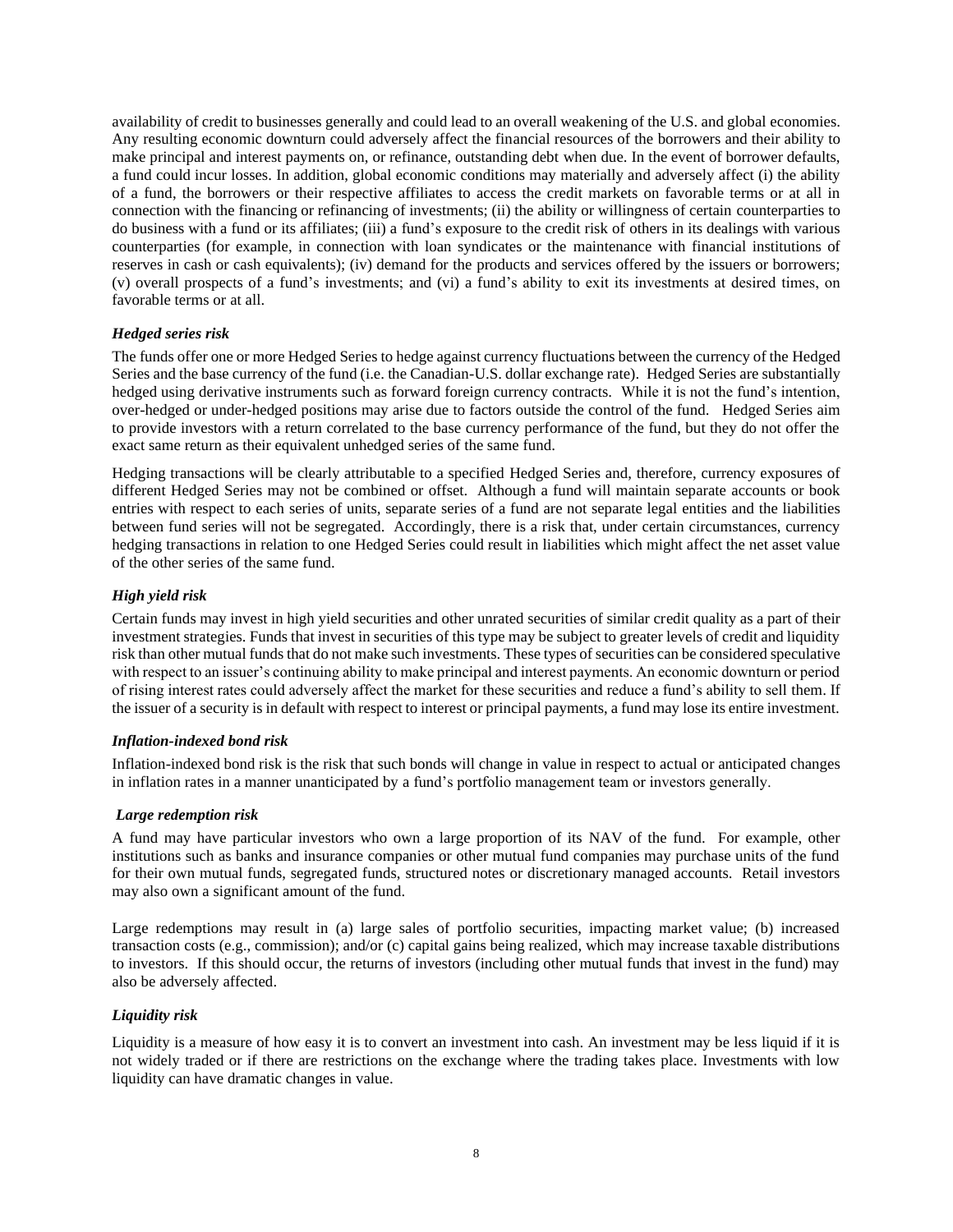## *Loan risk*

Loan risk may arise in any of the following situations:

- if a fund holds a loan through another financial intermediary, or relies on a financial intermediary to administer the loan, its receipt of principal and interest on the loan may be subject to the credit risk of that financial intermediary;
- any collateral securing a loan may be insufficient or unavailable to a fund, because, for example, the value of the collateral securing a loan can decline, be insufficient to meet the obligations of the borrower, or be difficult to liquidate, and the fund's rights to collateral may be limited by bankruptcy or insolvency laws;
- investments in highly leveraged loans or loans of stressed, distressed, or defaulted issuers may be subject to significant credit and liquidity risk;
- a bankruptcy or other court proceeding could delay or limit the ability of a fund to collect the principal and interest payments on that borrower's loans or adversely affect the fund's rights in collateral relating to a loan;
- there may be limited public information available regarding the loan and the relevant borrower(s);
- the use of a particular interest rate benchmark, such as the London Interbank Offered Rate ("*LIBOR*"), may limit a fund's ability to achieve a net return to unitholders that consistently approximates the average published prime rates of U.S. or Canadian banks;
- the prices of certain floating rate loans that include a feature that prevents their interest rates from adjusting if market interest rates are below a specified minimum level may appreciate less than other instruments in response to changes in interest rates should interest rates rise but remain below the applicable minimum level;
- if a borrower fails to comply with various restrictive covenants that may be found in loan agreements, the borrower may default in payment of the loan;
- if a fund invests in loans that contain fewer or less restrictive constraints on the borrower than certain other types of loans ("covenant-lite" loans), it may have fewer rights against the borrowers of such loans, including fewer protections against the possibility of default and fewer remedies in the event of default;
- transactions in loans may settle on a delayed basis, and a fund may not receive the proceeds from the sale of a loan for a substantial period of time after the sale, which may result in sale proceeds related to the sale of loans not being available to make additional investments or to meet the fund's redemption obligations until potentially a substantial period after the sale of the loans; and
- loans may be difficult to value and may be illiquid, which may adversely affect an investment in a fund.

## *Market risk*

Market risk is the risk that a mutual fund's investments (whether they are equity or debt securities) will go down in value, including the possibility that such investments will go down sharply or unpredictably. Such decline may be based on company-specific developments, industry-specific developments and/or market trends. Several factors can influence market trends, such as general economic conditions, changes in interest rates, political changes and catastrophic events. All funds and all investments are subject to market risk.

## *Mortgage-related and other asset-backed securities investment risk*

Mortgage-related securities include mortgage pass-through securities, collateralized mortgage obligations ("*CMOs*"), commercial mortgage-backed securities, mortgage dollar rolls, CMO residuals, stripped mortgage-backed securities ("*SMBSs*") and other securities that directly or indirectly represent a participation in, or are secured by and payable from, mortgage loans on real property. Collateralized debt obligations include collateralized bond obligations ("*CBOs*"), collateralized loan obligations ("*CLOs*") and other similarly structured securities. CBOs and CLOs are types of asset-backed securities. A CBO is a trust which is backed by a diversified pool of high risk, below investment grade fixed income securities. A CLO is a trust typically collateralized by a pool of loans, which may include, among others, domestic and foreign senior secured loans, senior unsecured loans, and subordinate corporate loans, including loans that may be rated below investment grade or equivalent unrated loans.

Mortgage-related and other asset-backed securities often involve risks that are different from or more acute than risks associated with other types of debt instruments. Generally, rising interest rates tend to extend the duration of fixed rate mortgage-related securities, making them more sensitive to changes in interest rates. As a result, in a period of rising interest rates, if a fund holds mortgage-related securities, it may exhibit additional volatility. This is known as extension risk. In addition, adjustable and fixed-rate mortgage-related securities are subject to prepayment risk. When interest rates decline, borrowers may pay off their mortgages sooner than expected. This can reduce the returns of a fund because the Fund may have to reinvest that money at the lower prevailing interest rates. A fund's investments in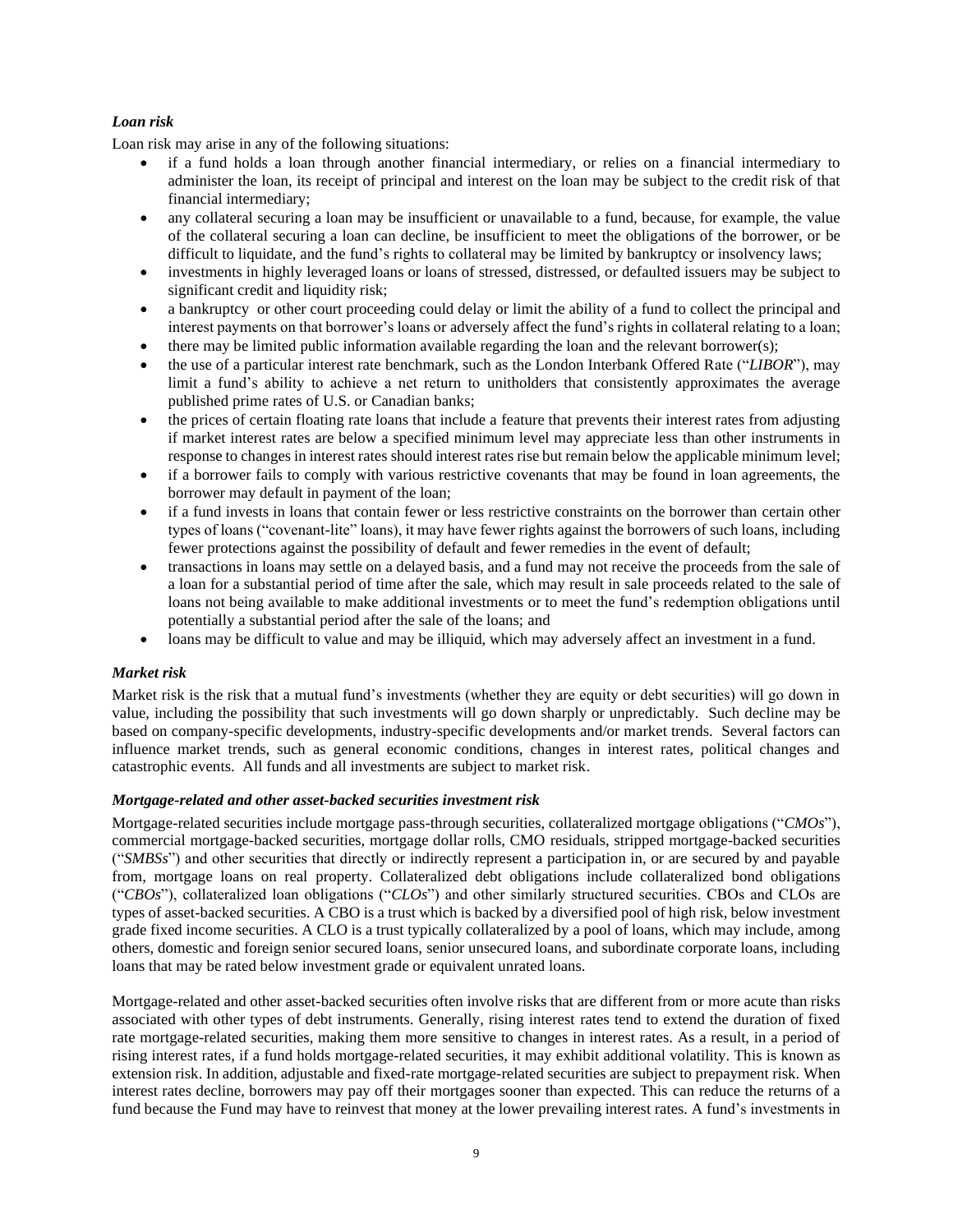other asset-backed securities are subject to risks similar to those associated with mortgage-related securities, as well as additional risks associated with the nature of the assets and the servicing of those assets. See "*Debt securities risk*".

The value of some mortgage- or asset-backed securities may be particularly sensitive to changes in prevailing interest rates. Early repayment of principal on some mortgage-related securities may expose a fund to a lower rate of return upon reinvestment of principal. When interest rates rise, the value of a mortgage-related security generally will decline; however, when interest rates are declining, the value of mortgage-related securities with prepayment features may not increase as much as other fixed income securities. The rate of prepayments on underlying mortgages will affect the price and volatility of a mortgage-related security, and may shorten or extend the effective maturity of the security beyond what was anticipated at the time of purchase. If unanticipated rates of prepayment on underlying mortgages increase the effective maturity of a mortgage-related security, the volatility of the security can be expected to increase. The value of these securities may fluctuate in response to the market's perception of the creditworthiness of the issuers, the underlying borrowers or in the assets backing the securities. Additionally, although mortgages and mortgage-related securities are generally supported by some form of government or private guarantee and/or insurance, there is no assurance that private guarantors or insurers will meet their obligations.

One type of SMBS has one class receiving all of the interest from the mortgage assets (the interest-only, or "*IO*" class), while the other class will receive all of the principal (the principal-only, or "*PO*" class). The yield to maturity on an IO class is extremely sensitive to the rate of principal payments (including prepayments) on the underlying mortgage assets, and a rapid rate of principal payments may have a material adverse effect on a fund's yield to maturity from these securities.

### *Operational risk*

A fund's day to day operations may be adversely affected by circumstances beyond the reasonable control of the Manager, such as failure of technology or infrastructure, or natural disasters.

#### *Real estate investments risk*

The value of investments in real estate-related securities, or derivative securities based on returns generated by such securities, will be affected by changes in the value of the underlying real estate held by issuers of such securities. Such changes will be influenced by many factors, including declines in the value of real estate in general, overbuilding, increases to property taxes and operating costs, fluctuations in rental income and changes in applicable zoning laws.

#### *Securities lending risk*

The funds may enter into securities lending transactions, repurchase transactions and reverse repurchase transactions in order to earn additional income. There are risks associated with securities lending transactions, as well as repurchase and reverse repurchase transactions. Over time, the value of the securities loaned under a securities lending transaction or sold under a repurchase transaction might exceed the value of the cash or collateral held by the fund. If the third party defaults on its obligation to repay or resell the securities to the fund, the cash or collateral may be insufficient to enable the fund to purchase replacement securities and the fund may suffer a loss for the difference. Likewise, over time, the value of the securities purchased by a fund under a reverse repurchase transaction may decline below the amount of cash paid by the fund to the third party. If the third party defaults on its obligation to repurchase the securities from the fund, the fund may need to sell the securities for a lower price and suffer a loss for the difference. For more information about how the funds engage in these transactions, see "*Specific information about each of the mutual funds described in this document – What does the fund invest in?* – *How the funds engage in securities lending transactions.*"

#### *Series risk*

Each fund issues different series of units. Each series has its own fees and expenses, which a fund tracks separately. However, if one series is unable to meet its financial obligations, the other series are legally responsible for making up the difference.

#### *Short selling risk*

The funds may engage in a disciplined amount of short selling. A "*short sale*" is where a fund borrows securities from a lender and then sells the borrowed securities (or "*sells short*" the securities) in the open market. At a later date, the same number of securities are repurchased by the fund and returned to the lender. In the interim, the proceeds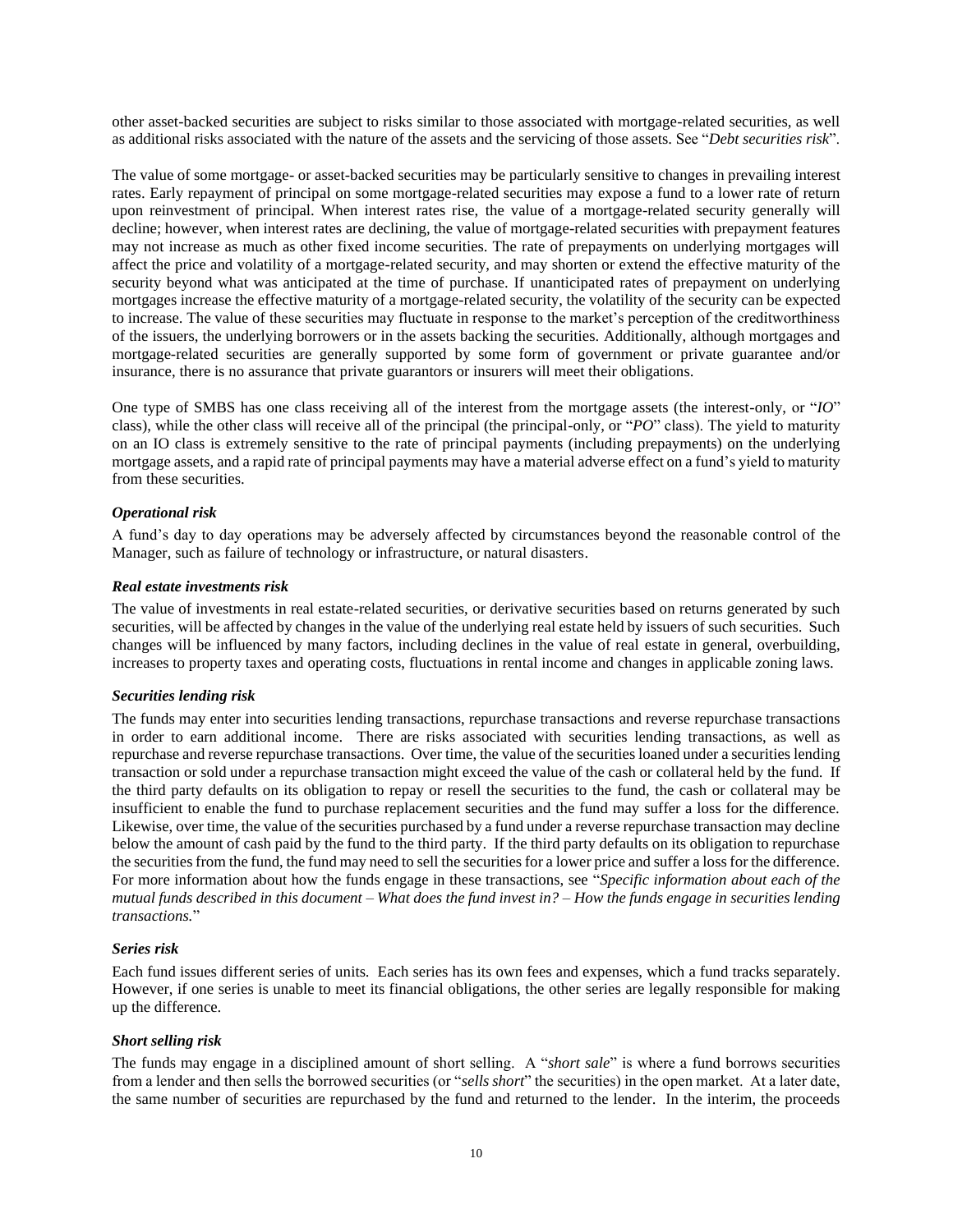from the first sale are deposited with the lender and the fund pays compensation to the lender. If the value of the securities declines between the time that the fund borrows the securities and the time it repurchases and returns the securities, the fund makes a profit for the difference (less any compensation the mutual fund pays to the lender). Short selling involves certain risks. There is no assurance that securities will decline in value during the period of the short sale sufficient to offset the compensation paid by the fund and make a profit for the fund, and securities sold short may instead increase in value. The fund may also experience difficulties repurchasing and returning the borrowed securities if a liquid market for the securities does not exist. The lender from whom the fund has borrowed securities may go bankrupt and the fund may lose the collateral it has deposited with the lender. The lender may decide to recall the borrowed securities which would force the fund to return the borrowed securities early. If the fund is unable to borrow the securities from another lender to return to the original lender, the fund may have to repurchase the securities at a higher price than what it might otherwise pay.

Each fund that engages in short selling will adhere to controls and limits that are intended to offset these risks by selling short only securities of larger issuers for which a liquid market is expected to be maintained and by limiting the amount of exposure for short sales. The funds will also deposit collateral only with lenders that meet certain criteria for creditworthiness and only up to certain limits. Although some funds may not themselves engage in short selling, they may be exposed to short selling risk because the underlying funds in which they invest may be engaged in short selling.

### *Sovereign debt risk*

Some funds may invest in sovereign debt securities which are issued or guaranteed by foreign government entities. Investments in sovereign debt are subject to the risk that a government entity may delay or refuse to pay interest or repay principal on its sovereign debt. Some of the reasons for this may include cash flow problems, insufficient foreign currency reserves, political considerations, the size of its debt position relative to its economy or failure to put in place economic reforms required by the International Monetary Fund or other agencies. If a government entity defaults, it may ask the lender for more time to pay, a reduction in the interest rate or for further loans. There is no legal process for collecting sovereign debts that a government does not pay or bankruptcy proceeding by which all or part of sovereign debt that a government entity has not repaid may be collected.

#### *Structured products and structured notes risk*

An investment in a structured product, which includes, among other things, collateralized debt obligations, mortgagebacked securities, other types of asset-backed securities and certain types of structured notes, may decline in value due to changes in the underlying instruments on which the product is based. The cash flow or rate of return on the underlying investments may be apportioned among the newly issued securities to create different investment characteristics, such as varying maturities, credit quality, payment priorities and interest rate provisions. The cash flow or rate of return on a structured investment may be determined by applying a multiplier to the rate of total return on the underlying investments or referenced indicator. Application of a multiplier is comparable to the use of financial leverage, a speculative technique.

Holders of structured products indirectly bear risks associated with the underlying investments, index or reference obligation, and are subject to counterparty risk. Structured products are generally privately offered and sold, and thus, are not registered under the securities laws. Certain structured products may be thinly traded or have a limited trading market and may have the effect of increasing a fund's illiquidity to the extent that the fund, at a particular point in time, may be unable to find qualified buyers for these securities. Structured notes are derivative securities for which the amount of principal repayment and/or interest payments is based on the movement of one or more factors. Investments in structured notes involve risks including interest rate risk, credit risk and market risk. Depending on the factor used and the use of multipliers or deflators, changes in interest rates and movement of the factor may cause significant price fluctuations.

## *Sub-adviser risk*

The success of a fund depends on the competency of its portfolio sub-adviser and the portfolio sub-adviser's ability to identify investment opportunities which achieve the fund's objective. This is dependent on the skills of the portfolio sub-adviser's personnel, quantitative analysis and research activities undertaken by the portfolio sub-adviser and on historical relationships between stocks acting in a manner which is consistent with the portfolio sub-adviser's analysis, over time. If the portfolio sub-adviser does not exercise an adequate level of skill, including in the interpretation of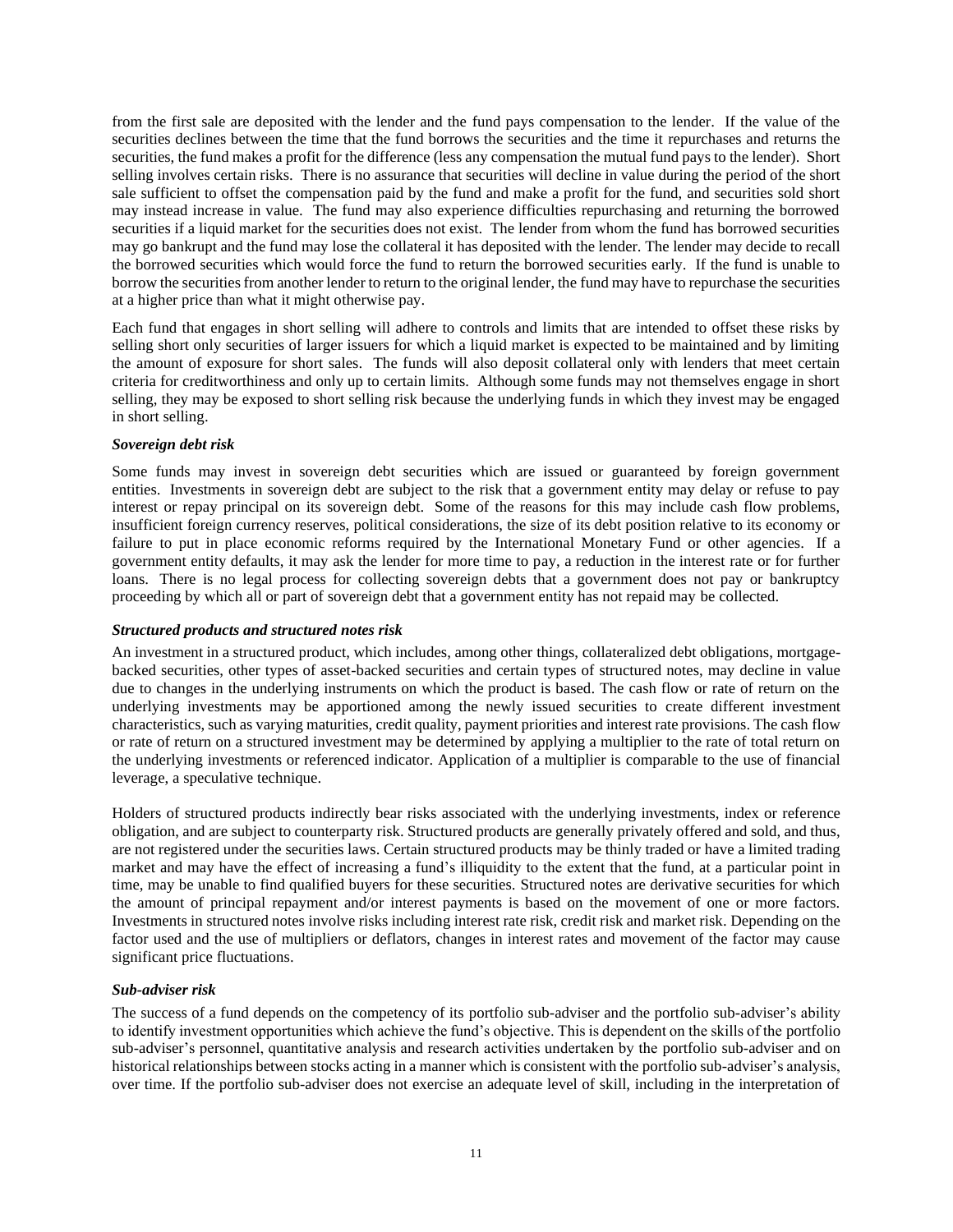the data, the investment process is flawed or inaccurate or any of the historical relationships on which the strategy is based break down, then this may cause losses to the fund.

#### *Tax risk*

There can be no assurance that tax laws applicable to the funds, including the treatment of certain gains and losses as capital gains and losses, will not be changed in a manner which could adversely affect the funds or the unitholders of the funds. Furthermore, there can be no assurance that Canada Revenue Agency ("*CRA*") will agree with the Manager's characterization of the gains and losses of the funds as capital gains and losses or ordinary income and losses in specific circumstances. If any transactions of a fund are reported on capital account but are subsequently determined by CRA to be on income account, there may be an increase in the net income of the fund for tax purposes and in the taxable distributions made by the fund to unitholders, with the result that unitholders could be reassessed by CRA to increase their taxable income.

In respect of a fund, if a fund experiences a "*loss restriction event*", the fund will: (i) be deemed to have a year-end for tax purposes (which would result in an allocation of the fund's taxable income at such time to unitholders so that the fund is not liable for income tax on such amounts), and (ii) become subject to the loss restriction rules generally applicable to corporations that experience an acquisition of control, including a deemed realization of any unrealized capital losses and restrictions on their ability to carry forward losses. Generally, a fund will be subject to a loss restriction event when a person becomes a "*majority-interest beneficiary*" of the fund, or a group of persons becomes a "*majority-interest group of beneficiaries*" of the fund, as those terms are defined in the affiliated persons rules contained in the Income Tax Act, with appropriate modifications. Generally, a majority-interest beneficiary of a fund will be a beneficiary who, together with the beneficial interests of persons and partnerships with whom the beneficiary is affiliated, has a fair market value that is greater than 50% of the fair market value of all the interests in the income or capital, respectively, in the fund. A person is generally deemed not to become a majority interest beneficiary, and a group of persons is generally deemed not to become a majority interest group of beneficiaries, of the fund, if the fund meets certain investment requirements and qualifies as an "*investment fund*" under the rules. Because of the way ETF Series units are bought and sold, it may not be possible for a fund to determine if a loss restriction event has occurred. There can be no assurance that a fund will not become subject to the loss restriction rules and there can be no assurance when distributions resulting from a loss restriction event will be made.

#### *Underlying fund risk*

A fund may pursue its investment objectives indirectly by investing in securities of other mutual funds, including ETFs, in order to gain access to the strategies pursued by those underlying funds. In doing so, the risks associated with investing in that fund include the risks associated with the securities in which the underlying fund invests, along with the other risks of the underlying fund. There can be no assurance that any use of such multi-layered fund-of-fund structures will result in any gains for a fund. If an underlying fund that is not traded on an exchange suspends redemptions, a fund will be unable to value part of its portfolio and may be unable to redeem units. In addition, the portfolio adviser could allocate a fund's assets in a manner that results in that fund underperforming relative to its peers.

#### *U.S. government securities risk*

Debt securities issued or guaranteed by certain U.S. government agencies, instrumentalities, and sponsored enterprises, such as the Federal National Mortgage Association ("*Fannie Mae*") or the Federal Home Loan Mortgage Corporation ("*Freddie Mac*"), are not supported by the full faith and credit of the U.S. government, and so investments in securities or obligations issued by them involve credit risk greater than investments in other types of U.S. government securities.

#### *Withholding tax risk*

A fund may invest in global debt or equity securities. While the funds intend to make investments in such a manner as to minimize the amount of foreign taxes incurred under foreign tax laws and subject to any applicable tax conventions with respect to taxes on income and on capital, investments in global debt or equity securities may subject a fund to foreign taxes on interest or dividends paid or credited to it or any gains realized on the disposition of such securities. The return on a fund's portfolio will be net of such foreign withholding tax, unless the terms of the securities in such portfolio require the issuers of such securities to "gross-up" payments so that a holder of such securities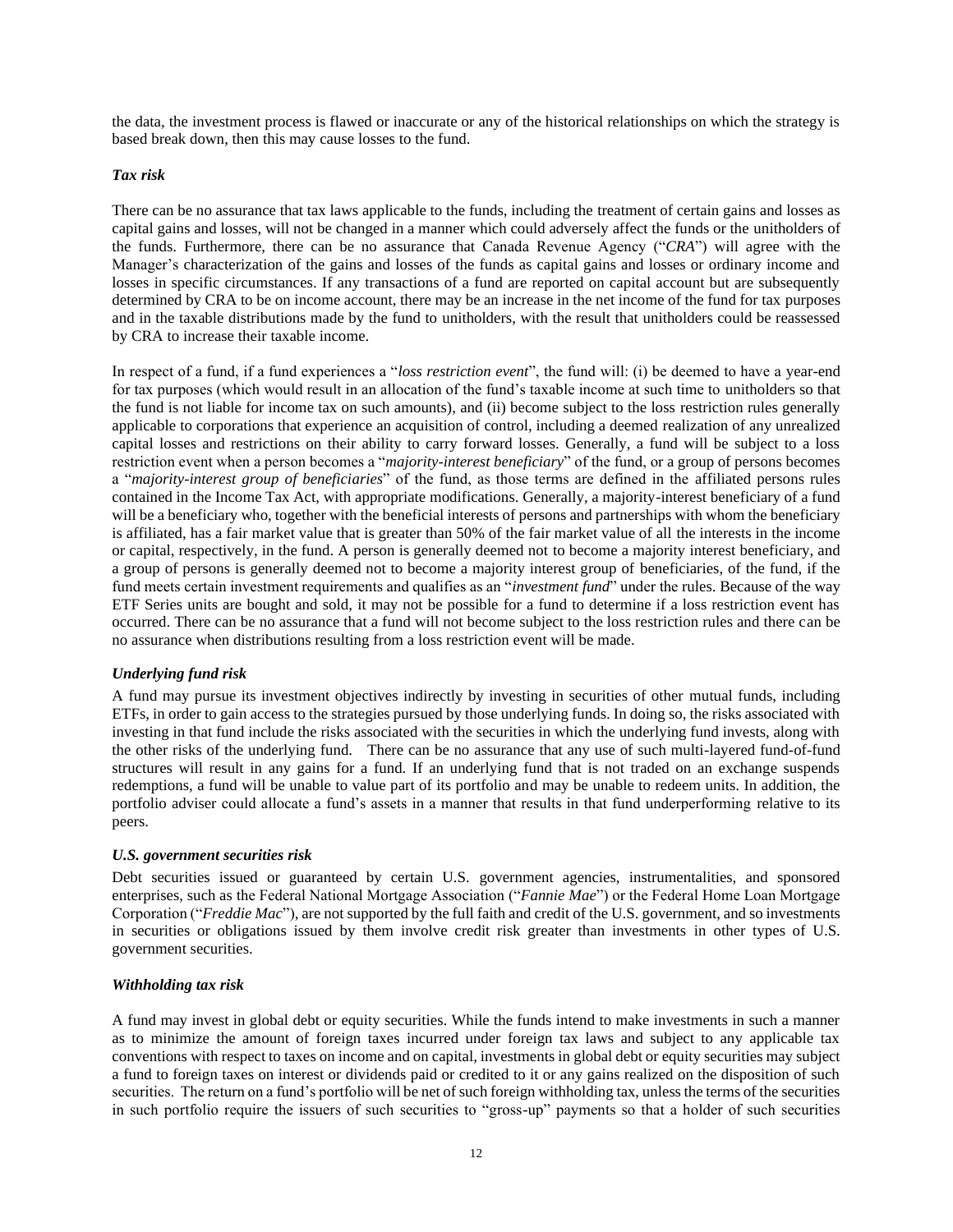receives the amount that it would have received in the absence of such withholding tax. There can be no assurances that (i) interest, dividends and gains on securities held in a fund's portfolio will not be subject to foreign withholding tax, or (ii) the terms of securities held in a fund's portfolio will provide for the gross-up referred to above.

### **ETF Series-specific risk factors**

### *Absence of an active market for ETF Series units and lack of operating history risk*

As the ETF Series units of the funds are new, they have no previous operating history. Although each ETF Series may be listed on the TSX, there is no assurance that an active public market for the units will develop or be sustained.

#### *Cease trading of securities risk*

If the securities of an issuer included in the portfolio of a fund are cease-traded by order of the relevant Canadian securities regulatory authority or are halted from trading by the relevant stock exchange, it is possible that the ETF Series of the fund may halt trading in its securities. If the right to redeem ETF Series units for cash is suspended for the reasons outlined under the section entitled "*Suspension of exchanges and redemptions"*, the fund may return redemption requests to unitholders who have submitted them. If securities are cease-traded, they may not be delivered on an exchange of a PNU (as defined hereinafter) for a Basket of Securities (as defined hereinafter) until such time as the cease-trade order is lifted.

### *Designated Broker/ETF Dealer risk*

As a fund will only issue ETF Series units directly to a Designated Broker and an ETF Dealer, in the event that the purchasing Designated Broker or ETF Dealer is unable to meet its settlement obligations, the resulting costs and losses incurred will be borne by the fund. "*Designated Broker*" and "*ETF Dealer*" are each defined in the section entitled "*Organization and Management of the Funds - Relationship Between the Manager and the Designated Brokers and ETF Dealers with respect to the ETF Series of the Funds*".

## *Early closing risk*

Unanticipated early closings of a stock exchange on which securities held by a fund are listed may result in the fund being unable to sell or buy securities on that day. If such a stock exchange closes early on a day when a fund needs to execute a high volume of securities transactions late in the day, the fund may incur substantial trading losses.

#### *Exchange risk*

In the event that the TSX closes early or unexpectedly on any day that it is normally open for trading, unitholders of the ETF Series units of the funds will be unable to purchase or sell units on the TSX until it reopens and there is a possibility that, at the same time and for the same reason, the exchange and redemption of units may be suspended until the TSX reopens.

## *Halted trading of ETF Series units risk*

Trading of ETF Series units on certain marketplaces may be halted by the activation of individual or market-wide "*circuit breakers*" (which halt trading for a specific period of time when the price of a particular security or overall market prices decline by a specified percentage). In the case of the TSX, trading of ETF Series units may also be halted if: (i) the ETF Series units are delisted from the TSX without first being listed on another exchange; or (ii) TSX officials determine that such action is appropriate in the interest of a fair and orderly market or to protect investors.

## *Trading price of ETF Series units risk*

ETF Series units may trade in the market at a premium or discount to the net asset value per ETF Series unit. There can be no assurance that ETF Series units will trade at prices that reflect their net asset value per unit. The trading price of ETF Series units will fluctuate in accordance with changes in a fund's net asset value, as well as market supply and demand on the TSX (or such other exchange or marketplace on which ETF Series units of a fund may be traded from time to time). However, as the Designated Broker and ETF Dealers subscribe for and exchange PNUs at the net asset value per unit, large discounts or premiums to net asset value should not be sustained.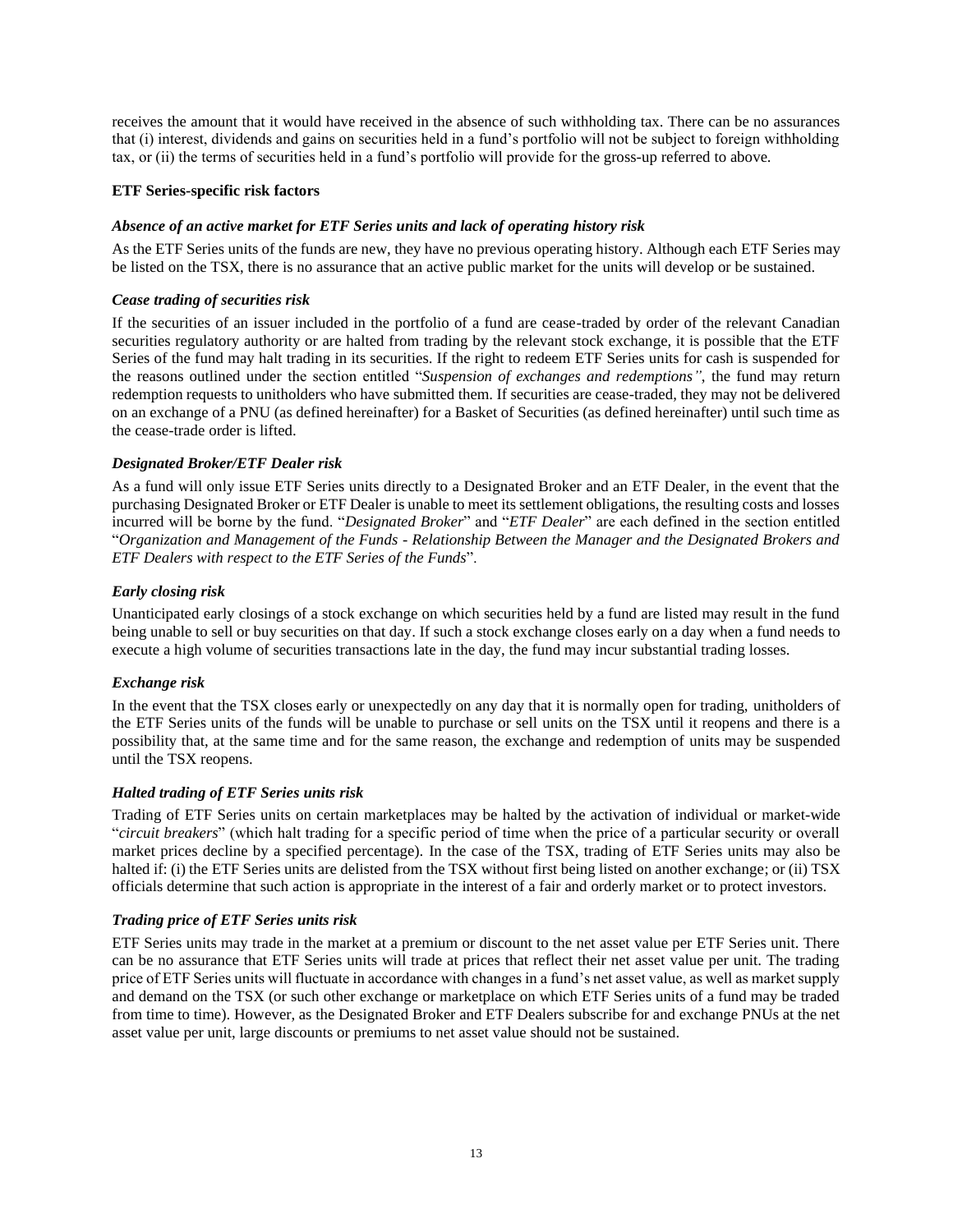# **Organization and Management of the Funds**

<span id="page-15-0"></span>Each fund is established as a mutual fund trust created through declarations of trust under the laws of Ontario, as supplemented, amended and/or restated from time to time (the "*Declaration of Trust*"). The year-end of each fund for financial reporting purposes is March 31.

The head office of the Manager and the funds is located at 2 Queen Street East, 20th Floor, Toronto, Ontario M5C 3G7. The Manager is a wholly-owned subsidiary of CI Financial Corp. (TSX: CIX).

| <b>Manager</b><br>CI Investments Inc.<br>2 Queen Street East, Twentieth Floor<br>Toronto, Ontario<br><b>M5C 3G7</b>          | The Manager is responsible for the day-to-day operations of the<br>funds and provides all general management and administrative<br>services to the funds.                                                                                              |
|------------------------------------------------------------------------------------------------------------------------------|--------------------------------------------------------------------------------------------------------------------------------------------------------------------------------------------------------------------------------------------------------|
| <b>Promoter</b><br>CI Investments Inc.<br>Toronto, Ontario                                                                   | CI is also the promoter of the funds. CI took the initiative in founding<br>and organizing the funds and is, accordingly, the promoter of the<br>funds within the meaning of securities legislation of certain<br>provinces and territories of Canada. |
| <b>Trustee</b><br>CI Investments Inc.<br>Toronto, Ontario                                                                    | The trustee of the funds controls and has authority over each fund's<br>investments and cash on behalf of unitholders.                                                                                                                                 |
| Custodian<br><b>CIBC Mellon Trust Company</b><br>Toronto, Ontario                                                            | The custodian holds each fund's investments and cash on behalf of<br>the fund. The custodian is independent of the Manager.                                                                                                                            |
| <b>Valuation Agent</b><br><b>CIBC Mellon Global Securities Services</b><br>Company<br>Toronto, Ontario                       | The valuation agent provides accounting and valuation services in<br>respect of the funds.                                                                                                                                                             |
| <b>Registrar and Transfer Agent for</b><br><b>Mutual Fund Series of the Funds</b><br>CI Investments Inc.<br>Toronto, Ontario | As registrar and transfer agent for the Mutual Fund Series of the<br>funds, CI keeps a record of all unitholders of the Mutual Fund Series<br>of the funds, processes orders and issues account statements and tax<br>slips to unitholders.            |
| <b>Registrar and Transfer Agent for ETF</b><br><b>Series of the Funds</b><br><b>TSX Trust Company</b><br>Toronto, Ontario    | The registrar and transfer agent for the ETF Series of the funds<br>makes arrangements to keep a record of all unitholders of the ETF<br>Series units and processes orders.                                                                            |
| <b>Lending Agent</b><br>The Bank of New York Mellon<br>New York, New York                                                    | The lending agent acts as agent for securities lending transactions<br>for those funds that engage in securities lending.                                                                                                                              |
| <b>Auditor</b><br>Ernst & Young LLP<br>Toronto, Ontario                                                                      | The auditor of the funds prepares an independent auditor's report in<br>respect of the financial statements of the funds. The auditor has<br>advised the Manager that it is independent with respect to the funds                                      |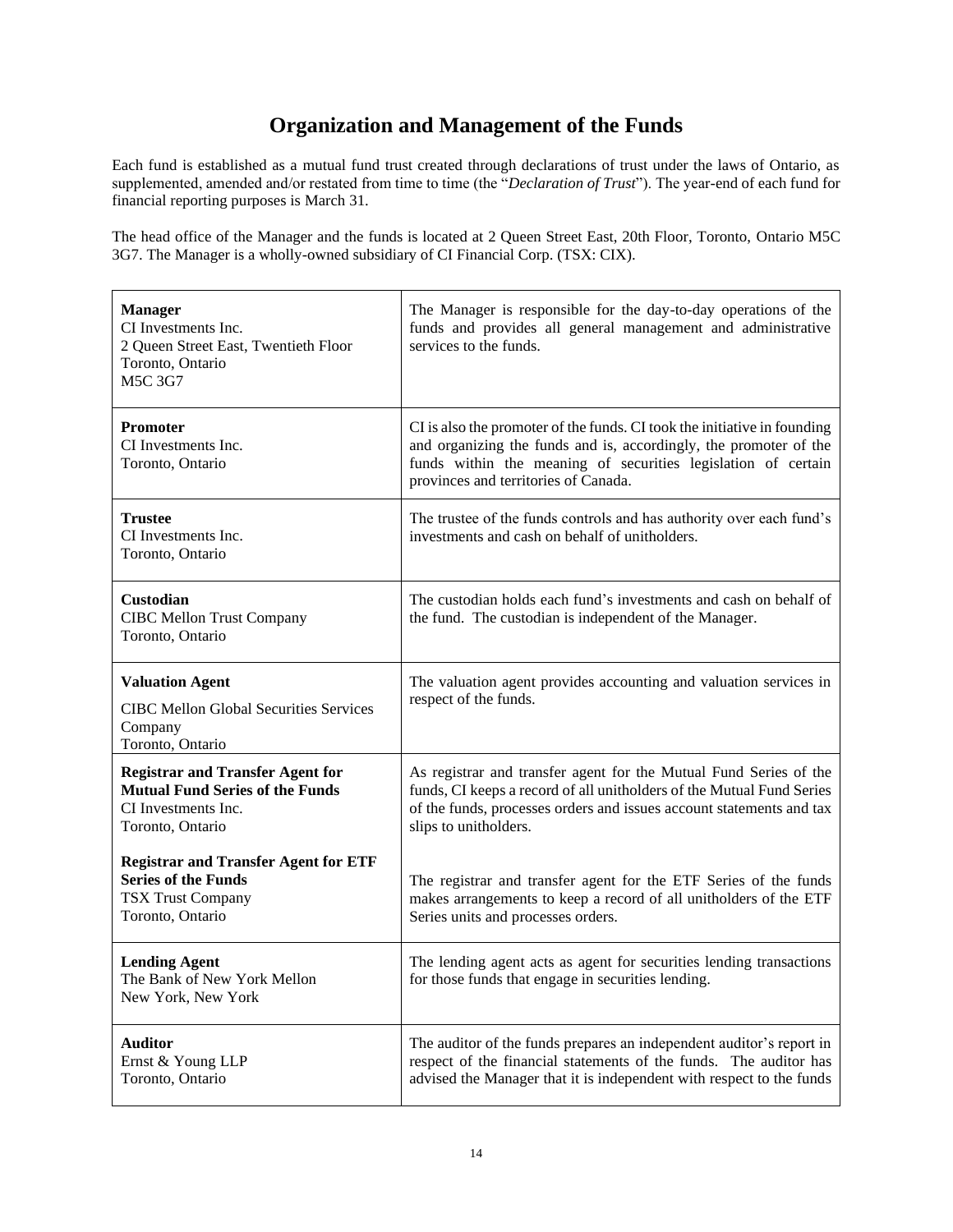|                                                                                     | within the meaning of the Rules of Professional Conduct of the<br>Chartered Professional Accountants of Ontario.                                                                                                                                                                                                                                                                                                                                                                                                                                                                              |
|-------------------------------------------------------------------------------------|-----------------------------------------------------------------------------------------------------------------------------------------------------------------------------------------------------------------------------------------------------------------------------------------------------------------------------------------------------------------------------------------------------------------------------------------------------------------------------------------------------------------------------------------------------------------------------------------------|
| <b>Portfolio Adviser</b><br>CI Investments Inc.<br>Toronto, Ontario                 | As portfolio adviser, CI is responsible for providing, or arranging to<br>provide, investment advice to the funds. CI is the portfolio adviser<br>for the funds, but hires portfolio sub-adviser(s) to provide<br>investment analysis and recommendations for the funds.                                                                                                                                                                                                                                                                                                                      |
| <b>Portfolio Sub-Adviser</b><br>DoubleLine Capital LP<br>Los Angeles, United States | CI is responsible for the investment advice provided by the portfolio<br>sub-adviser for the funds. It may be difficult to enforce any legal<br>rights against DoubleLine Capital LP, because it is resident outside<br>of Canada and most or all of its assets are outside of Canada.                                                                                                                                                                                                                                                                                                        |
| <b>Independent Review Committee</b>                                                 | The independent review committee (the "IRC") provides<br>independent oversight and impartial judgment on conflicts of<br>interest involving the funds. Among other matters, the IRC prepares,<br>at least annually, a report of its activities for investors in the funds<br>which is available on the Manager's website at www.ci.com or upon<br>request by any investor, at no cost, by calling: 1-800-792-9355 or e-<br>mailing to: service@ci.com.                                                                                                                                        |
|                                                                                     | The IRC currently is comprised of five members, each of whom is<br>independent of the Manager, its affiliates and the funds. Additional<br>information concerning the IRC, including the names of its<br>members, and governance of the fund is available in the funds'<br>annual information form.                                                                                                                                                                                                                                                                                           |
|                                                                                     | If approved by the IRC, a fund may change its auditor by sending<br>you a written notice of any such change at least 60 days before it<br>takes effect. Likewise, if approved by the IRC, the Manager may<br>merge a fund into another mutual fund provided the merger fulfills<br>the requirements of the Canadian securities regulators relating to<br>mutual fund mergers and the Manager sends you a written notice of<br>the merger at least 60 days before it takes effect. In either case, no<br>meeting of unitholders of the fund is required to be called to approve<br>the change. |
| <b>Investments in underlying mutual funds</b>                                       | A fund that invests in an underlying fund managed by the Manager<br>will not vote any of the securities it holds in the underlying fund.<br>However, the Manager may arrange for you to vote your share of<br>those securities.                                                                                                                                                                                                                                                                                                                                                               |

## **Relationship Between the Manager and the Designated Brokers and ETF Dealers with respect to the ETF Series of the Funds**

## *Designated Brokers*

The Manager, on behalf of each fund, has entered into agreements with registered dealers pursuant to which each registered dealer (a "*Designated Broker*") has agreed to perform certain duties relating to the fund including, without limitation: (i) to subscribe for a sufficient number of ETF Series units to satisfy the TSX's original listing requirements; (ii) to subscribe for ETF Series units on an ongoing basis, and (iii) to post a liquid two way market for the trading of ETF Series units on the TSX. Payment for ETF Series units of each fund must be made by the Designated Broker, and those ETF Series units will be issued, by no later than the second Trading Day after the subscription notice has been delivered.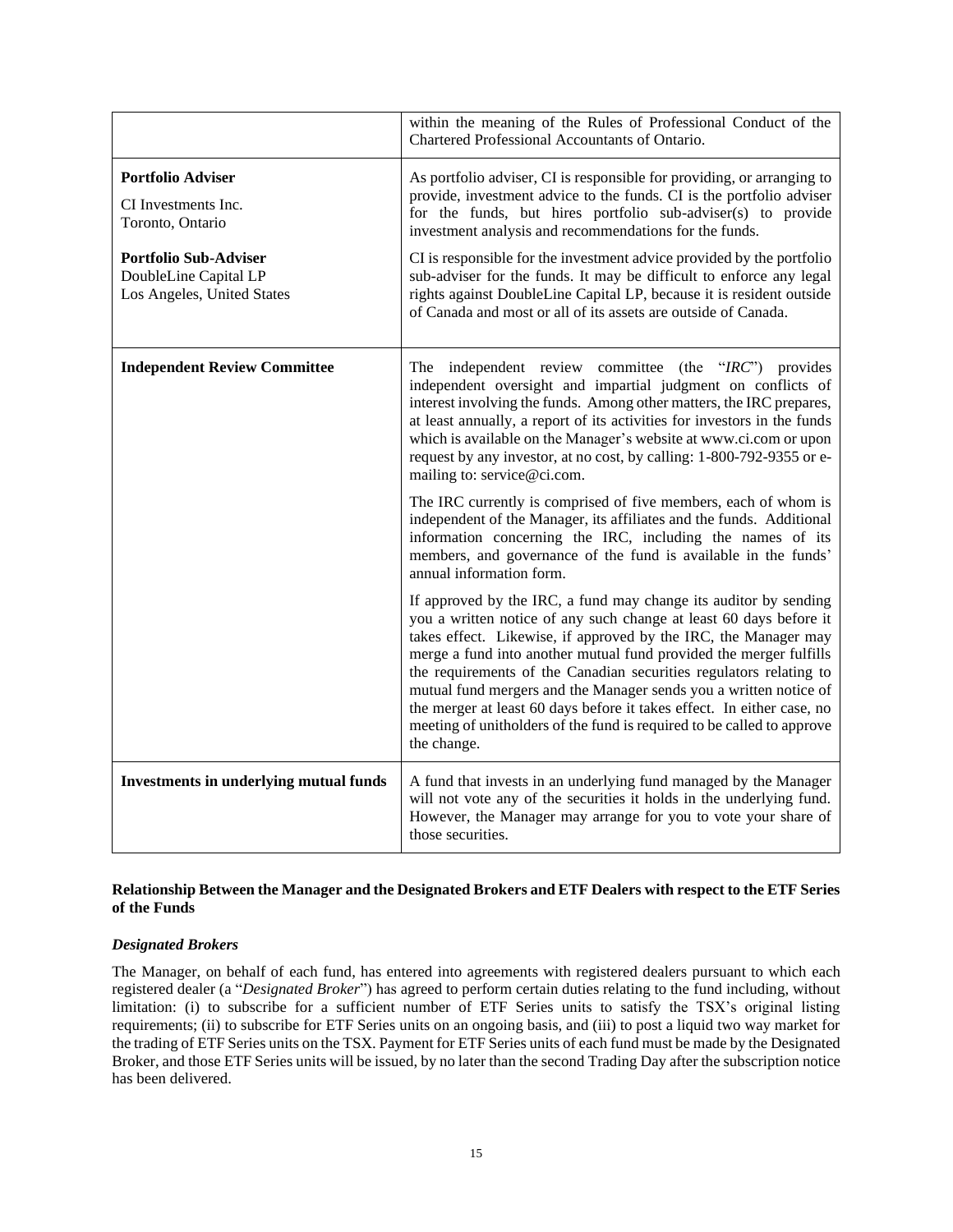### *ETF Dealers*

The Manager, on behalf of the funds, may enter into various agreements with registered dealers (that may or may not be a Designated Broker) (each such registered dealer, an "*ETF Dealer*") pursuant to which the ETF Dealers may subscribe for ETF Series units as described under "*Purchases, Switches and Redemptions – How to buy the funds – Purchasing ETF Series units*".

ETF Series units do not represent an interest or an obligation of a Designated Broker or ETF Dealers or any affiliate thereof and a unitholder of ETF Series units will not have any recourse against any such parties in respect of amounts payable by the funds to the Designated Broker or ETF Dealers.

No Designated Broker or ETF Dealer has been involved in the preparation of this prospectus, nor has it performed any review of the contents of this prospectus. The applicable Designated Broker and ETF Dealers do not act as underwriters of any fund in connection with the distribution of its ETF Series units under this prospectus. See the section entitled "*Conflict of Interest*" in the annual information form of the funds for more details.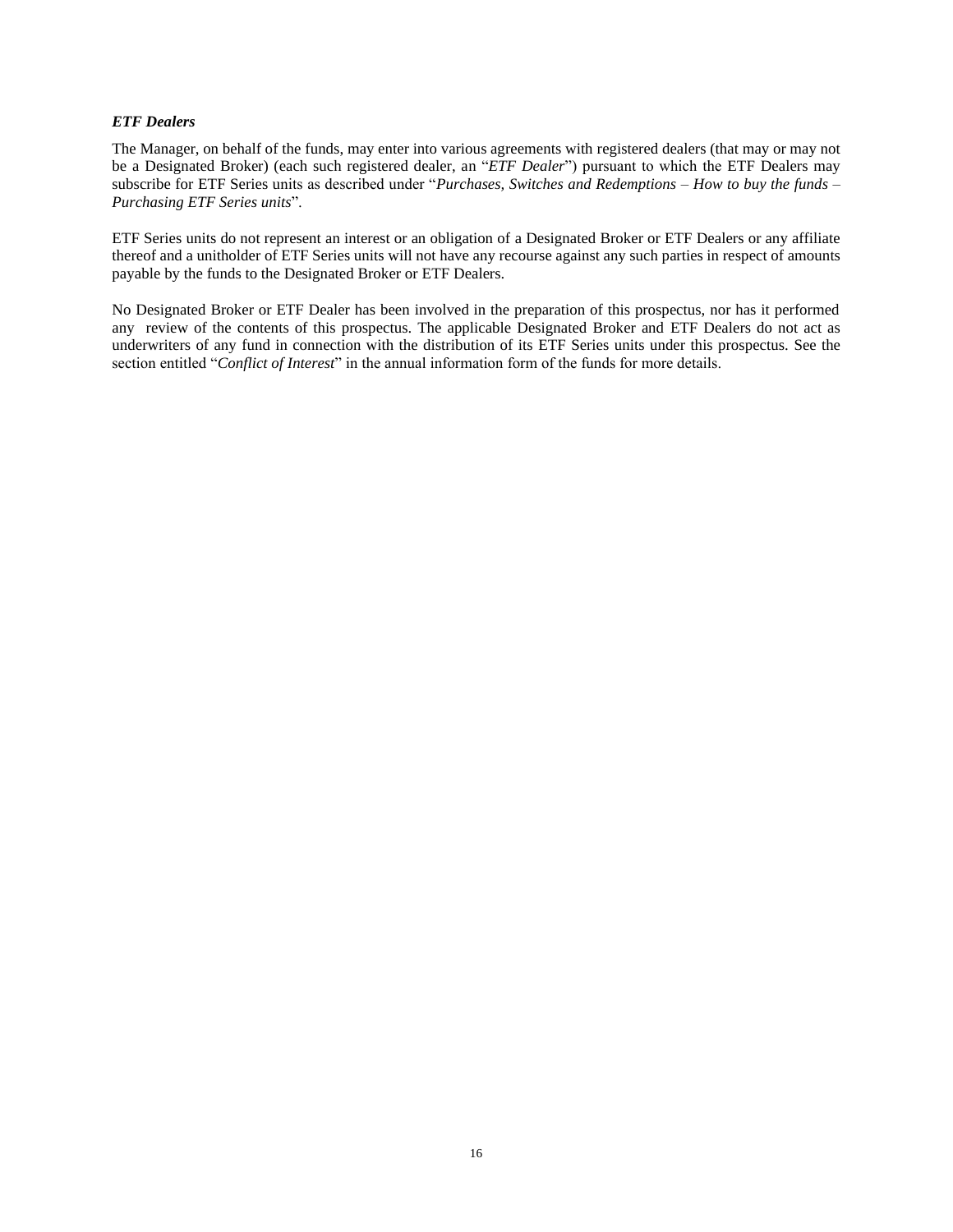## **Purchases, Switches and Redemptions**

#### <span id="page-18-0"></span>**Mutual Fund Series units**

You can buy funds, transfer from one fund to another mutual fund managed by the Manager or change units of one Mutual Fund Series to another Mutual Fund Series of the same fund through a qualified representative. "*Transferring"*, which involves moving money from one investment to another, is also known as "*switching"*.

You can sell your fund investment either through your representative or by contacting the Manager directly. Selling your investment is also known as "*redeeming"*.

### NAV per Mutual Fund Series unit

The NAV (or net asset value) per unit of each Mutual Fund Series of a fund is the price used for all purchases, switches or redemptions of units. The price at which units are issued or redeemed is based on the next NAV per unit determined after receipt of the purchase, switch or redemption order.

All transactions are based on the Mutual Fund Series' NAV per unit of the particular fund. The Manager calculates NAV of each fund and each of its Mutual Fund Series at 4:00 p.m. (Eastern time) ("*Valuation Time*") on each "*Valuation Day*", which is any day that the Manager is open for a full day of business.

### How the Manager calculates NAV per Mutual Fund Series unit

The NAV per unit for Series A, F, I and P units is determined in U.S. dollars for each fund and the NAV per unit for Series AH, FH, IH and PH units is determined in Canadian dollars.

A separate NAV per unit is calculated for each Mutual Fund Series by taking the value of the assets of the fund, subtracting any liabilities of the fund common to all series (including the ETF Series), subtracting any liabilities of the particular Mutual Fund Series, and dividing the balance by the number of units held by investors in such Mutual Fund Series of the fund. Please note that the NAV per unit for each Hedged Series takes into account the use of derivatives such as forward currency contracts, as applicable, and the costs and gains or losses of hedging transactions undertaken by such Hedged Series will accrue solely to it.

When you place your order through a representative, the representative sends it to us. If the Manager receives your properly completed order before 4:00 p.m. Eastern time on a Valuation Day, the Manager will process it using that day's NAV. If the Manager receives your order after that time, the Manager will use the NAV on the next valuation day. The Valuation Day used to process your order is called the "*trade date*".

## **ETF Series units**

#### NAV per ETF Series unit

The funds issue ETF Series units directly to the Designated Broker and ETF Dealers. The ETF Series units are offered for sale at a price equal to the NAV of the ETF Series units determined at the Valuation Time on the effective date of the subscription order on each "*Trading Day*", meaning a day on which a session of the TSX is held. From time-totime and as may be agreed between a fund and the Designated Broker or an ETF Dealer, such Designated Broker and ETF Dealer may deliver a group of securities and/or assets determined by the Manager from time to time representing the constituent securities of the fund (a "*Basket of Securities*") as payment for the ETF Series units. See "*Purchases, Switches and Redemptions – Purchasing ETF Series units – Issuance of units*".

The ETF Series units have been conditionally approved for listing on the TSX. Subject to satisfying the TSX's original listing requirements, the ETF Series units will be listed on the TSX and investors will be able to buy or sell such units on the TSX through registered brokers and dealers in the province or territory where the investor resides.

Investors may incur customary brokerage commissions in buying or selling ETF Series units. No fees are paid by investors to the Manager or the funds in connection with buying or selling of ETF Series units on the TSX.

## How the Manager calculates NAV per ETF Series unit

The NAV per unit for ETF US\$ Series units is determined in U.S. dollars for each fund and the NAV per unit for ETF C\$ Unhedged Series and ETF C\$ Hedged Series units is determined in Canadian dollars.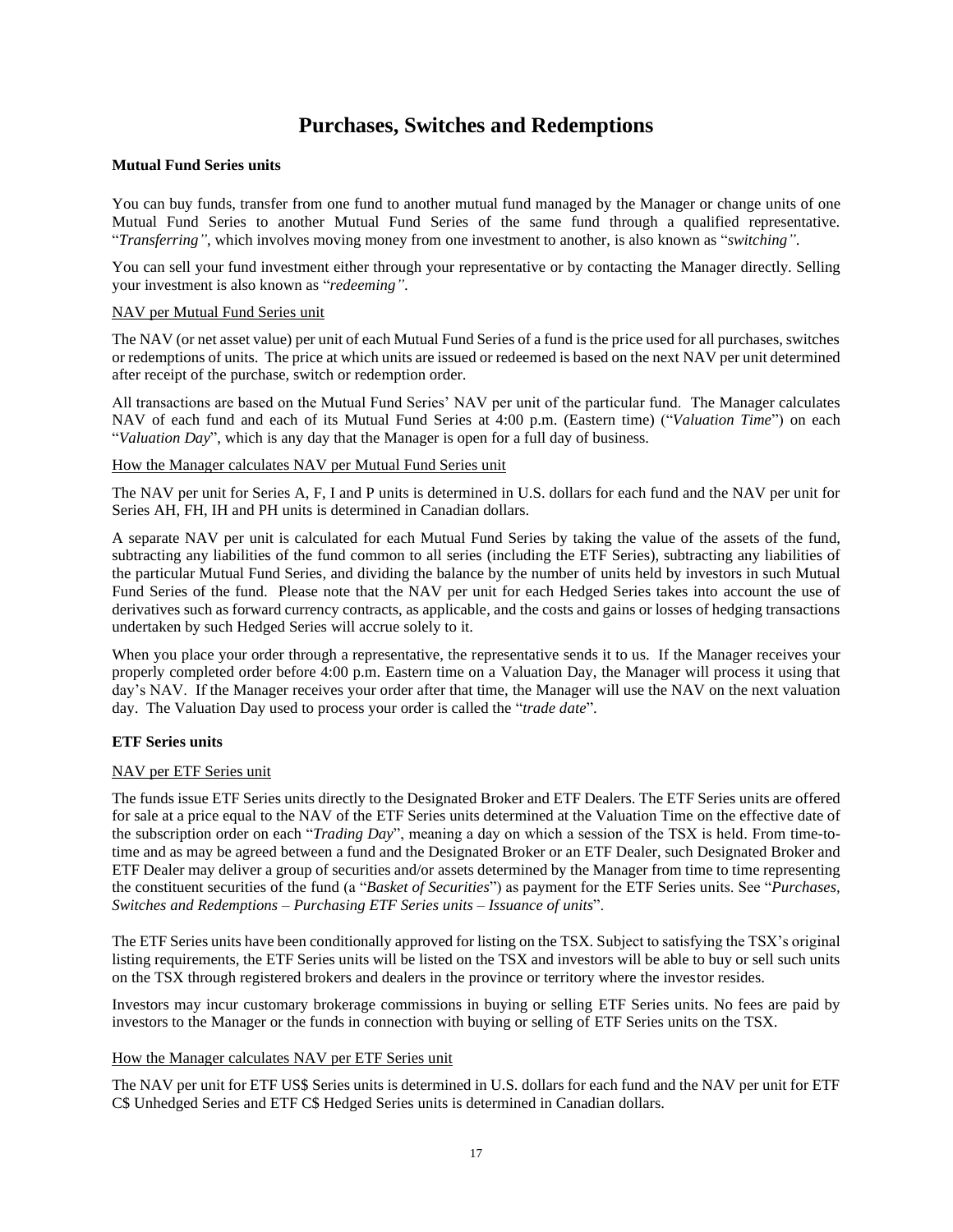A separate NAV per unit is calculated for each ETF Series by taking the value of the assets of the fund, subtracting any liabilities of the fund common to all series (including the Mutual Fund Series), subtracting any liabilities of the particular ETF Series, and dividing the balance by the number of units held by investors in such ETF Series of the fund. Please note that the NAV per ETF C\$ Hedged Series takes into account the use of derivatives such as forward currency contracts, as applicable, and the costs and gains or losses of hedging transactions undertaken by such series will accrue solely to it.

The Manager calculates NAV of each fund and each of its ETF Series at the Valuation Time on each Valuation Day. The NAV per unit of an ETF Series of a fund so determined will remain in effect until the next Valuation Day. Following 4 p.m. on each Trading Day, the most recent NAV or NAV per unit of an ETF Series of each fund will be made available, at no cost, by calling the Manager at 1-800-792-9355 or checking the funds' website at www.ci.com.

## **Currency purchase options for Mutual Fund Series units**

### **Series A, F, P and I units and the Canadian Dollar Purchase Option**

The "*Canadian Dollar Purchase Option"* is a way to use Canadian dollars to purchase Series A, F, P and I units of a fund that have a base currency in U.S. dollars.

If you purchase a fund using the Canadian Dollar Purchase Option:

- the Manager will process your trade based on the Canadian dollar NAV by taking the U.S. dollar NAV and converting it to a Canadian dollar amount using the prevailing exchange rate on the day your order is received;
- any cash distributions that are paid to you will be paid in Canadian dollars. The Manager will calculate the amount of each of these payments by taking the U.S. dollar amount that you would have received (had you not chosen the Canadian dollar purchase option) and converting it to a Canadian amount using the prevailing exchange rate on the day the distribution is paid;
- if you choose to redeem units, you will receive the redemption proceeds in Canadian dollars. The Manager will calculate the proceeds based on the Canadian dollar NAV, by taking the U.S. dollar NAV and converting it to a Canadian dollar amount using the prevailing exchange rate on the redemption trade date.

The Canadian Dollar Purchase Option is provided as a convenience for purchasing, transferring and redeeming Series A, F, P and I units of the funds with Canadian dollars and is not a means to effect currency arbitrage. **The overall fund's performance will be the same regardless of whether you purchase units in Canadian or U.S. dollars; however, the performance of your investment in the series purchased in U.S. dollars may differ from that of the same series of units purchased in Canadian dollars due to fluctuations in the U.S.-Canadian dollar exchange rate, and as such purchasing such series of a fund in Canadian dollars will not shield you from, or act as a hedge against, such currency fluctuations. Please speak to your representative about Hedged Series if you would like to hedge against such currency fluctuations.** 

## **Hedged Series**

Series AH, FH, IH and PH units of the funds are offered and valued in Canadian dollars only.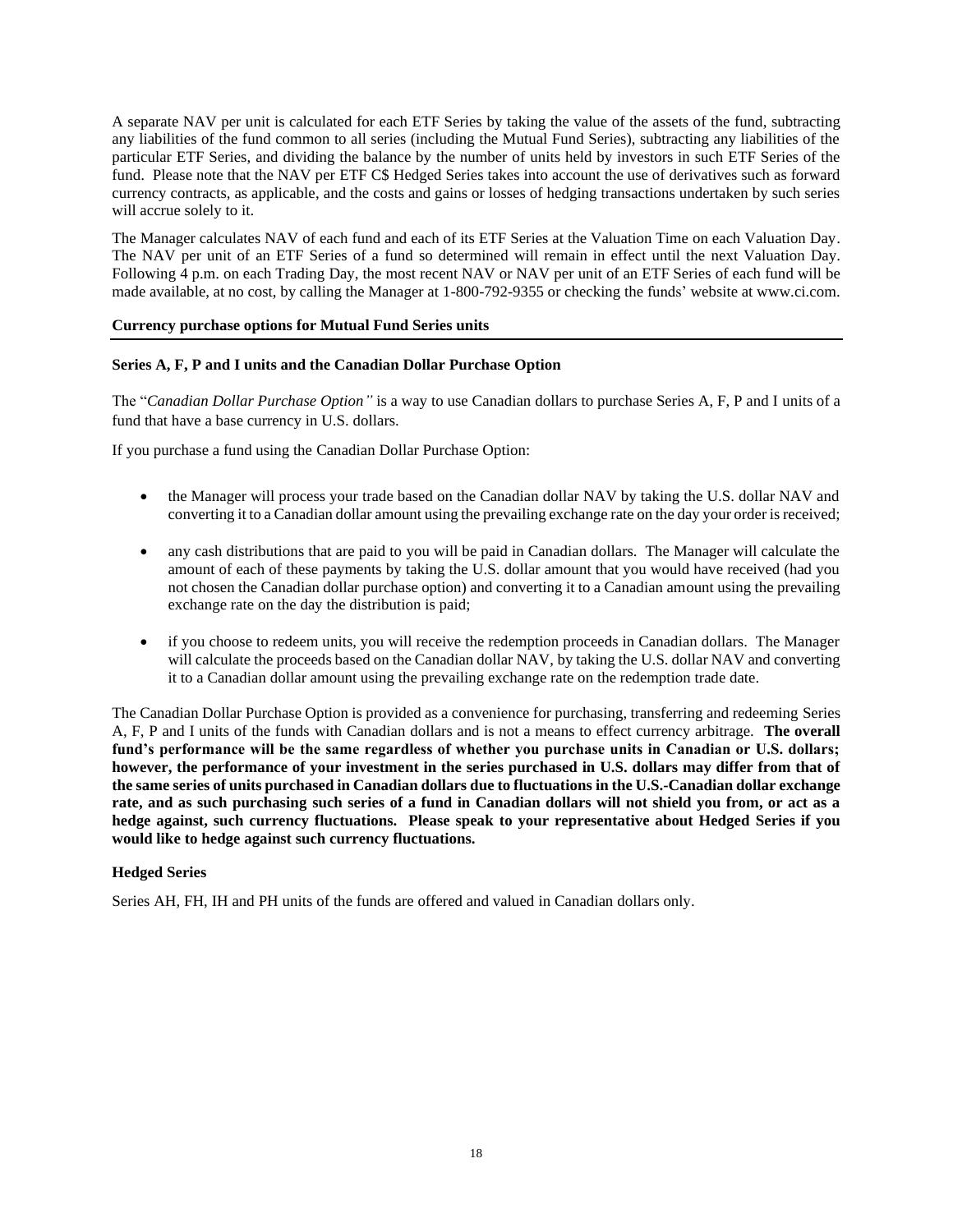## **About different types of units**

Each fund offers one or more series of units. You will find a list of all of the series of units they offer on the front cover of this simplified prospectus.

Each series of units offered by a fund is different from other series offered by that fund. These differences are summarized below.

| <b>Series</b>                 | <b>Features</b>                                                                                                                                                                                                                                                                                                                                                                                                                                             |  |
|-------------------------------|-------------------------------------------------------------------------------------------------------------------------------------------------------------------------------------------------------------------------------------------------------------------------------------------------------------------------------------------------------------------------------------------------------------------------------------------------------------|--|
| Generally available           |                                                                                                                                                                                                                                                                                                                                                                                                                                                             |  |
| Series A units                | Series A units are available to all investors.                                                                                                                                                                                                                                                                                                                                                                                                              |  |
| Series AH units               | Series AH units are available to all investors. They are similar to Series A<br>units, but are intended for investors who wish to purchase, transfer and<br>redeem units of a fund in Canadian dollars and hedge against currency<br>fluctuations between the Canadian and U.S. dollar. Series AH units are<br>available for purchase in Canadian dollars only.                                                                                             |  |
| ETF US\$ Series units         | Subject to satisfying the TSX's original listing requirements, the ETF US\$<br>Series units will be listed on the TSX and investors will be able to buy or<br>sell such units on the TSX through registered brokers and dealers in the<br>province or territory where the investor resides. ETF US\$ Series units are<br>available for purchase in U.S. dollars only.                                                                                       |  |
| ETF C\$ Hedged Series units   | ETF C\$ Hedged Series units are similar to ETF US\$ Series units, but are<br>intended for investors who wish to purchase and redeem units of a fund in<br>in Canadian dollars and hedge against currency fluctuations between the<br>Canadian and U.S. dollar. ETF C\$ Hedged Series units are available for<br>purchase in Canadian dollars only.                                                                                                          |  |
| ETF C\$ Unhedged Series units | ETF C\$ Unhedged Series units are similar to ETF US\$ Series units, but are<br>intended for investors who wish to purchase and redeem units of a fund and<br>receive distributions in Canadian dollars.<br>This series is offered as a<br>convenience for purchasing and redeeming ETF US\$ Series units with<br>Canadian dollars and is not a means to hedge against currency fluctuations<br>between the Canadian and U.S. dollar.                        |  |
|                               | ETF C\$ Unhedged Series units are available for purchase in Canadian<br>dollars only.                                                                                                                                                                                                                                                                                                                                                                       |  |
| Series P units                | Series P units are available to all investors. No management fees are charged<br>to the funds with respect to Series P units; each investor will be charged a<br>management fee directly by the Manager and payable directly to the<br>Manager. Each investor also pays an investment advisory fee to his or her<br>representative's firm, which the investor negotiates with his or her<br>representative (acting on behalf of the representative's firm). |  |
| Series PH units               | Series PH units are available to all investors. They are similar to Series P<br>units, but are intended for investors who wish to purchase, transfer and<br>redeem units of a fund in Canadian dollars and hedge against currency<br>fluctuations between the Canadian and U.S. dollar. Series PH units are<br>available for purchase in Canadian dollars only.                                                                                             |  |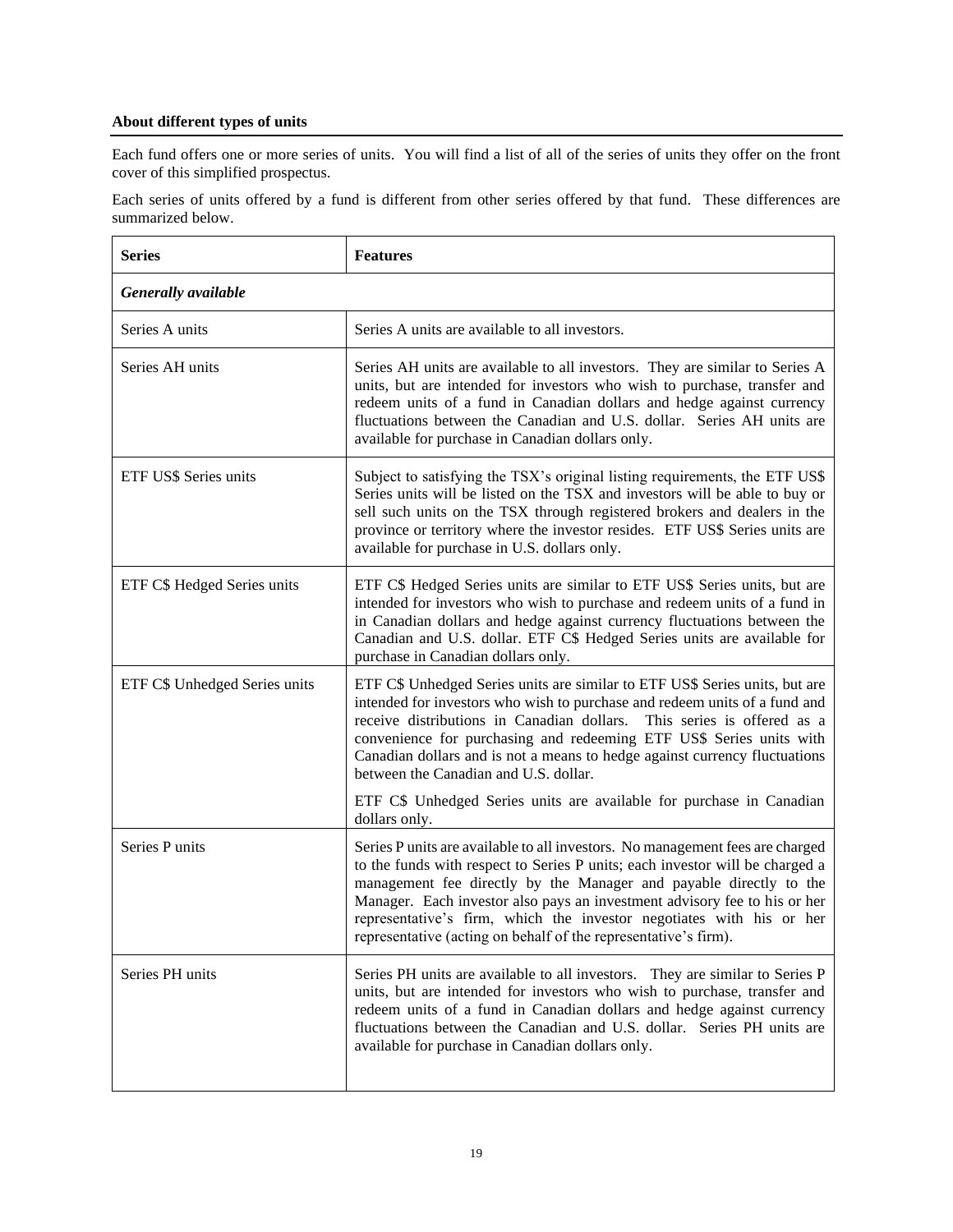| <b>Series</b>                        | <b>Features</b>                                                                                                                                                                                                                                                                                                                                                                                                                                                                                                                                                                                                                                                                                                                                                                                                                                                                                                                                                                                                                       |
|--------------------------------------|---------------------------------------------------------------------------------------------------------------------------------------------------------------------------------------------------------------------------------------------------------------------------------------------------------------------------------------------------------------------------------------------------------------------------------------------------------------------------------------------------------------------------------------------------------------------------------------------------------------------------------------------------------------------------------------------------------------------------------------------------------------------------------------------------------------------------------------------------------------------------------------------------------------------------------------------------------------------------------------------------------------------------------------|
| Available to fee-based accounts      |                                                                                                                                                                                                                                                                                                                                                                                                                                                                                                                                                                                                                                                                                                                                                                                                                                                                                                                                                                                                                                       |
| <b>Series Funits</b>                 | Series F units are generally only available to investors who participate in<br>fee-based programs through their representative's firm. These investors pay<br>their representative's firm an investment advisory fee directly, and since the<br>Manager pays no commissions or trailing commissions to their<br>representative's firm, the Manager charges a lower management fee to a<br>fund in respect of these series than the Manager may charge the fund for its<br>other series of units. In certain cases, however, the Manager may collect the<br>investment advisory fee on behalf of the representative's firm, which the<br>investor negotiates with his or her representative (acting on behalf of the<br>representative's firm). Availability of Series F units through your<br>representative's firm is subject to the Manager's terms and conditions.                                                                                                                                                                 |
| Series FH units                      | Series FH units are similar to Series F units, but are intended for investors<br>who wish to purchase, transfer and redeem units of a fund in Canadian<br>dollars and hedge against currency fluctuations between the Canadian and<br>U.S. dollar. Series FH units are available for purchase in Canadian dollars<br>only.                                                                                                                                                                                                                                                                                                                                                                                                                                                                                                                                                                                                                                                                                                            |
| Available to institutional investors |                                                                                                                                                                                                                                                                                                                                                                                                                                                                                                                                                                                                                                                                                                                                                                                                                                                                                                                                                                                                                                       |
| Series I units                       | Series I units are available only to institutional clients and investors who<br>have been approved by the Manager and have entered into a Series I Account<br>Agreement with the Manager. The criteria for approval may include the size<br>of the investment, the expected level of account activity and the investor's<br>total investment with the Manager. The minimum initial investment for<br>Series I units is determined when the investor enters into a Series I Account<br>Agreement with the Manager. No management fees are charged to the funds<br>with respect to Series I units; each investor negotiates a separate<br>management fee which is payable directly to the Manager. Each investor<br>also pays an investment advisory fee to his or her representative's firm,<br>which the investor negotiates with his or her representative (acting on behalf<br>of the representative's firm). Series I units are also available to the<br>Manager's directors and employees, as well as to those of its affiliates. |
| Series IH units                      | Series IH units are similar to Series I units, but are intended for investors<br>who wish to purchase, transfer and redeem units of a fund in Canadian<br>dollars and hedge against currency fluctuations between the Canadian and<br>U.S. dollar. Series IH units are available for purchase in Canadian dollars<br>only.                                                                                                                                                                                                                                                                                                                                                                                                                                                                                                                                                                                                                                                                                                            |

### **How to buy the funds**

## **Purchasing Mutual Fund Series units**

You can invest in any Mutual Fund Series units of the funds by completing a purchase application, which you can get from your representative.

The minimum initial investment for Series A, AH, F, FH, P and PH units of each fund is \$500. The minimum for each subsequent investment is \$25.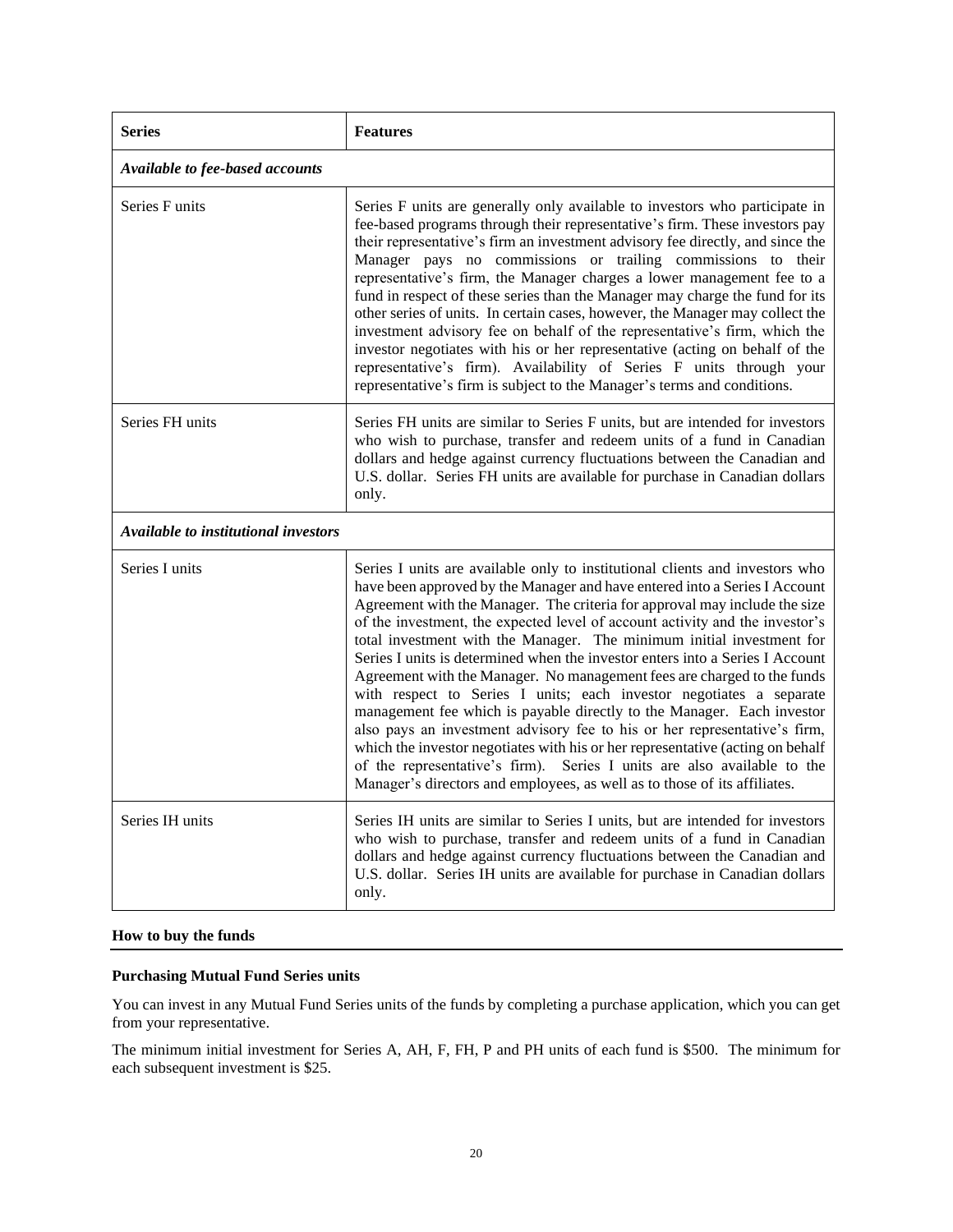The minimum initial investment for Series I or IH units is determined by the Manager when you enter into a Series I Account Agreement with the Manager.

These amounts are determined from time to time by the Manager, in the Manager's sole discretion. They may also be waived by the Manager and are subject to change without prior notice.

Your representative's firm or the Manager will send you a confirmation once the Manager has processed your order. If you buy through the pre-authorized chequing plan described in the section entitled "*Optional Services – Preauthorized chequing plan*", the Manager will send you a confirmation only for the first transaction and all other transactions will be reported on your regular account statements. A confirmation shows details of your transaction, including the name of the fund, the number and series of units you bought, the purchase price and the trade date. The Manager does not issue certificates of ownership for the funds.

The Manager may reject your purchase order within one business day of receiving it. If rejected, any monies sent with your order will be returned immediately to your representative's firm, without interest, once the payment clears. If the Manager accepts your order but do not receive payment within two business days, it will redeem your Mutual Fund Series units on the next business day. If the proceeds are greater than the payment you owe, the difference will belong to the fund. If the proceeds are less than the payment you owe, your representative's firm will be required to pay the difference and is entitled to collect this amount and any associated expenses from you.

You and your representative are responsible for ensuring that your purchase order is accurate and that the Manager receives all necessary documents and/or instructions. If the Manager receives a payment or a purchase order that is otherwise valid but fails to specify a mutual fund, or if any other documentation in respect of your purchase order is incomplete, the Manager may invest your money in Series / Class A units of CI US Money Market Fund or CI Money Market Fund, as applicable, under the initial sales charge option at 0% sales charge. An investment in CI US Money Market Fund or CI Money Market Fund, as applicable, will earn you daily interest until the Manager receives complete instructions regarding the mutual fund(s) you have selected and all documentation in respect of your purchase is received in good order. Your total investment, including interest, will then be switched into the fund(s) you have chosen under the series and purchase option you have selected, without additional charge, at the unit price of the fund(s) on the applicable switch date. For more information regarding CI US Money Market Fund or CI Money Market Fund, please see the simplified prospectus and fund facts of these funds which can be found on the Manager's website at www.ci.com or at [www.sedar.com.](http://www.sedar.com/)

From time to time, the Manager may close certain funds to new purchasers. Where a fund is closed to new purchasers, the Manager may still permit new investors who purchase through a discretionary account and whose representative has signed an acknowledgement of portfolio management registration with the Manager to purchase units of the fund.

#### **Purchasing ETF Series units**

The ETF Series units have been conditionally approved for listing on the TSX. Subject to satisfying the TSX's original listing requirements, the ETF Series units will be listed on the TSX and investors will be able to buy or sell such units on the TSX through registered brokers and dealers in the province or territory where the investor resides.

ETF Series units of each fund will be offered for sale on a continuous basis by this prospectus, and there is no maximum number of such units that may be issued. Investors may incur customary brokerage commissions in buying or selling the ETF Series units. No fees are paid by investors to the Manager or the funds in connection with buying or selling of ETF Series units on the TSX.

From time to time as may be agreed to by the fund and the Designated Broker and ETF Dealers, the Designated Broker and ETF Dealers may agree to accept constituent securities of the fund as payment for ETF Series units from prospective purchasers.

Investors may incur customary brokerage commissions in buying or selling the ETF Series units. No fees are paid by investors to the Manager or the funds in connection with buying or selling of ETF Series units on the TSX.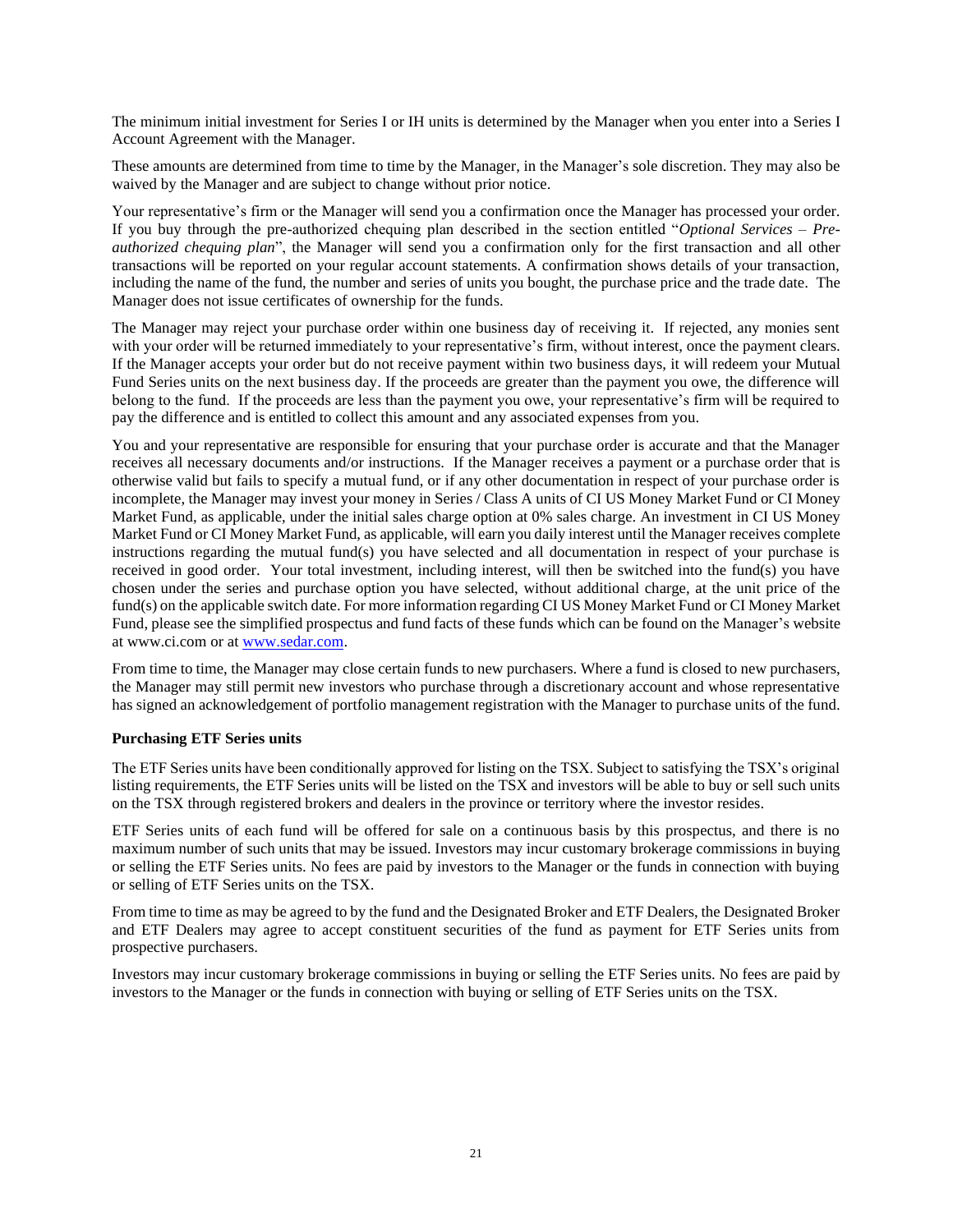| <b>Fund</b>                     | <b>Series</b>           | <b>Ticker Symbol</b> |
|---------------------------------|-------------------------|----------------------|
| CI DoubleLine Core Plus Fixed   | <b>ETF US\$ Series</b>  | <b>CCOR.U</b>        |
| Income US\$ Fund                | ETF C\$ Hedged Series   | <b>CCOR</b>          |
|                                 | ETF C\$ Unhedged Series | <b>CCOR.B</b>        |
| CI DoubleLine Income US\$ Fund  | <b>ETF US\$ Series</b>  | CINC.U               |
|                                 | ETF C\$ Hedged Series   | <b>CINC</b>          |
|                                 | ETF C\$ Unhedged Series | CINC.B               |
| CI DoubleLine Total Return Bond | ETF US\$ Series         | CDLB.U               |
| US\$ Fund                       | ETF C\$ Hedged Series   | <b>CDLB</b>          |
|                                 | ETF C\$ Unhedged Series | CDLB.B               |

### *Issuance of ETF Series units*

ETF Series units of each fund are issued and sold on a continuous basis and there is no maximum number of units that may be issued.

### *To the Designated Broker and ETF Dealers*

All orders to purchase ETF Series units directly from a fund must be placed by a Designated Broker or ETF Dealers. Each fund reserves the absolute right to reject any subscription order placed by the Designated Broker and/or an ETF Dealer. No fees will be payable by a fund to the Designated Broker or an ETF Dealer in connection with the issuance of ETF Series units. On the issuance of ETF Series units, the Manager may, at its discretion, charge an administrative fee to an ETF Dealer or Designated Broker to offset any expenses (including any applicable TSX additional listing fees) incurred in issuing the ETF Series units.

On any Trading Day, the Designated Broker or an ETF Dealer may place a subscription order for the prescribed number of ETF Series units ("*PNU*") or integral multiple PNU of a fund.

If a subscription order for ETF Series units of a fund is received by a fund at or before 9:00 a.m. (Eastern time) on a Trading Day, or such other time prior to the Valuation Time on such Trading Day as the Manager may permit, and is accepted by the Manager, the fund will generally issue to an ETF Dealer or the Designated Broker the PNU (or an integral multiple thereof) within two Trading Days from the effective date of the subscription order. The fund must receive payment for the ETF Series units subscribed for within two Trading Days from the effective date of the subscription order. The effective date of a subscription order is the Trading Day on which the Valuation Time that applies to such subscription order takes place.

Unless the Manager shall otherwise agree or the Declaration of Trust shall otherwise provide, as payment for a PNU of a fund, an ETF Dealer or the Designated Broker must deliver subscription proceeds consisting of a group of securities and/or assets determined by the Manager from time to time representing the constituent securities of the fund (a "*Basket of Securities*") and cash in an amount sufficient so that the value of the Basket of Securities and cash delivered is equal to the NAV of the PNU of the fund determined at the Valuation Time on the effective date of the subscription order.

The Manager may, in its complete discretion, instead accept subscription proceeds consisting of (i) cash only in an amount equal to the NAV of the PNU of a fund determined at the Valuation Time on the effective date of the subscription order, plus (ii) if applicable, any fees payable in connection with cash-only payments for subscriptions of a PNU of the fund, representing, as applicable, brokerage expenses, commissions, transaction costs and other costs or expenses that the fund incurs or expects to incur in purchasing securities on the market with such cash proceeds.

The Basket of Securities for each fund will be made available to such fund's Designated Broker and ETF Dealers on each Trading Day. The Manager will, except when circumstances prevent it from doing so, publish the PNU for each fund following the close of business on each Trading Day on its website, [www.ci.com.](http://www.ci.com/) The Manager may, at its discretion, increase or decrease the applicable PNU from time to time.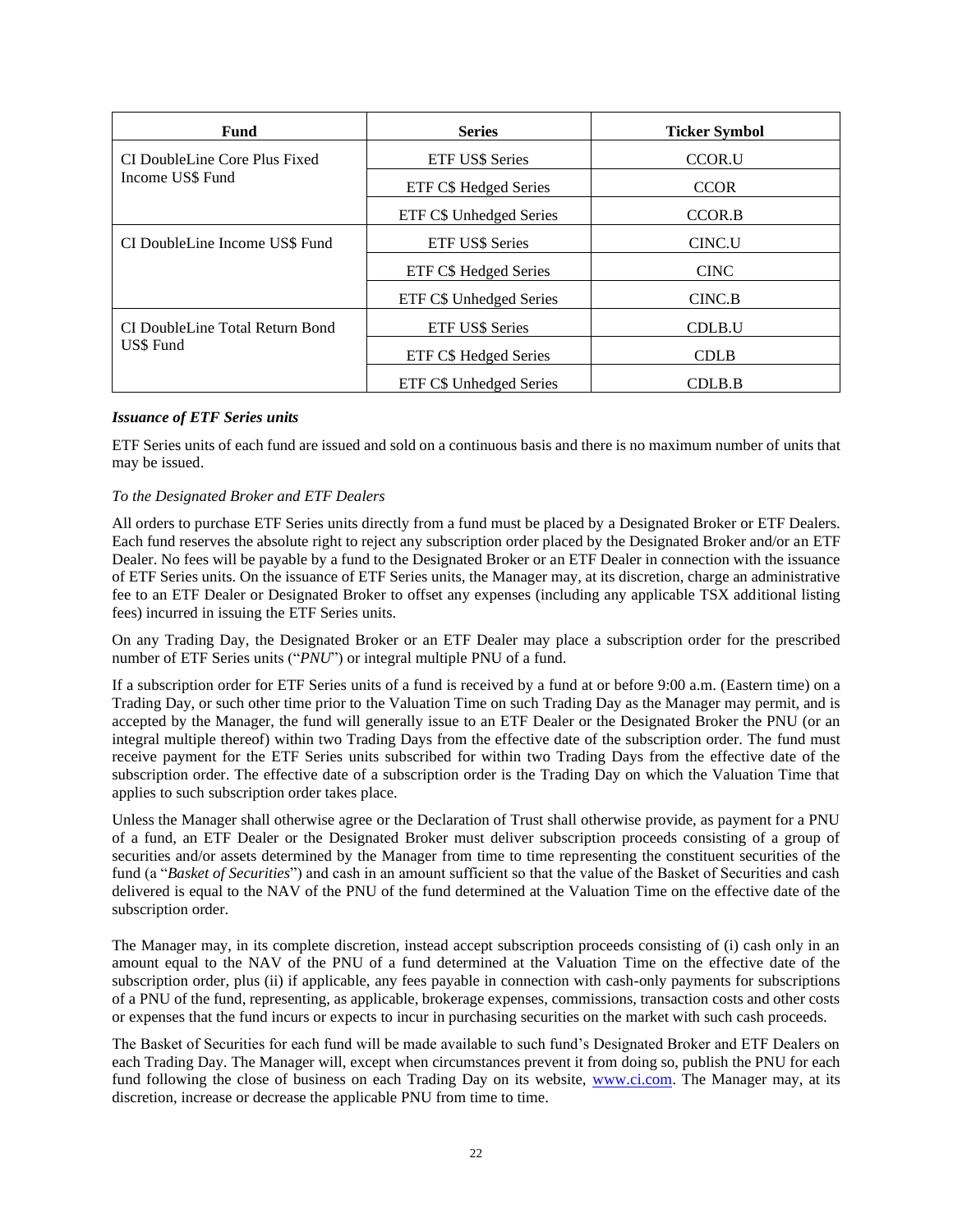#### *To the Designated Broker in Special Circumstances*

ETF Series units may be issued by a fund to the Designated Broker in connection with the rebalancing of and adjustments to the fund or its portfolio and when cash redemptions of ETF Series units occur as described below under "*Exchange and Redemption of ETF Series Units – Redemption of ETF Series units for cash".*

### *To Unitholders as Reinvested Distributions*

In addition to the issuance of ETF Series units as described above, ETF Series units of a fund may be issued to unitholders on the automatic reinvestment of certain distributions in accordance with the distribution policy of the fund. See "*Distribution Policy – Distribution Reinvestment Plan*".

## *Special Considerations for Unitholders*

The provisions of the so-called "early warning" requirements set out in Canadian securities legislation do not apply in connection with the acquisition of ETF Series units. In addition, each fund is entitled to rely on exemptive relief from the Canadian securities regulatory authorities to permit a unitholder to acquire more than 20% of the ETF Series units through purchases on the TSX without regard to the takeover bid requirements of applicable Canadian securities legislation.

## **Purchase options for Mutual Fund Series Units**

## **Purchasing Mutual Fund Series Units**

There is usually an initial sales charge for investing in Series A or AH units. Series F, FH, I, IH, P and PH units can be purchased only in the no load option.

### *Initial sales charge option*

With the initial sales charge option, you usually pay a sales commission to your representative's firm when you buy Mutual Funds Series units of a fund. The sales commission is a percentage of the amount you invest, negotiated between you and your representative's firm, and cannot exceed 5% of the amount you invest. The Manager deducts the commission from your purchase and pays it to your representative's firm. See "*Dealer Compensation*" and "*Fees and Expenses*" for details.

## *Investment advisory fee option*

For Series I, IH, P and PH units, you negotiate an investment advisory fee with your representative (acting on behalf of the representative's firm), which is paid to your representative's firm. Unless otherwise agreed, the Manager collects the investment advisory fee on behalf of your representative's firm, by redeeming (without charges) a sufficient number of units of each applicable series of the fund(s) from your account. The investment advisory fee is charged on a monthly or quarterly basis for Series I and IH units, and on a quarterly basis for Series P and PH units.

For Series I, IH, P and PH units, the negotiated investment advisory fee must not exceed 1.25% annually of the NAV of each applicable series of the fund(s) in your account.

For Series F and FH units, you pay an investment advisory fee, which is negotiated between you and your representative (acting on behalf of the representative's firm) and paid to his or her firm directly. In certain cases, for Series F and FH units, the Manager may have an arrangement to collect the investment advisory fee on behalf of your representative's firm by redeeming (without charges) a sufficient number of units of each applicable series of the fund(s), from your account on a quarterly basis. In these cases, the negotiated investment advisory fee must not exceed 1.50% annually of the NAV of each applicable series of the fund(s) in your account.

The negotiated investment advisory fee rate is as set out in an agreement between you and your representative's firm. It is the responsibility of your representative to disclose such fee to you before you invest. Note that an investment advisory fee of 0% will be applied by the Manager if it does not receive an investment advisory fee agreement from your representative.

Note that such investment advisory fees are subject to applicable provincial and federal taxes and are in addition to any other fees that are separately negotiated with and directly payable to the Manager. For further details, see "*Fees and Expenses*".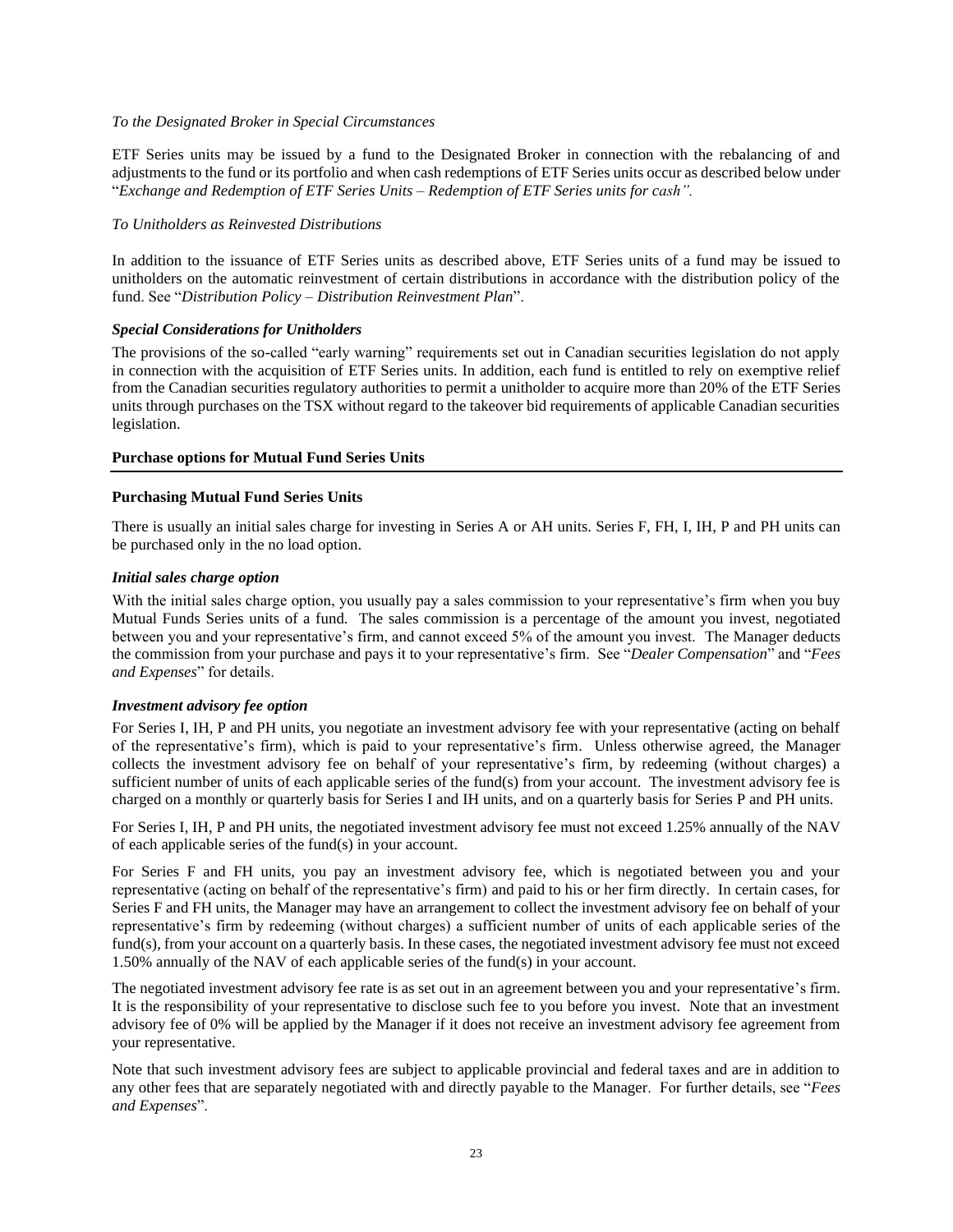#### **How to sell your Mutual Fund Series units**

To sell your Mutual Fund Series units, send your signed instructions in writing to your representative or to the Manager. Once the Manager receives your order, you cannot cancel it. The Manager will send you a confirmation once it has processed your order. The Manager will send your payment within two business days of receiving your properly completed order. You will receive payment in the currency in which you bought the fund.

Your signature on your instructions must be guaranteed by a bank, trust company, or representative's firm if the sale proceeds are:

- more than \$25,000, or
- paid to someone other than the registered owner.

If the registered owner of the units is a corporation, partnership, agent, fiduciary or surviving joint owner, the Manager may require additional information. If you are unsure whether you need to provide a signature guarantee or additional information, check with your representative or the Manager.

#### **Minimum balance**

If the value of your Mutual Fund Series units in a fund is less than \$500, the Manager has the right, to be exercised in its discretion, to sell your units and send you the proceeds.

The Manager will give you and/or your representative 30 days' notice that such redemption will take place. If you wish to avoid a redemption, you can make an additional investment to bring your account up to the required minimum balance. The Manager will not redeem your units if your account falls below the required minimum balance as a result of market movement rather than your redemption of units.

The minimum balance amounts described above are determined from time to time by the Manager in itssole discretion. They may also be waived by the Manager and are subject to change without notice.

#### **Suspending your right to sell Mutual Fund Series units**

Securities regulations allow the Manager to temporarily suspend your right to sell your Mutual Fund Series units and postpone payment of your sale proceeds:

- during any period when normal trading is suspended on any exchange on which securities or derivatives that make up more than 50% of a fund's value or its underlying market exposure are traded, provided those securities or derivatives are not traded on any other exchange that is a reasonable alternative for the fund,
- during any period when the right to redeem units is suspended for any underlying fund in which a fund invests all of its assets directly and/or through derivatives, or
- with the approval of securities regulators.

The Manager will not accept orders to buy Mutual Fund Series units during any period when the Manager has suspended investors' rights to sell Mutual Fund Series units of that fund.

#### **Exchange and Redemption of ETF Series Units**

#### **Exchange of ETF Series units at NAV per unit for Baskets of Securities and/or cash**

Unitholders of ETF Series units of a fund may exchange the applicable PNU (or an integral multiple thereof) of the fund on any Trading Day for Baskets of Securities and cash, or, in the discretion of the Manager, cash only, subject to the requirement that a minimum PNU be exchanged. To effect an exchange of ETF Series units of a fund, a unitholder must submit an exchange request in the form and at the location prescribed by the fund from time to time at or before 9:00 a.m. (Eastern time) on a Trading Day, or such other time prior to the Valuation Time on such Trading Day as the Manager may permit. The exchange price will be equal to the NAV of each PNU tendered for exchange determined at the Valuation Time on the effective date of the exchange request, payable by delivery of a Basket of Securities (constituted as most recently published prior to the effective date of the exchange request) and cash. The ETF Series units will be redeemed in the exchange. The Manager will also make available to ETF Dealers and the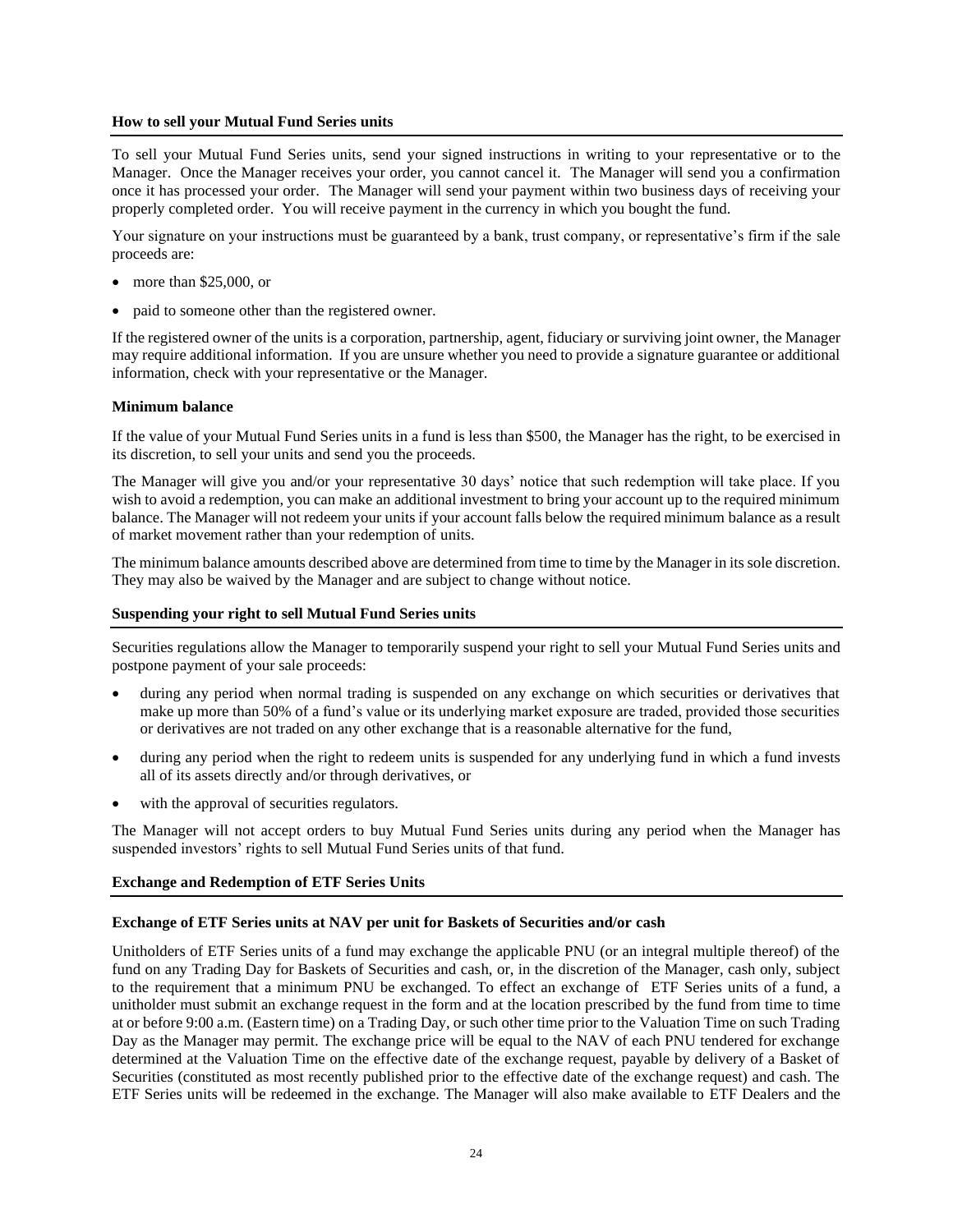Designated Broker the applicable PNU to redeem ETF Series units of each fund on each Trading Day. The effective date of an exchange request is the Trading Day on which the Valuation Time that applies to such redemption request takes place.

Upon the request of a unitholder of ETF Series units of a fund, the Manager may, in its complete discretion, satisfy an exchange request by delivering cash only in an amount equal to the NAV of each PNU tendered for exchange determined at the Valuation Time on the effective date of the exchange request, provided that the unitholder agrees to pay any fee payable in connection with cash-only payments for exchange of a PNU of the fund, representing, as applicable, brokerage expenses, commissions, transaction costs and other costs or expenses that the fund incurs or expects to incur in selling securities on the market to obtain the necessary cash for the exchange.

If an exchange request is not received by the applicable cut-off time, the exchange order will be effective only on the next Trading Day. Settlement of exchanges for Baskets of Securities and/or cash will generally be made by the second Trading Day after the effective day of the exchange request.

You should be aware that the NAV per ETF Series unit will decline on the ex-dividend date of any distribution payable in cash on ETF Series units. If you are no longer a holder of record on the applicable distribution date, you will not be entitled to receive that distribution.

If any securities in which a fund has invested are cease traded at any time by order of a securities regulatory authority or other relevant regulator or stock exchange, the delivery of Baskets of Securities to a unitholder, ETF Dealer or Designated Broker on an exchange in the PNU may be postponed until such time as the transfer of the Baskets of Securities is permitted by law.

As described under "*Book-Entry Only System*", registration of interests in, and transfers of, ETF Series units will be made only through the book-entry only system of CDS (as defined hereinafter). The redemption rights described below must be exercised through the CDS Participant (as defined hereinafter) through which the owner holds ETF Series units. Beneficial owners of ETF Series units should ensure that they provide redemption instructions to the CDS Participant through which they hold such units sufficiently in advance of the cut-off times described below to allow such CDS Participant to notify CDS and for CDS to notify the registrar and transfer agent prior to the relevant cut-off time.

#### **Redemption of ETF Series units for cash**

On any Trading Day, unitholders of ETF Series units of a fund may redeem (i) ETF Series units for cash at a redemption price per ETF Series unit equal to 95% of the closing price for the ETF Series units on the TSX on the effective day of the redemption less any applicable redemption fee determined by the Manager, in its sole discretion, from time to time, or (ii) a PNU of the fund or a multiple PNU of the fund for cash equal to the NAV of that number of ETF Series units less any applicable redemption fee determined by the Manager, in its sole discretion, from time to time. As unitholders will generally be able to sell units at the market price on the TSX through a registered broker or dealer subject only to customary brokerage commissions, unitholders are advised to consult their brokers, dealers or investment advisers before redeeming such units for cash. No fees or expenses are paid by unitholders to the Manager or the applicable fund in connection with selling units on the TSX.

In order for a cash redemption to be effective on a Trading Day, a cash redemption request with respect to ETF Series units of a fund must be delivered to the Manager in the form and at the location prescribed by the Manager from time to time at or before 9:00 a.m. (Eastern time) on such Trading Day. Any cash redemption request received after such time will be effective only on the next Trading Day. Where possible, payment of the redemption price will be made by no later than the second Trading Day after the effective day of the redemption. The cash redemption request forms may be obtained from any registered broker or dealer.

Unitholders of ETF Series units that have delivered a redemption request prior to the Distribution Record Date (as defined hereinafter) for any distribution will not be entitled to receive that distribution.

The Manager will pay redemption proceeds within two business days of receiving all necessary redemption documents. If all necessary redemption documents are not received by the Manager within ten business days of receiving the redemption request, you will be deemed to repurchase the ETF Series units on the tenth business day at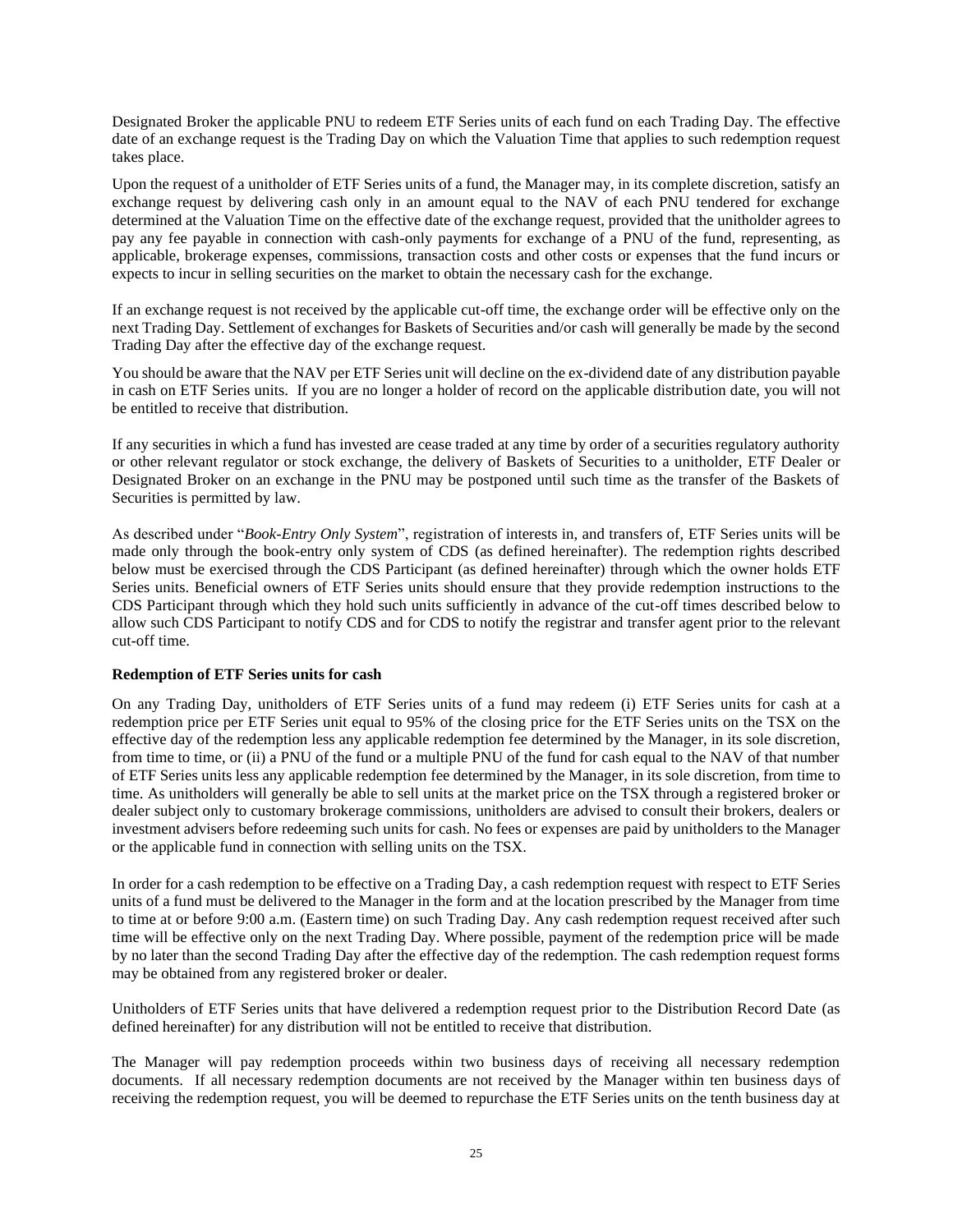the NAV per ETF Series unit calculated that day. The redemption proceeds will be applied to the payment of the issue price of the units. If the cost to repurchase the ETF Series units is less than the redemption proceeds, the difference will belong to the applicable fund. The Manager will pay any shortfall to the applicable fund, but it may collect such amount, together with the charges and expenses incurred, with interest, from the broker or dealer who placed the redemption request. Your broker or dealer has the right to collect these amounts from you.

In connection with the redemption of ETF Series units of a fund, the fund will generally dispose of securities or other financial instruments.

#### **Suspension of exchanges and redemptions of ETF Series units**

The Manager may suspend the exchange or redemption of ETF Series units or payment of redemption proceeds of a fund: (i) during any period when normal trading is suspended on a stock exchange or other market on which securities owned by the fund are listed and traded, if these securities represent more than 50% by value or underlying market exposure of the total assets of the fund, without allowance for liabilities, and if these securities are not traded on any other exchange that represents a reasonably practical alternative for the fund; or (ii) with the prior permission of the securities regulatory authorities where required, for any period not exceeding 30 days during which the Manager determines that conditions exist which render impractical the sale of assets of the fund or which impair the ability of the Custodian to determine the value of the assets of the fund. The suspension may apply to all requests for exchange or redemption received prior to the suspension but as to which payment has not been made, as well as to all requests received while the suspension is in effect. All unitholders of ETF Series units making such requests shall be advised by the Manager of the suspension and that the exchange or redemption will be effected at a price determined on the first Trading Day following the termination of the suspension. All such unitholders shall have and shall be advised that they have the right to withdraw their requests for exchange or redemption. The suspension shall terminate in any event on the first day on which the condition giving rise to the suspension has ceased to exist, provided that no other condition under which a suspension is authorized then exists. To the extent not inconsistent with official rules and regulations promulgated by any government body having jurisdiction over a fund, any declaration of suspension made by the Manager shall be conclusive.

## **Redemption fee for ETF Series units**

The Manager may, at its discretion, charge exchanging or redeeming unitholders of ETF Series units of a fund a redemption fee of up to 0.25% of the exchange or redemption proceeds to offset certain transaction costs associated with the exchange or redemption of ETF Series units. The Manager will publish the current redemption fee, if any, on its website, www.ci.com. Any such redemption fee charged by the Manager will accrue to the applicable fund. The redemption fee will not be charged to a unitholder in connection with the buying or selling of ETF Series units on the TSX.

#### **Allocations of capital gains to redeeming or exchanging unitholders of ETF Series units**

Pursuant to the Declaration of Trust, each fund may allocate and designate as payable any capital gains realized by the fund as a result of any disposition of property of the fund undertaken to permit or facilitate the redemption or exchange of ETF Series units to a unitholder whose ETF Series units are being redeemed or exchanged. Any such allocations and designations will reduce the redemption price otherwise payable to the redeeming unitholder. Provided that certain proposed amendments to the Income Tax Act publicly announced by the Minister of Finance (Canada) prior to the date hereof are enacted as proposed, commencing in each fund's first taxation year beginning on or after March 20, 2020, an amount so allocated and designated to a redeeming ETF Series unitholder will only be deductible to a fund to the extent of the gain that would otherwise be realized by that unitholder on the redemption of ETF Series units.

#### **Book-Entry Only System**

Registration of interests in, and transfers of, ETF Series units will be made only through the book-entry only system of CDS Clearing and Depository Services Inc. ("*CDS*"). ETF Series units must be purchased, transferred and surrendered for redemption only through a CDS Participant. All rights of an owner of ETF Series units must be exercised through, and all payments or other property to which such owner is entitled will be made or delivered by, CDS or the CDS Participant through which the owner holds such units. Upon buying ETF Series units, the owner will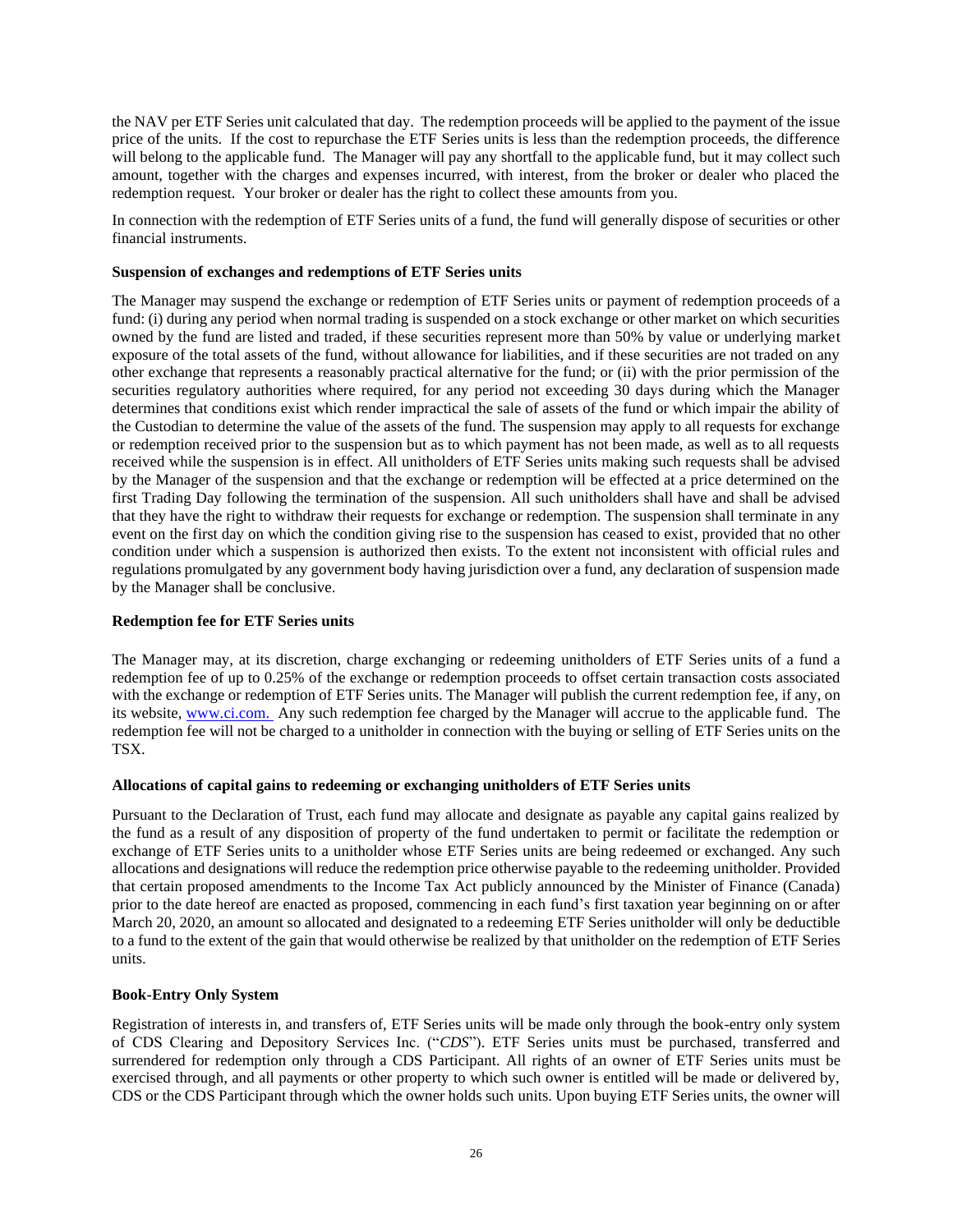receive only the customary confirmation. References in this prospectus to a holder of ETF Series units means, unless the context otherwise requires, the owner of the beneficial interest of such ETF Series units.

Neither the funds nor the Manager will have any liability for: (i) records maintained by CDS relating to the beneficial interests in ETF Series units or the book entry accounts maintained by CDS; (ii) maintaining, supervising or reviewing any records relating to such beneficial ownership interests; or (iii) any advice or representation made or given by CDS and made or given with respect to the rules and regulations of CDS or any action taken by CDS or at the direction of the CDS Participants.

The ability of a beneficial owner of ETF Series units to pledge such units or otherwise take action with respect to such owner's interest in such units (other than through a CDS Participant) may be limited due to the lack of a physical certificate.

The rules governing CDS provide that it acts as the agent and depository for the CDS Participants. As a result, CDS Participants must look solely to CDS and persons, other than CDS Participants, having an interest in the ETF Series units must look solely to CDS Participants for payment made by the funds to CDS.

Each fund has the option to terminate registration of ETF Series units through the book-entry only system in which case certificates for ETF Series units in fully registered form will be issued to beneficial owners of such units or to their nominees.

#### **How to transfer your Mutual Fund Series units**

### **Transferring to another mutual fund managed by the Manager**

You can transfer Mutual Fund Series units of a fund to Mutual Fund Series of another mutual fund managed by the Manager by contacting your representative. To effect a transfer, give your representative the name of the fund and the Mutual Fund Series units you hold, the dollar amount or number of Mutual Fund Series units you want to transfer and the name of the other mutual fund managed by the Manager and the Mutual Fund Series to which you are transferring. You can only transfer your Mutual Fund Series units into a different Mutual Fund Series of a different fund if you are eligible to buy such units. Such transfer is processed as a redemption of units of the fund currently held followed by a purchase of units of the new fund.

You can transfer between Mutual Fund Series of different funds if the redemption and purchase transactions are processed in the same currency.

The transfer of Mutual Fund Series units from a fund to Mutual Fund Series of another mutual fund managed by the Manager will constitute a disposition of such units for purposes of the Income Tax Act. As a result, a taxable unitholder will generally realize a capital gain or capital loss on such units upon a transfer. The capital gain or loss for tax purposes in respect of the units will generally be the difference between the unit price of such units at that time (less any fees) and the adjusted cost base of those units. For more information, see *"Canadian Federal Income Tax Considerations for Investors"*.

You may have to pay your representative's firm a transfer fee based on the value of the Mutual Fund Series units you are transferring. However, the transfer fee is negotiable. If you have held the units for 30 days or less, you may also have to pay a short-term trading fee. The short-term trading fee does not apply to money market funds. Transfer fees and short-term trading fees do not apply to transfers that are part of systematic transactions, including transactions that are part of the automatic rebalancing service. See "*Fees and Expenses*" for details about these fees.

A transfer between Mutual Fund Series units of a fund and Mutual Fund Series units of other mutual funds managed by the Manager is a disposition for tax purposes. If you hold your units outside a registered plan, you may realize a taxable capital gain. For more information, see "*Canadian Federal Income Tax Considerations for Investors*".

You cannot transfer ETF Series units from a fund to or from any different mutual fund managed by the Manager.

#### **Changing to another series**

You can change your Mutual Fund Series units of one series to Mutual Fund Series units of another series of the same fund by contacting your representative. No fees apply.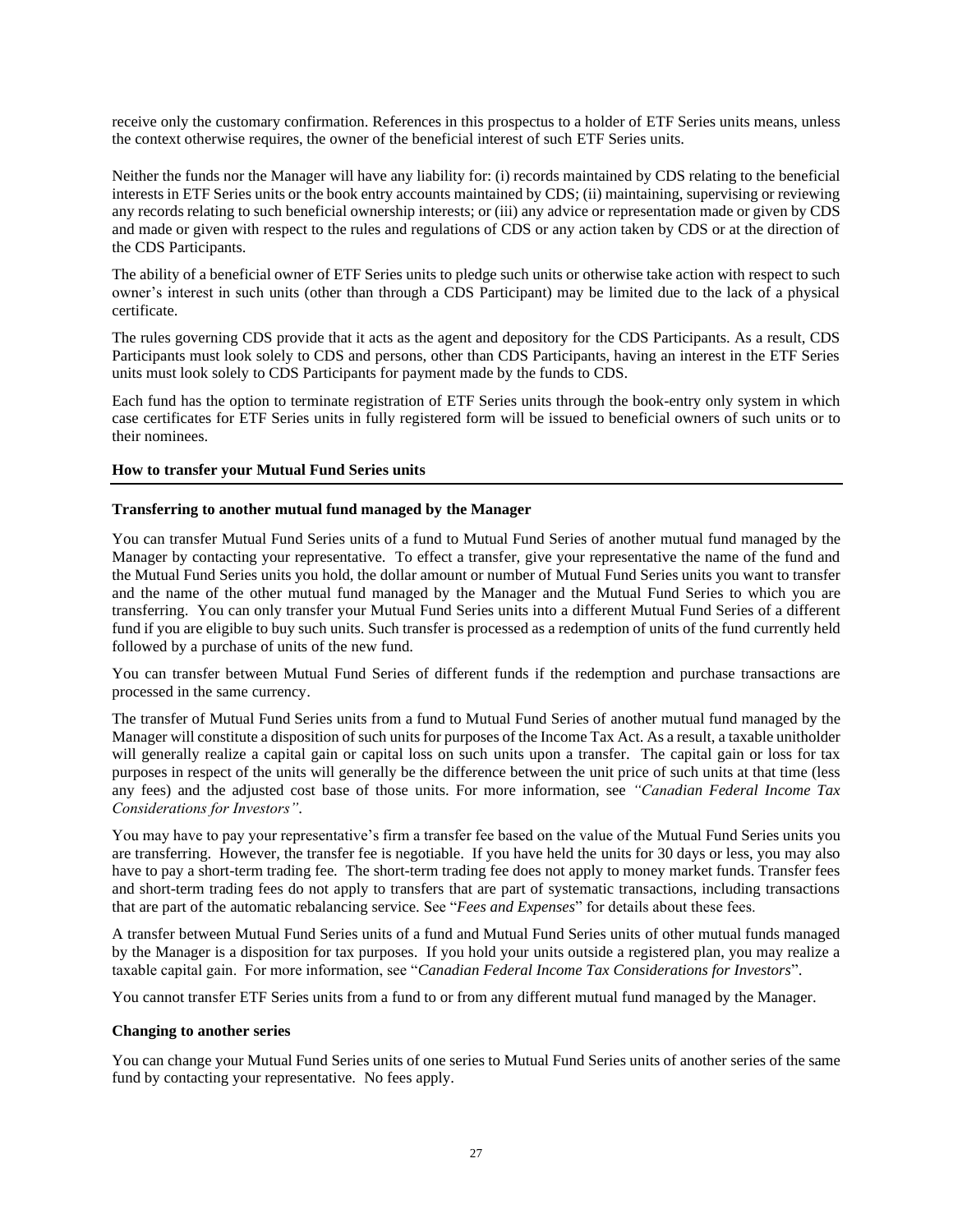You can only change Mutual Fund Series units into a different Mutual Fund Series if you are eligible to buy such units.

You can change Series A, F, I or P units to or from Series AH, FH, IH or PH units of the same fund. However, a change between these sets of series is processed as a redemption of unitsfollowed by a purchase of units. A redemption is a disposition for tax purposes and will generally result in realizing a capital gain (or capital loss) for the redeeming unitholder. Otherwise, a change between Mutual Fund Series of the same fund is not considered to be a disposition of securities for tax purposes. You will not realize a capital gain or loss upon a change between these series of the same fund unless units are redeemed to pay any fees or charges. For more information, see "*Canadian Federal Income Tax Considerations for Investors*".

You cannot change ETF Series units to or from any other series of a fund.

## **Short-term trading**

#### **Mutual Fund Series units**

Redeeming or switching Mutual Fund Series units of a fund within 30 days after they were purchased, which is referred to as short-term trading, may have an adverse effect on other investors in the fund because it can increase trading costs to the fund to the extent the fund purchases and sells portfolio securities in response to each redemption or switch request. An investor who engages in short-term trading also may participate in any appreciation in the NAV of the fund during the short period that the investor was invested in the fund, which reduces the amount of the appreciation that is experienced by other, longer term investors in such fund.

The Manager has in place procedures to detect, identify and deter inappropriate short-term trading and may amend them from time to time, without notice. The Manager will take such action as it considers appropriate to deter inappropriate short-term trading activities. Such action may, in the Manager's sole discretion, include the issuance of a warning letter, the charging of a short-term trading fee on behalf of a fund of up to 2% of the NAV of the Mutual Fund Series units you redeem or switch and/or the rejection of future purchase or switch orders where multiple or frequent short-term trading activity is detected in an account or group of accounts, as appropriate.

Any short-term trading fee is in addition to any other fees you would otherwise be subject to under this simplified prospectus. Please see "*Fees and expenses – Fees and expenses payable directly by you – Short-term trading fee*" for more details.

The short-term trading fee will generally not apply in connection with redemptions or switches initiated by the Manager and redemption or switches initiated by investors in special circumstances, as determined by the Manager in its sole discretion, including but not limited to the following:

- redemptions or switches from money market funds;
- transactions relating to optional systematic plans such as the automatic rebalancing service and systematic redemption plans;
- trades initiated by the Manager (including as part of a fund termination, a fund reorganization or merger);
- switches to a different Mutual Fund Series of the same fund;
- redemptions or switches of securities purchased by reinvesting distributions; or
- transactions by investment vehicles that are used as a conduit for investors to get exposure to the investments of one or more funds, including mutual funds (e.g. funds of funds), asset allocation services, discretionary managed accounts and insurance products (e.g. segregated funds). Such investment vehicles may purchase and redeem units of a fund on a short-term basis, but as they are typically acting on behalf of numerous investors, the investment vehicle itself is not generally considered to be engaged in harmful short-term trading.

While the Manager actively takes steps to monitor, detect, and deter short-term or excessive trading, it cannot ensure that all such trading activity is completely eliminated.

#### **ETF Series units**

At the present time, the Manager is of the view that it is not necessary to impose any short-term trading restrictions on ETF Series unitholders as ETF Series units of the funds are generally traded by investors on an exchange in the secondary market in the same way as other listed securities. In the few situations where the funds are not purchased in the secondary market, purchases usually involve a Designated Broker or an ETF Dealer upon whom the Manager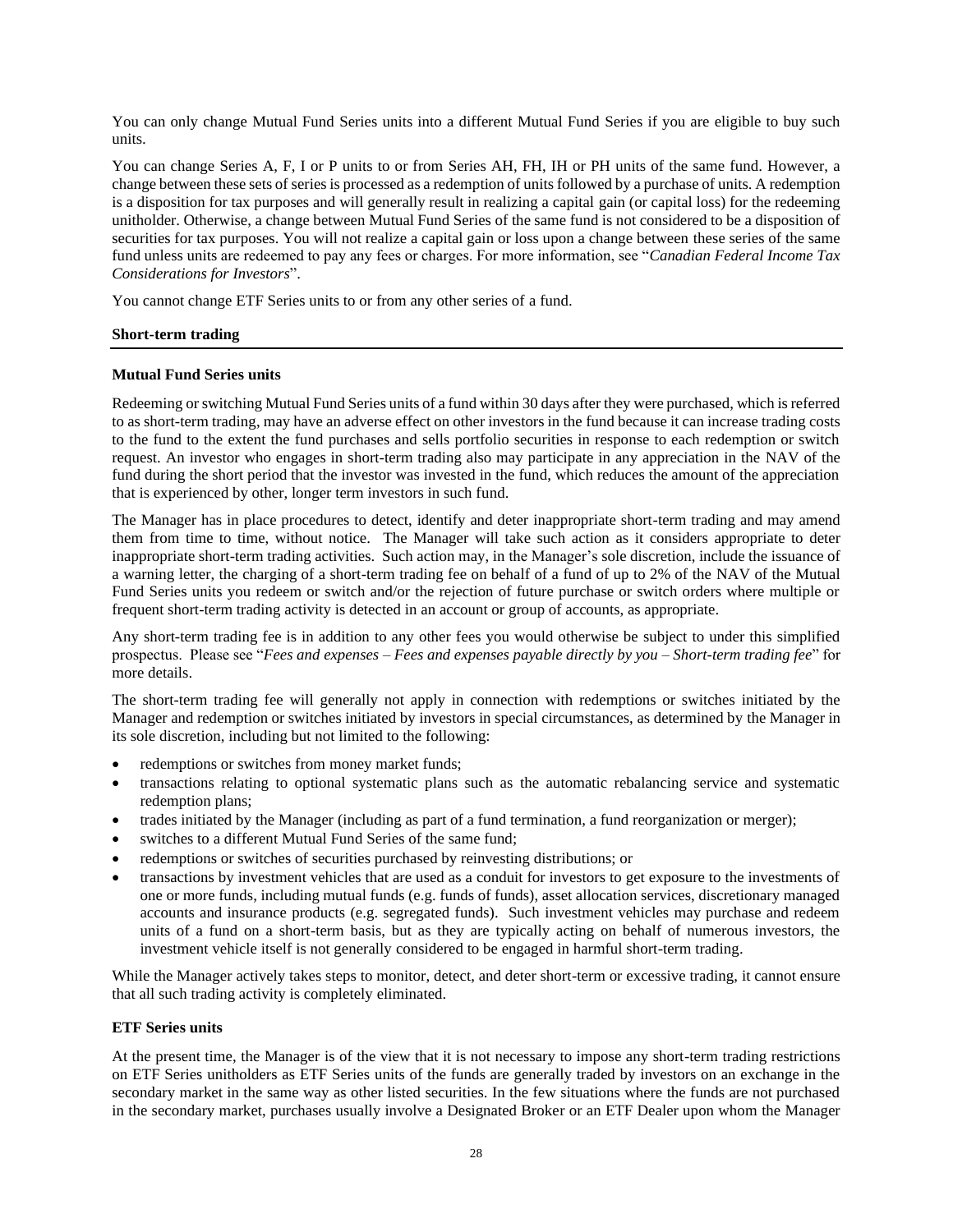may impose a redemption fee, which is intended to compensate the applicable fund for any costs and expenses incurred in relation to the trade.

#### **Plan of Distribution for ETF Series Units**

The ETF Series units of each fund are offered for sale on a continuous basis by this prospectus and there is no maximum number of units that may be issued. The ETF Series units shall be offered for sale at a price equal to the NAV of the units determined at the Valuation Time on the effective date of the subscription order.

The ETF Series units have been conditionally approved for listing on the TSX. Subject to satisfying the TSX's original listing requirements, the ETF Series units will be listed on the TSX and investors will be able to buy or sell such units on the TSX through registered brokers and dealers in the province or territory where the investor resides.

Investors may incur customary brokerage commissions in buying or selling ETF Series units. No fees are paid by investors to the Manager or the funds in connection with buying or selling of ETF Series units on the TSX.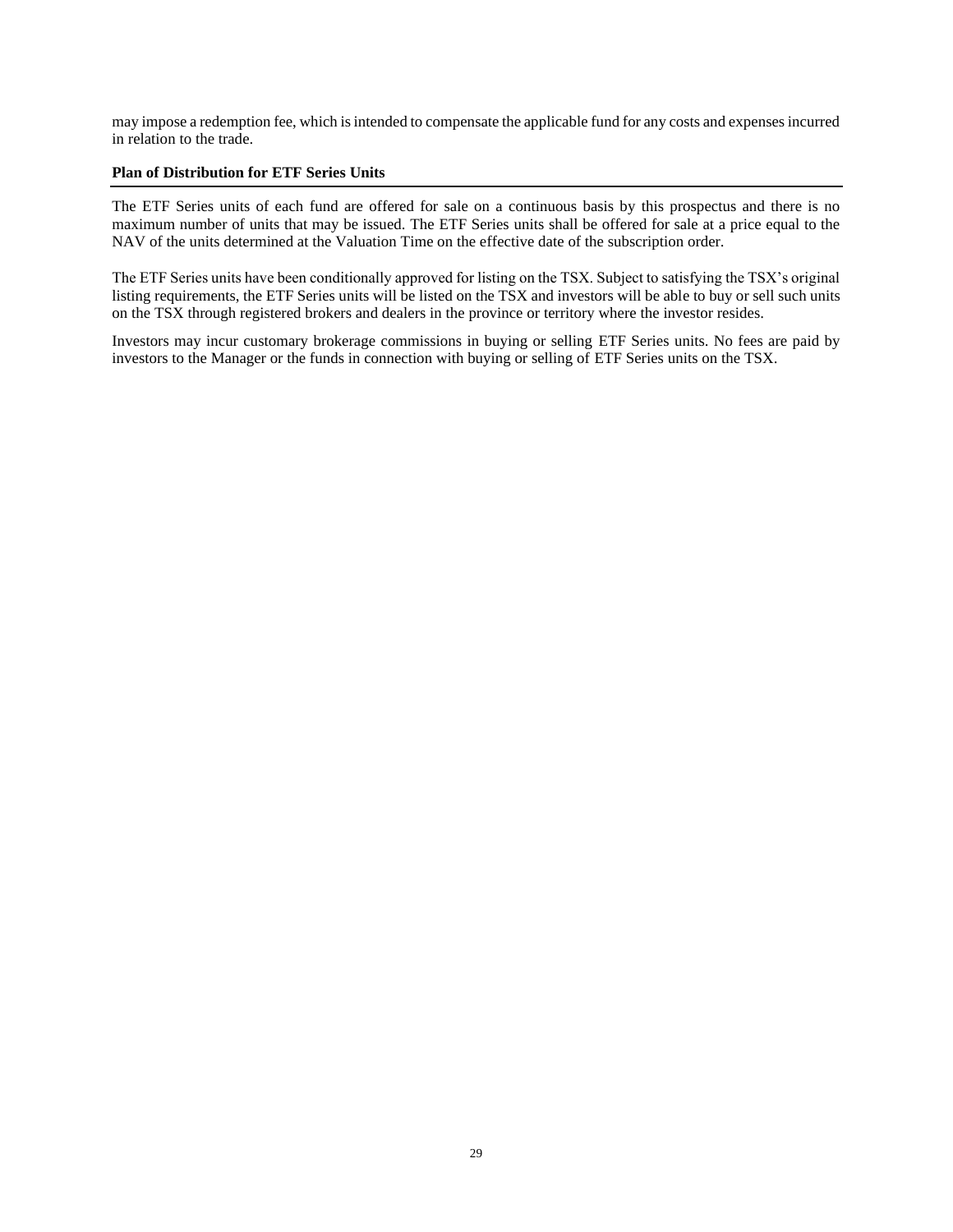## **Optional Services**

<span id="page-31-0"></span>You can take advantage of the following plans and services when you invest in the funds.

### **Registered Plans for Mutual Fund Series Units**

The Manager offers the following registered plans for unitholders of Series AH, FH, IH and PH of the funds. Not all of these plans may be available in all provinces or territories or through all programs. The funds may be eligible for other registered plans offered through your representative's firm. Ask your representative for details and an application.

- Registered Retirement Savings Plans (RRSPs)
- Locked-in Retirement Accounts (LIRAs)
- Locked-in Registered Retirement Savings Plans (LRSPs)
- Registered Retirement Income Funds (RRIFs)
- Locked-in Retirement Income Funds (LRIFs)
- Life Income Funds (LIFs)
- Deferred Profit Sharing Plans (DPSPs)
- Registered Education Savings Plans (RESPs)
- Prescribed Retirement Income Funds (PRIFs)
- Tax-Free Savings Accounts (TFSAs)
- Québec Education Savings Incentive (QESI)

Please note that the registered plans the Manager offers are available only in Canadian dollars. Series A, F, I and P units of the funds may not be held within the Manager's registered plans. Series IH and PH units of the funds may not be held within the Manager's RESPs.

#### **Automatic Rebalancing Service for Mutual Fund Series Units**

The Manager offers an automatic portfolio rebalancing service to all investors in the Mutual Fund Series of the funds. This service can be applied to any account and monitors when the value of your investments within the funds deviates from your target allocations. There is no fee for this service.

In order to utilize the automatic rebalancing service, you and your representative must define the following rebalancing criteria:

- *Frequency date*: You must decide if you want your account rebalanced on a monthly, quarterly, semi-annual or annual basis. Your account will be reviewed and, if necessary, rebalanced on the first Friday in the calendar period of the frequency you selected. For accounts which are rebalanced annually, the review and, if necessary, rebalancing will occur instead on the first Friday in December.
- *Variance percentage*: You must determine by what percentage you will allow the actual values of your investments in a fund to differ from your target allocations before triggering a rebalancing.
- *Rebalancing allocation*: You must determine if this service should be applied to include all mutual funds managed by the Manager within your account (identified as "*Account Level*") or only to specific mutual funds managed by the Manager within your account ("*Fund Level*").

When the current value of your investment in any mutual fund managed by the Manager varies on the frequency date by more than the percentage variance you have selected, the Manager will automatically switch your investments to return to your target mutual fund allocations for all mutual funds within your account. If 100% of a mutual fund within your account is redeemed or switched, your Fund Level allocations will be updated and proportionately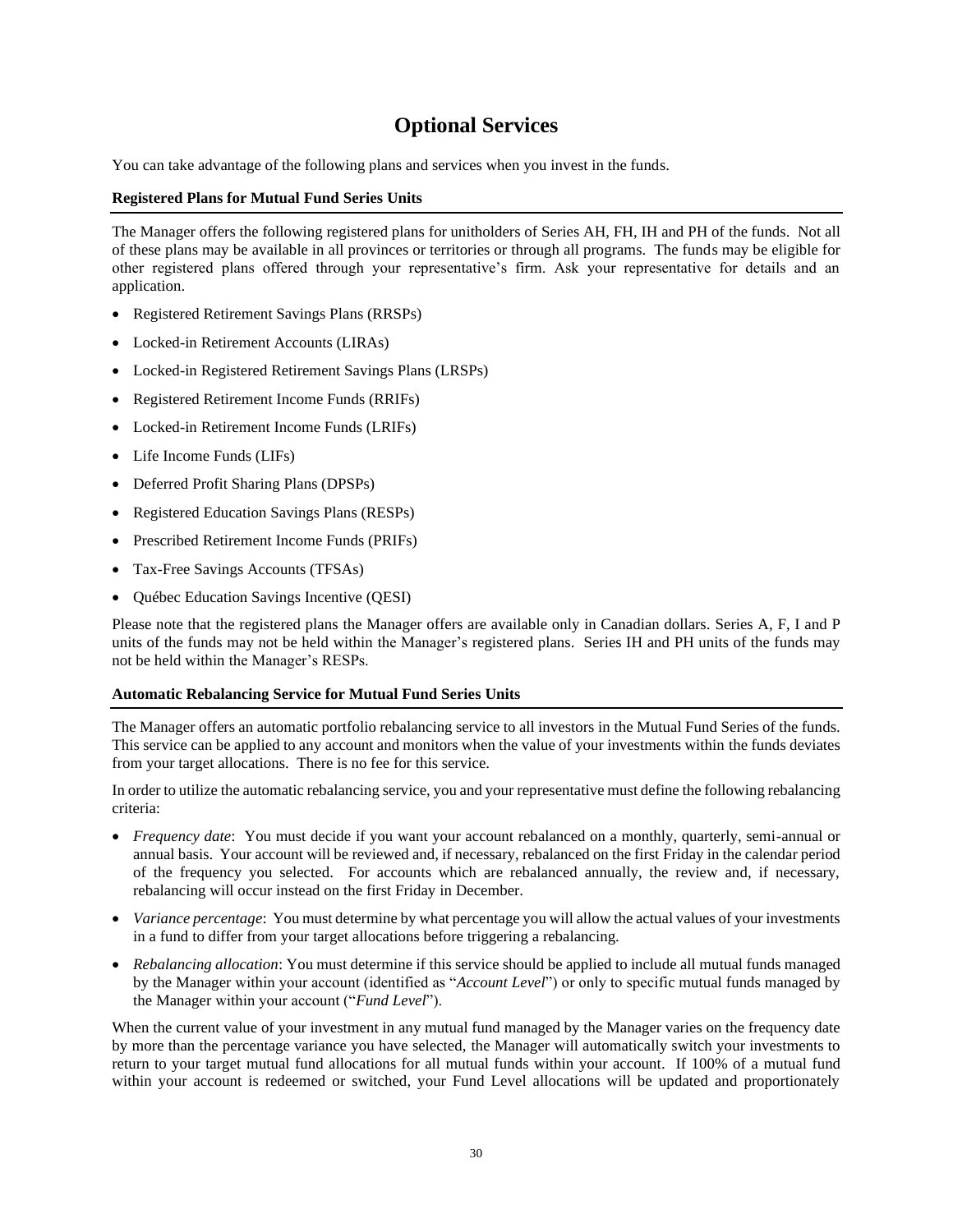allocated to the remaining active mutual funds in your target allocations. In the case of Account Level target allocations, the target allocations will remain unchanged and the Manager will await your further written instructions.

| <b>Frequency Date: Quarterly</b><br><b>Variance Percentage: 2.5%</b> | <b>Target Allocation</b> | <b>Current Value</b> | <b>Difference</b> |
|----------------------------------------------------------------------|--------------------------|----------------------|-------------------|
| Fund A                                                               | 25.0%                    | 28.1%                | $+3.1\%$          |
| Fund B                                                               | 25.0%                    | 26.3%                | $+1.3%$           |
| Fund C                                                               | 25.0%                    | 21.7%                | $-3.3\%$          |
| Fund D                                                               | 25.0%                    | 23.9%                | $-1.1\%$          |

The following example shows how the automatic rebalancing service works:

At the end of the calendar quarter, the Manager would review your account and automatically:

- Switch units out of Fund A equal to 3.1% of your portfolio into units of Fund C
- Switch units out of Fund B equal to 1.1% of your portfolio into Fund D and 0.2% of your portfolio into Fund C

As described under "*Transferring to another mutual fund managed by the Manager*", a switch between a fund and other mutual funds managed by the Manager outside of registered plans made by the automatic rebalancing service may cause you to realize a taxable capital gain.

### **Pre-Authorized Chequing Plan for Mutual Fund Series Units**

The pre-authorized chequing plan allows you to make regular investments in one or more of the Mutual Fund Series of the funds in the amounts you choose. You can start the plan by completing an application, which is available from your representative. Here are the plan highlights:

- your initial investment and each subsequent investment must be at least \$25 for each series of a fund;
- the Manager automatically transfers the money from your bank account to the funds you choose;
- you can choose any day of the month to invest weekly, bi-weekly, monthly, bi-monthly, quarterly, semi-annually or annually;
- if the date you choose falls on a day that is not a business day, your securities will be bought the next business day;
- you can change or cancel the plan at any time by providing the Manager 48 hours' notice;
- the Manager will confirm your first automatic purchase and all other transactions will be reported on your semiannual and annual statements if your investments are made no less frequently than monthly, otherwise it will confirm each subsequent purchase; and
- to increase your regular investments under the plan, you need to contact your representative.

When you initially enroll in the Manager's pre-authorized chequing plan, you will receive a copy of your fund's most recently-filed fund facts. An updated fund facts document will not be sent to you with respect to purchases under the Manager's pre-authorized chequing plan unless you request it. The most recently-filed fund facts document may be found at www.sedar.com or www.ci.com. You will not have a withdrawal right for purchases under the pre-authorized chequing plan, other than the initial purchase or sale, but you will have the rights described under "*What are your legal rights?*" for any misrepresentation about the funds contained in the simplified prospectus, annual information form, fund facts or financial statements.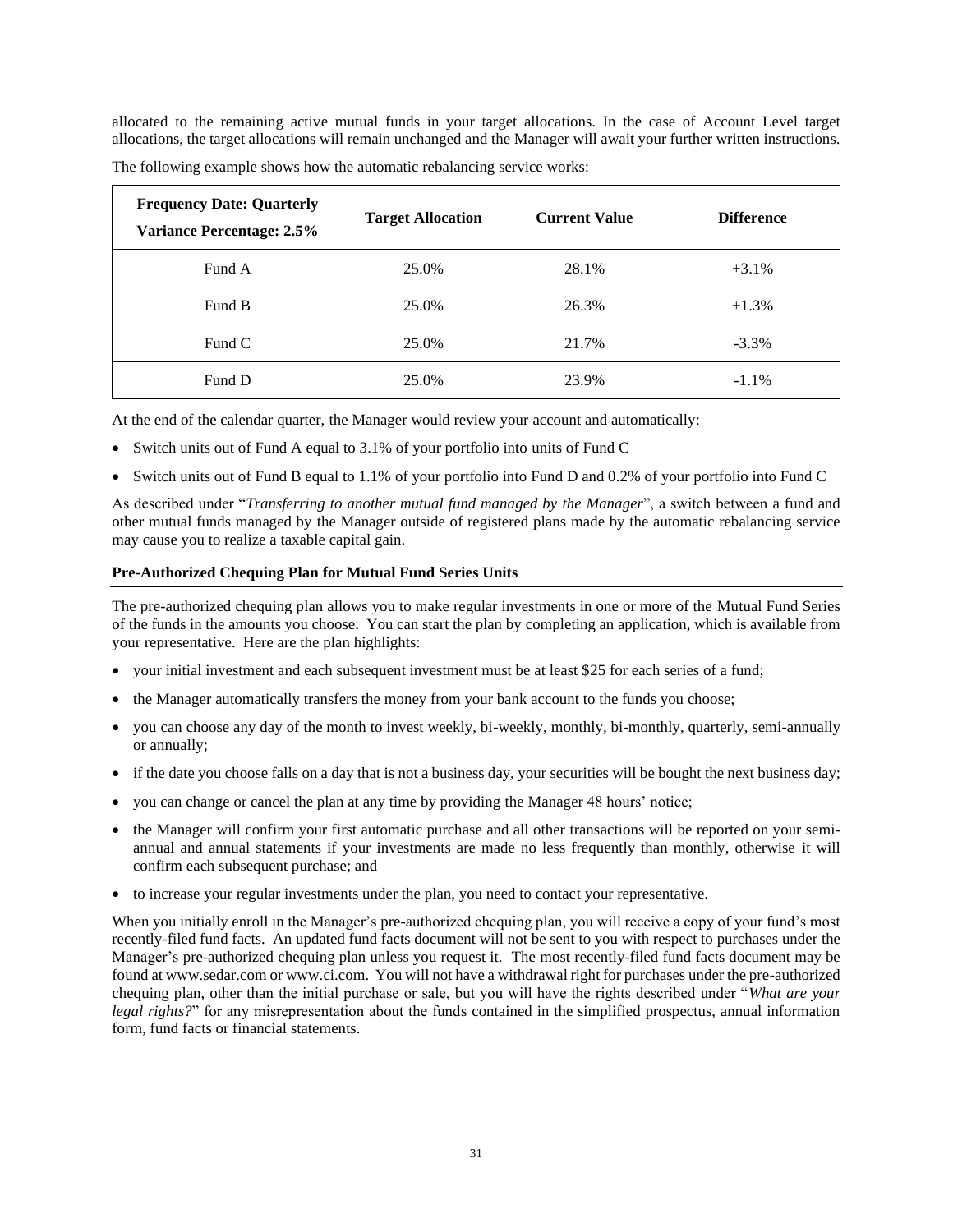#### **Systematic Redemption Plan for Mutual Fund Series Units**

The systematic redemption plan allows you to receive regular cash payments from your investment in the Mutual Fund Series of the funds. You can start the plan by completing an application, which is available from your representative. Here are the plan highlights:

- the value of your fund securities must be more than \$5,000 to start the plan;
- the minimum amount you can sell is \$50 for each Mutual Fund Series of a fund;
- the Manager automatically sells the necessary number of securities to make payments to your bank account or a cheque is mailed to you;
- you can choose any day of the month to receive payments weekly, bi-weekly, monthly, bi-monthly, quarterly, semi-annually or annually except if you hold your securities in a RRIF, LRIF, PRIF or LIF, in which case you can only choose a day between the 1st and the 25th of the month for these plan types;
- if the date you choose is not a business day, your units will be sold the previous business day;
- you can change or cancel the plan at any time by providing the Manager 48 hours' notice; and
- the Manager will confirm your first automatic redemption and all other automatic redemptions will be reported on your semi-annual and annual statements if your redemptions are made no less frequently than monthly, otherwise it will confirm each subsequent redemption.

If you withdraw more money than your fund securities are earning, you will eventually use up your investment.

If you sell securities held in a RRIF, LRIF, PRIF or LIF, any withdrawals in excess of the minimum prescribed amount for the year will be subject to withholding tax.

#### **Systematic Transfer Plan for Mutual Fund Series Units**

The systematic transfer plan allows you to make regular transfers from a Mutual Fund Series of one fund to another mutual fund managed by the Manager. You can start the plan by completing an application, which is available from your representative. Here are the plan highlights:

- the minimum transfer amount is \$50;
- the Manager automatically sells units you hold in the fund, series and sales charge option you specify and transfer your investment to another fund of your choice in the same series and sales charge option;
- you can only transfer between funds and series priced in the same currency;
- you can choose any day of the month to make transfers weekly, bi-weekly, monthly, bi-monthly, quarterly, semiannually or annually;
- if the date you choose is not a business day, your transfer will be processed the previous business day;
- you can change or cancel the plan at any time by providing the Manager 48 hours' notice; and
- the Manager will confirm your first automatic transfer and all other automatic transfers will be reported on your semi-annual and annual statements if your investments are made no less frequently than monthly, otherwise it will confirm each subsequent purchase.

You may have to pay your representative's firm a transfer fee based on the value of the units you are transferring. The short-term trading fee does not apply to money market funds. See "*Fees and expenses*" for details about these fees.

A transfer between funds is a disposition for tax purposes. If you hold your units outside a registered plan, you may realize a taxable capital gain. For more information see "*Canadian Federal Income Tax Considerations for Investors*".

#### **Distribution Reinvestment Plan for ETF Series Units**

At any time, unitholders of ETF Series units of a fund may elect to participate in the Manager's distribution reinvestment plan (the "**Reinvestment Plan**") by contacting the CDS Participant through which the unitholder holds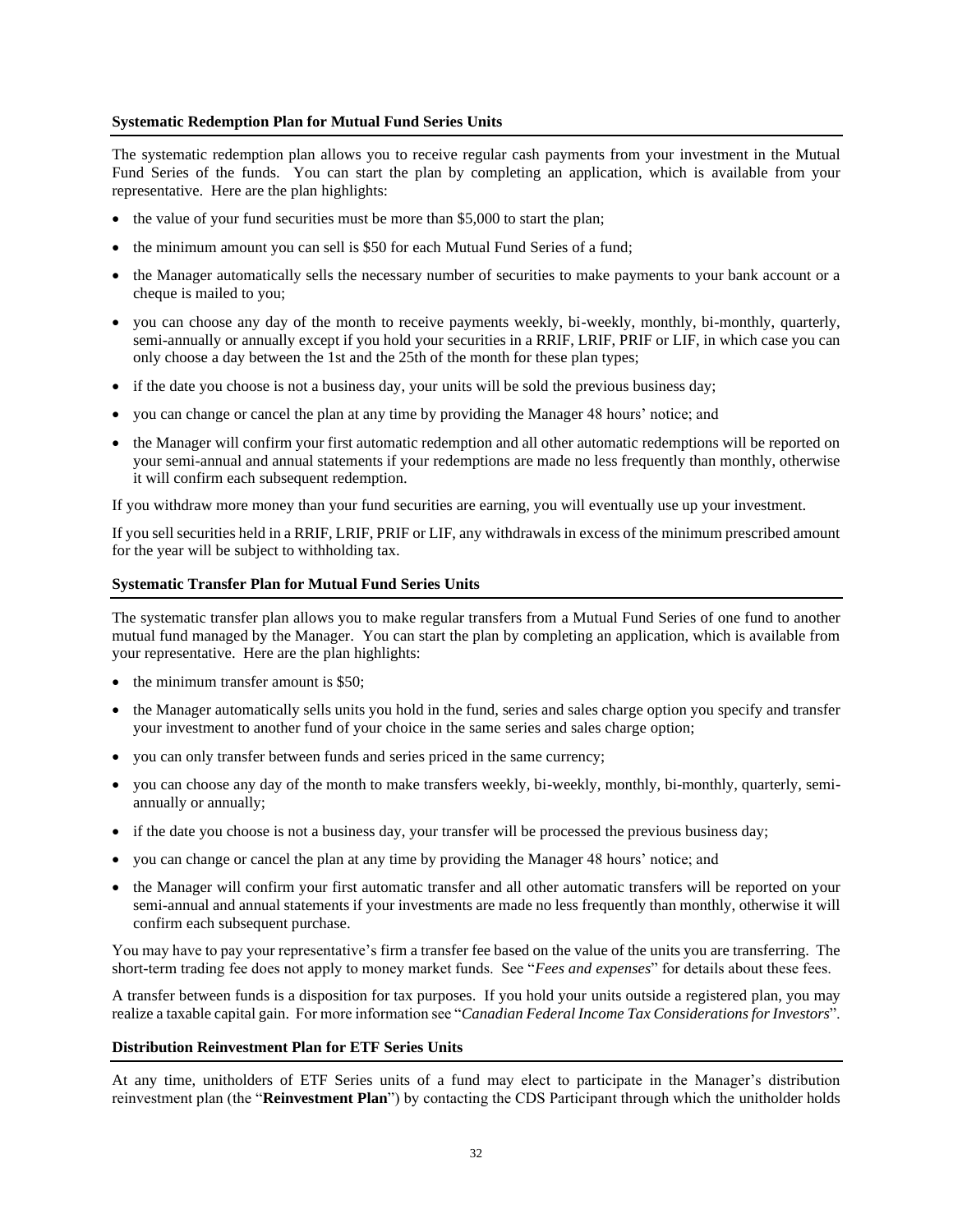its ETF Series units. Under the Reinvestment Plan, cash distributions (net of any required withholding tax) will be used to acquire additional ETF Series units of the fund (the "**Plan Units**") from the market and will be credited to the account of the unitholder (the "**Plan Participant**") through CDS.

Any eligible unitholder of ETF Series units may enroll in the Reinvestment Plan by notifying the CDS Participant through which the unitholder holds his/her ETF Series units of such unitholder's intention to participate in the Reinvestment Plan. Under the Reinvestment Plan, cash distributions will be used to acquire Plan Units in the market and will be credited to the account of the Plan Participant through CDS. The CDS Participant must, on behalf of such Plan Participant, elect online via CDSX no later than 5:00 p.m. (Eastern time) on each applicable date determined by the Manager as a record date for the determination of unitholders entitled to receive a distribution (each, a "**Distribution Record Date**") in respect of the next expected distribution in which the unitholder wishes to participate. These elections are received directly by TSX Trust Company, the plan agent for the Reinvestment Plan (the "**Plan Agent**"), via CDSX. If this election via CDSX is not received by the Plan Agent by the applicable deadline, the unitholder will not participate in the Reinvestment Plan for that distribution.

The tax treatment to unitholders of reinvested distributions is discussed under the heading "*Canadian Federal Income Tax Considerations for Investors*".

## **Fractional Units**

No fractional Plan Units will be purchased or sold under the Reinvestment Plan. Payments in cash for any remaining uninvested funds may be made in lieu of fractional Plan Units by the Plan Agent to CDS or CDS Participant, on a monthly or quarterly basis, as the case may be. Where applicable, CDS will, in turn, credit the Plan Participant, via the applicable CDS Participant.

### **Amendments, Suspension or Termination of the Reinvestment Plan**

Any Plan Participant may withdraw from the Reinvestment Plan by contacting the CDS Participant through which the unitholder holds its ETF Series units for procedures.

Plan Participants may voluntarily terminate their participation in the Reinvestment Plan by notifying their CDS Participant no later than 4:00 p.m. (Eastern time) at least two business days immediately prior to the applicable Distribution Record Date. If notice is received after this deadline, participation will continue for that distribution only. Future distributions will be made in cash to such unitholders. The Manager may terminate the Reinvestment Plan with respect to a fund in its sole discretion, upon not less than 30 days' notice to: (i) the Plan Participants, via the CDS Participants through which the Plan Participants hold their units, (ii) the Plan Agent, and (iii) the TSX (if applicable). The Manager may also amend, modify or suspend the Reinvestment Plan with respect to a fund at any time in its sole discretion, provided that it complies with certain requirements and gives notice of that amendment, modification or suspension (which notice may be given by issuing a press release containing a summary description of the amendment or in any other manner the Manager determines appropriate) to: (i) CDS Participants through which the Plan Participants hold their ETF Series units, (ii) the Plan Agent, and (iii) the TSX (if applicable). The Reinvestment Plan will terminate automatically with respect to a fund upon the termination of that fund.

The Manager may adopt additional rules and regulations to facilitate the administration of the Reinvestment Plan, subject to the approval of the TSX (if required by the TSX rules). The Manager may, in its sole discretion, and upon at least 30 days' written notice to the Plan Agent, remove the Plan Agent and appoint a new Plan Agent.

## **Other Provisions Relating to the Reinvestment Plan**

Participation in the Reinvestment Plan is restricted to unitholders of ETF Series units of a fund who are residents of Canada for the purposes of the Income Tax Act. Partnerships (other than "*Canadian partnerships*" as defined in the Income Tax Act) are not eligible to participate in the Reinvestment Plan. Upon becoming a non-resident of Canada or a partnership (other than a Canadian partnership), a Plan Participant shall notify their CDS Participant and terminate participation in the Reinvestment Plan immediately. For the purpose of the Reinvestment Plan, the Plan Agent will not have any duty to inquire into the residency status or partnership status of Plan Participants, nor will the Plan Agent be required to know the residency status or partnership status of Plan Participants other than as notified by CDS or the Manager.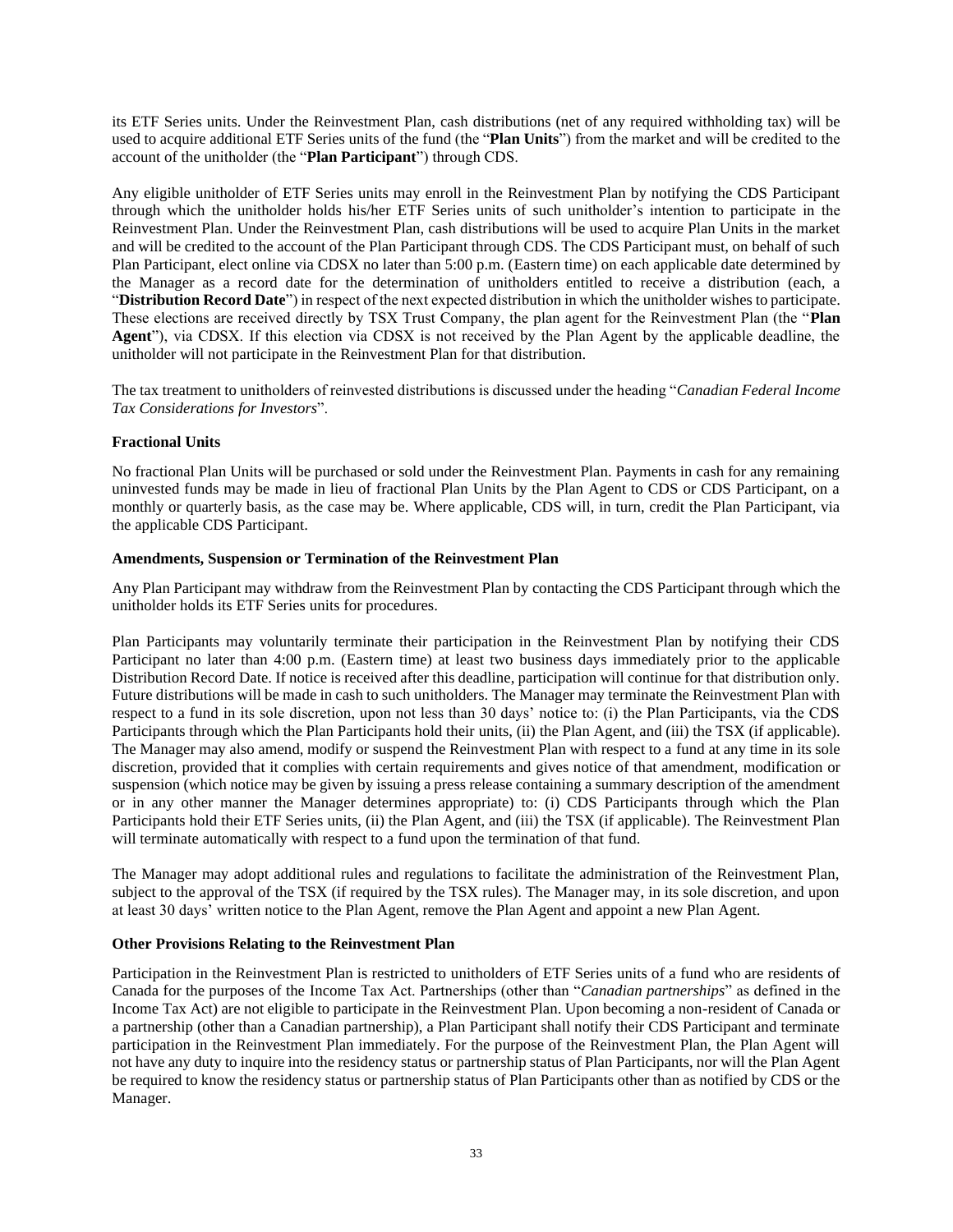The automatic reinvestment of the distributions under the Reinvestment Plan will not relieve Plan Participants of any income tax applicable to such distributions. Each Plan Participant will be mailed annually the information necessary to enable such Plan Participant to complete an income tax return with respect to amounts paid or payable by the fund to the Plan Participant in the preceding taxation year.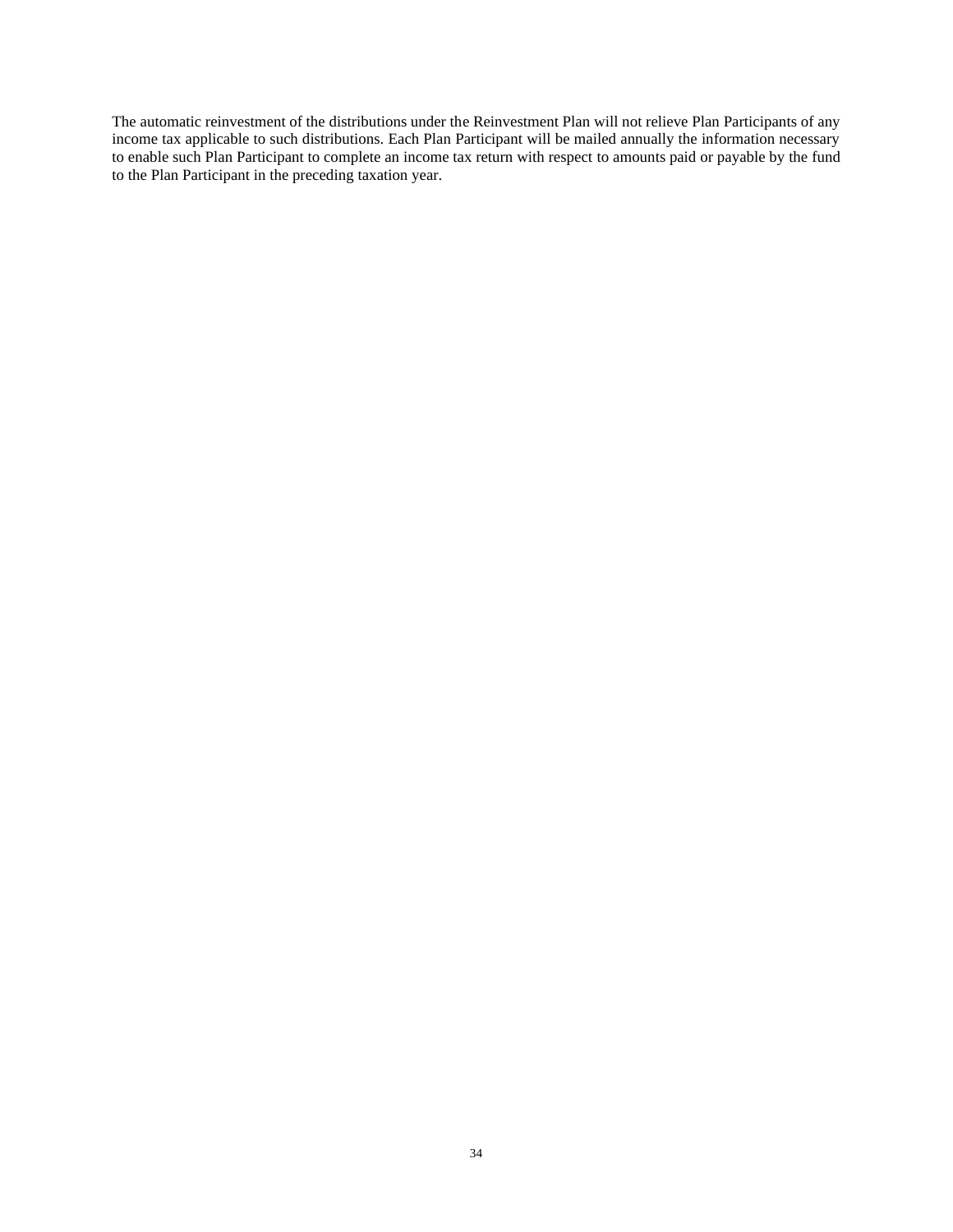# **Fees and Expenses**

<span id="page-36-0"></span>The table below shows the fees and expenses you may have to pay if you invest in the funds. You may have to pay some of these fees and expenses directly. The funds may have to pay some of these fees and expenses, which will reduce the value of your investment.

| Fees and expenses payable by the funds        |                                                                                                                                                                                                                                                                                                                                                                                                                                                                                                                                                                                                                                                                                                                                                                                                                                                                                                               |  |  |
|-----------------------------------------------|---------------------------------------------------------------------------------------------------------------------------------------------------------------------------------------------------------------------------------------------------------------------------------------------------------------------------------------------------------------------------------------------------------------------------------------------------------------------------------------------------------------------------------------------------------------------------------------------------------------------------------------------------------------------------------------------------------------------------------------------------------------------------------------------------------------------------------------------------------------------------------------------------------------|--|--|
| Management fees                               | Each series of units of a fund (other than Series I, IH, P and PH units) pays the Manager<br>a management fee.                                                                                                                                                                                                                                                                                                                                                                                                                                                                                                                                                                                                                                                                                                                                                                                                |  |  |
|                                               | Management fees are paid in consideration of providing, or arranging for the provision<br>of, management, distribution, portfolio management services and oversight of any<br>portfolio sub-advisory services provided in relation to a fund as well as any applicable<br>sales and trailing commissions and marketing and promotion of the fund. Management<br>fees are calculated and accrued daily based on the NAV of each series of units of the<br>fund on the preceding business day, and are subject to applicable taxes including<br>H.S.T., G.S.T. and any applicable provincial sales taxes. These fees are generally paid<br>daily or, in certain cases, monthly.                                                                                                                                                                                                                                 |  |  |
|                                               | The table for the annual management fee rates for Series A, AH, F, FH and ETF Series<br>are below.                                                                                                                                                                                                                                                                                                                                                                                                                                                                                                                                                                                                                                                                                                                                                                                                            |  |  |
|                                               | No management fees are charged to the fund for Series I, IH, P and PH units. Investors<br>of Series I, IH, P and PH units pay management fees directly to the Manager. Please<br>see "Series I account agreement fees" and "Series P management fees" under the<br>"Fees and expenses payable directly by you" section below.                                                                                                                                                                                                                                                                                                                                                                                                                                                                                                                                                                                 |  |  |
| Administration fees and<br>operating expenses | The Manager bears all of the operating expenses of the funds other than Certain Fund<br>Costs (as defined below) (the "Variable Operating Expenses") in return for<br>administration fees. These Variable Operating Expenses include, but are not limited<br>to, transfer agency, pricing and accounting fees, which include processing purchases<br>and sales of fund securities and calculating fund security prices; legal, audit and<br>custodial fees; administrative costs and trustee services relating to registered tax plans;<br>filing fees; the costs of preparing and distributing fund financial reports, simplified<br>prospectuses, fund facts, ETF Facts and other investor communications.                                                                                                                                                                                                  |  |  |
|                                               | "Certain Fund Costs", which are payable by the funds and allocated to each applicable<br>series, are (a) taxes of any kind charged directly to the funds (principally income tax<br>and G.S.T., H.S.T. and any applicable provincial sales taxes on its management and<br>administration fees), (b) borrowing costs incurred by the funds from time to time, and<br>(c) the fees, costs and expenses associated with compliance with any new<br>governmental and regulatory requirements imposed after the date of this simplified<br>prospectus. For greater certainty, the Manager will bear all taxes (such as G.S.T.,<br>H.S.T. and any applicable provincial sales taxes) charged to the Manager for providing<br>the goods, services and facilities included in the Variable Operating Expenses.<br>However, fees charged directly to investors are not included in the Variable Operating<br>Expenses. |  |  |
|                                               | Each fund is responsible for the payment of its transaction costs, which include<br>brokerage fees, spread, brokerage commissions and all other transaction fees,<br>including the costs of derivatives and foreign exchange, as applicable ("Transaction<br>Costs"). For greater certainty, in respect of a Hedged Series, such series is responsible<br>for its own hedging transactions and the costs and gains or losses of such hedging<br>transactions will be attributable and accrue solely to the particular Hedged Series.<br>Transaction costs are not considered to be operating expenses and are not part of the<br>management expense ratio of a series of a fund.                                                                                                                                                                                                                              |  |  |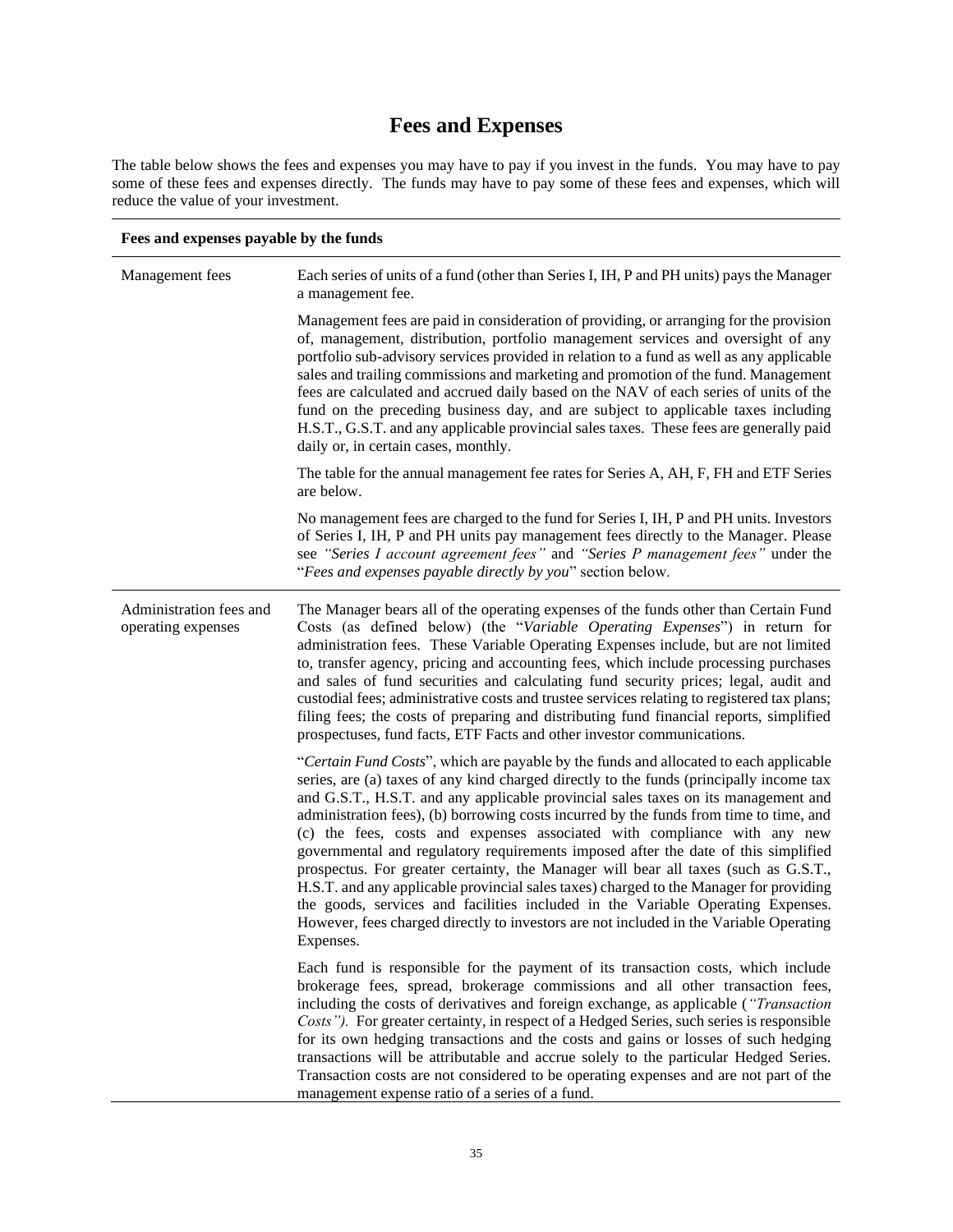Each series of a fund (other than Series I and IH units) pays the Manager an annual administration fee. Administration fees are calculated and accrued daily based on the NAV unit of each series of the fund on the preceding business day. These fees are generally paid daily or, in certain cases, monthly, and are subject to applicable taxes including H.S.T., G.S.T. and any applicable provincial sales taxes.

No administration fee applies in respect to Series I or IH units because separate fee and expense arrangements are established in each Series I Account Agreement.

The annual administration fee rates for all series of the funds are set out below:

|                                                   | Annual management fee $(\frac{9}{6})$ * |                           |                                                                                               | Administration fee $(\frac{9}{6})$ **            |  |
|---------------------------------------------------|-----------------------------------------|---------------------------|-----------------------------------------------------------------------------------------------|--------------------------------------------------|--|
| <b>Fund</b>                                       | Series A and<br>AH                      | <b>Series F and</b><br>FH | <b>ETF US\$ Series, ETF C\$</b><br><b>Hedged Series and ETF C\$</b><br><b>Unhedged Series</b> | All Series (other than Series I<br>and $I$ H $)$ |  |
| CI DoubleLine Core Plus Fixed<br>Income US\$ Fund | 1.10                                    | 0.60                      | 0.60                                                                                          | 0.15                                             |  |
| CI DoubleLine Income US\$ Fund                    | 1.20                                    | 0.70                      | 0.70                                                                                          | 0.15                                             |  |
| CI DoubleLine Total Return Bond<br>US\$ Fund      | 1.10                                    | 0.60                      | 0.60                                                                                          | 0.15                                             |  |

\* For further details on management fees, please see the "*Management fees"* section above.

\*\* For further details on administration fees, please see the "*Administration fees and operating expenses*" section above. The Manager may, in some cases or in respect of certain series, waive all or a portion of a fund's or series' administration fee. The decision to waive administration fees is at the Manager's discretion and may continue indefinitely or be terminated at any time without notice to unitholders.

#### Management fee distributions

#### **Mutual Fund Series Units**

The Manager may reduce or waive the management fees that it is entitled to charge without giving notice to unitholders.

If you make a large investment in a Mutual Fund Series of a fund, or participate in a program the Manager offers for larger accounts, the Manager may reduce its usual management fee it charges to the fund that would apply to your investment in the fund. In such cases, the fund pays you an amount equal to the reduction in the form of a distribution (a *"management fee distribution"*).

Management fee distributions will be automatically reinvested in additional units of the respective series of the funds. There is no option to have the distribution be paid in cash.

Management fee distributions will be paid first out of net income of the applicable fund, then out of capital gains of the fund and thereafter out of capital. The tax consequences of management fee distributions made by a fund generally will be borne by the unitholders receiving these distributions from the fund.

The Manager reserves the right to discontinue or change management fee distributions at any time.

#### **ETF Series Units**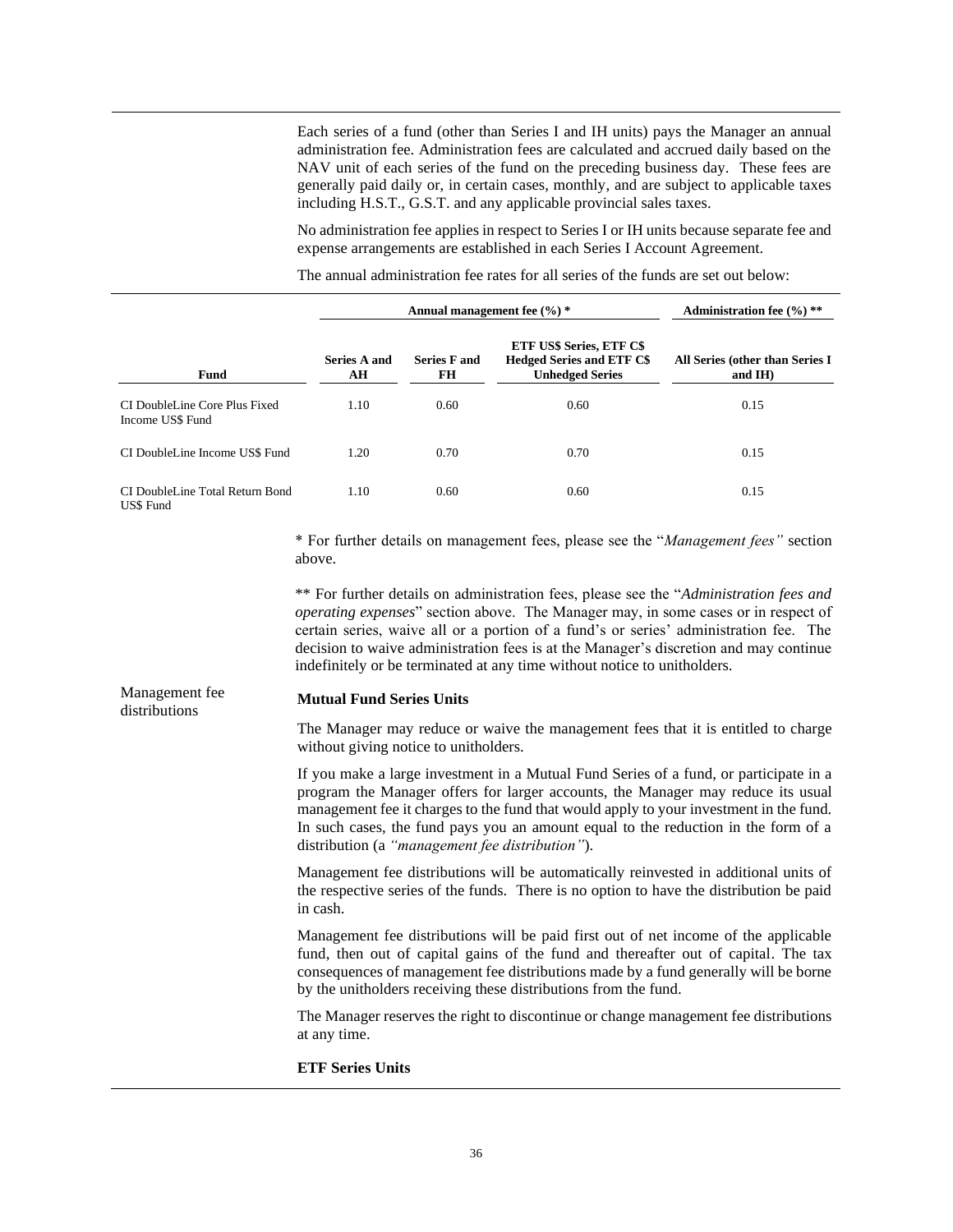|                                                    | The availability and amount of management fee distributions with respect to ETF<br>Series units will be determined by the Manager. Management fee distributions by a<br>fund will generally be calculated and applied based on a unitholder's average holdings<br>of ETF Series units of the fund over each applicable period as specified by the Manager<br>from time to time. Management fee distributions will be available only to beneficial<br>owners of units and not to the holdings of units by dealers, brokers or other participants<br>in CDS that hold units on behalf of beneficial owners ("CDS Participants"). In order<br>to receive a management fee distribution for any applicable period, a beneficial owner<br>of units must submit a claim for a management fee distribution that is verified by a<br>CDS Participant on the beneficial owner's behalf and provide the Manager with such<br>further information as the Manager may require in accordance with the terms and<br>procedures established by the Manager from time to time. |
|----------------------------------------------------|----------------------------------------------------------------------------------------------------------------------------------------------------------------------------------------------------------------------------------------------------------------------------------------------------------------------------------------------------------------------------------------------------------------------------------------------------------------------------------------------------------------------------------------------------------------------------------------------------------------------------------------------------------------------------------------------------------------------------------------------------------------------------------------------------------------------------------------------------------------------------------------------------------------------------------------------------------------------------------------------------------------------------------------------------------------|
|                                                    | Management fee distributions will be paid first out of net income of the applicable<br>fund, then out of capital gains of the fund and thereafter out of capital. The tax<br>consequences of management fee distributions made by a fund generally will be borne<br>by the unitholders receiving these distributions from the fund.                                                                                                                                                                                                                                                                                                                                                                                                                                                                                                                                                                                                                                                                                                                            |
|                                                    | The Manager reserves the right to discontinue or change management fee distributions<br>at any time.                                                                                                                                                                                                                                                                                                                                                                                                                                                                                                                                                                                                                                                                                                                                                                                                                                                                                                                                                           |
| <b>Independent Review</b><br><b>Committee Fees</b> | Each IRC member (other than the Chair) is paid, as compensation for his or her<br>services, \$72,000 per annum plus \$1,500 for each meeting after the sixth meeting<br>attended. The Chair is paid \$88,000 per annum plus \$1,500 for each meeting after the<br>sixth meeting attended. Each year the IRC determines and discloses its compensation<br>in its annual report to unitholders of the fund. The Manager reimburses the funds for<br>the fees and expenses of the IRC.                                                                                                                                                                                                                                                                                                                                                                                                                                                                                                                                                                            |
| Underlying fund fees and<br>expenses               | Where a fund (a "top fund") invests (directly or indirectly) in underlying funds, the<br>fees and expenses payable in connection with the management of the underlying funds<br>are in addition to those payable by the top fund. However, no management fees or<br>administration fees are payable by a top fund that, to a reasonable investor, would<br>duplicate a fee payable by an underlying fund for the same service. Except in the case<br>of an Underlying ETF (as defined below) managed by the Manager, there will neither<br>be sales nor redemption fees (e.g. commissions) payable by a top fund with respect to<br>its purchase or redemption of securities of an underlying fund managed by the<br>Manager. In addition, a top fund will not pay sales or redemption fees with respect to                                                                                                                                                                                                                                                    |
|                                                    | its purchase or redemption of securities of an underlying fund that, to a reasonable<br>person, would duplicate a fee payable by you in the top fund.                                                                                                                                                                                                                                                                                                                                                                                                                                                                                                                                                                                                                                                                                                                                                                                                                                                                                                          |
|                                                    | A fund may invest all or substantially all of its assets in an underlying exchange-traded<br>fund (an "Underlying ETF") that charges a management fee ("Underlying ETF<br>Management Fee"). The Manager will absorb any Underlying ETF Management Fee<br>that is incurred by the top fund resulting from its investment in an Underlying ETF<br>managed by it. Where a top fund invests in an Underlying ETF that is not managed by<br>the Manager, the fee and expenses payable in connection with the management of the<br>Underlying ETF are in addition to those payable by the top fund. Where a top fund<br>invests in an Underlying ETF managed by the Manager, the Manager has obtained<br>exemptive relief to permit the top fund to pay normal brokerage and trading expenses<br>in connection with its investment in the Underlying ETF.                                                                                                                                                                                                            |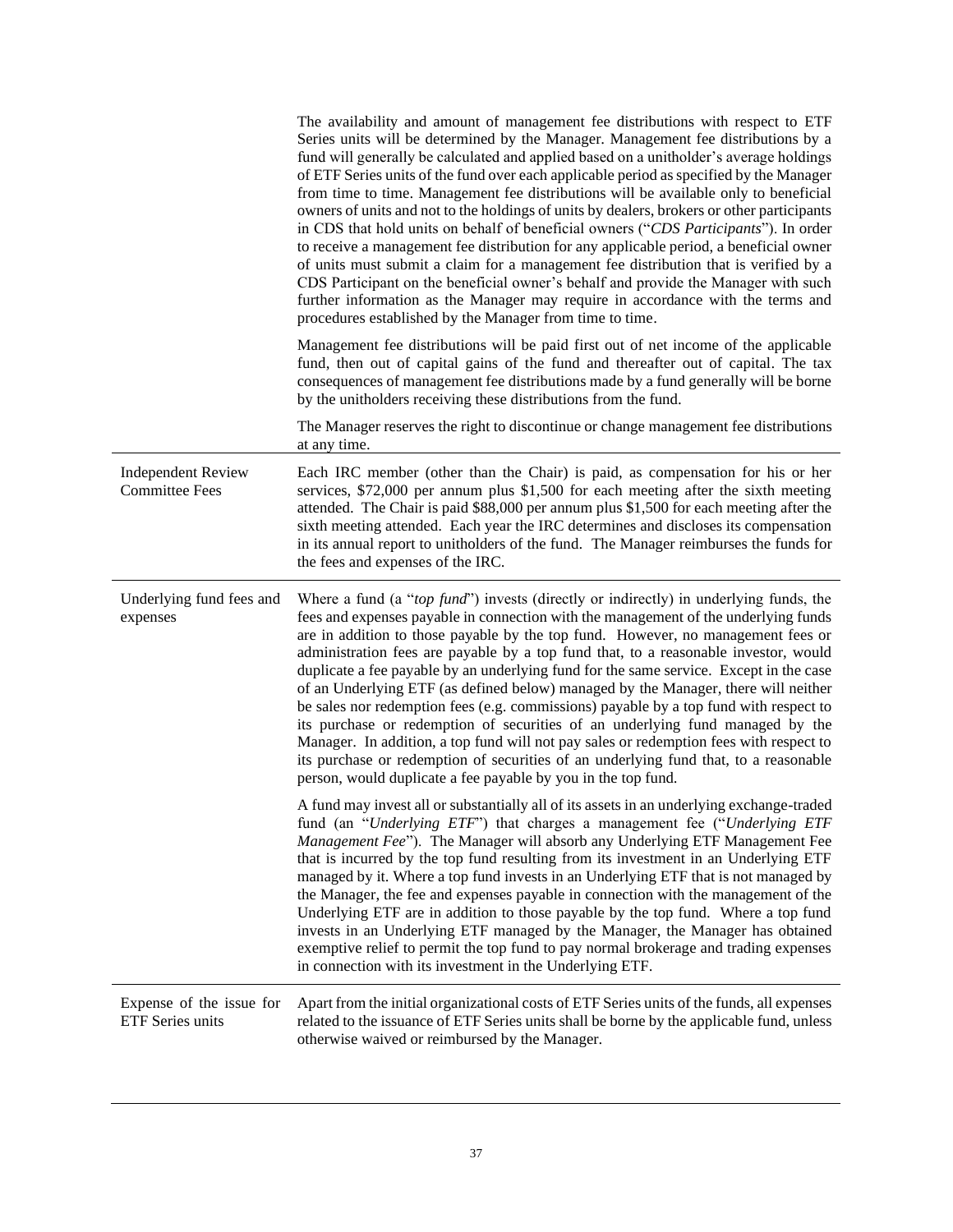**Fees and expenses payable directly by you**

| Sales charge                                                   |                                                                                                                                                                                                                                                                                                                                                                                                                                                                                                                                                                                                                                                                                                   |
|----------------------------------------------------------------|---------------------------------------------------------------------------------------------------------------------------------------------------------------------------------------------------------------------------------------------------------------------------------------------------------------------------------------------------------------------------------------------------------------------------------------------------------------------------------------------------------------------------------------------------------------------------------------------------------------------------------------------------------------------------------------------------|
| Initial sales charge<br>option for Mutual Fund<br>Series units | You may have to pay your representative's firm a sales charge when you buy Series A<br>or AH units under the initial sales charge option. You can negotiate this charge with<br>your representative, but it must not exceed 5% of the amount you invest. The Manager<br>collects the sales charge that you owe your representative's firm from the amount you<br>invest and pay it to your representative's firm as a commission.                                                                                                                                                                                                                                                                 |
| Transfer fee for Mutual<br>Fund Series units                   | You may have to pay your representative's firm a transfer fee of up to 2% of the NAV<br>of the Mutual Fund Series units of a fund you are transferring to a different mutual fund.<br>You can negotiate this fee with your representative (acting on behalf of the<br>representative's firm). The Manager collects the transfer fee on behalf of your<br>representative's firm and pay it to your representative's firm. This fee does not apply to<br>transfers that are systematic transactions, including such transactions that are part of the<br>automatic rebalancing service.                                                                                                             |
| Short-term trading fee                                         | <b>Mutual Fund Series units</b>                                                                                                                                                                                                                                                                                                                                                                                                                                                                                                                                                                                                                                                                   |
|                                                                | The Manager may charge you a short-term trading fee on behalf of a fund of up to 2%<br>of the NAV of the Mutual Fund Series units you redeem or switch of the fund, if the<br>Manager determines that you have engaged in inappropriate short-term trading. The fee<br>is collected by the Manager by redeeming, without charges, a sufficient number of<br>Mutual Fund Series units from your account and paid to the fund from which you<br>redeemed or switched. Please see "Purchases, Switches and Redemptions - Short-term<br>trading" for more details. The short-term trading fee is in addition to any other fees you<br>would otherwise be subject to under this simplified prospectus. |
|                                                                | <b>ETF Series units</b>                                                                                                                                                                                                                                                                                                                                                                                                                                                                                                                                                                                                                                                                           |
|                                                                | The Manager is of the view that it is not necessary to impose any short-term trading<br>restrictions on the ETF Series units at this time since such series are primarily traded in<br>the secondary market.                                                                                                                                                                                                                                                                                                                                                                                                                                                                                      |
| Registered plan fees                                           | None                                                                                                                                                                                                                                                                                                                                                                                                                                                                                                                                                                                                                                                                                              |
| Other fees                                                     |                                                                                                                                                                                                                                                                                                                                                                                                                                                                                                                                                                                                                                                                                                   |
| Pre-authorized<br>chequing plan                                | None                                                                                                                                                                                                                                                                                                                                                                                                                                                                                                                                                                                                                                                                                              |
| Systematic redemption<br>plan                                  | None                                                                                                                                                                                                                                                                                                                                                                                                                                                                                                                                                                                                                                                                                              |
| Systematic transfer<br>plan                                    | None                                                                                                                                                                                                                                                                                                                                                                                                                                                                                                                                                                                                                                                                                              |
| Automatic rebalancing<br>service                               | None                                                                                                                                                                                                                                                                                                                                                                                                                                                                                                                                                                                                                                                                                              |
| <b>Distribution</b><br>reinvestment plan                       | None                                                                                                                                                                                                                                                                                                                                                                                                                                                                                                                                                                                                                                                                                              |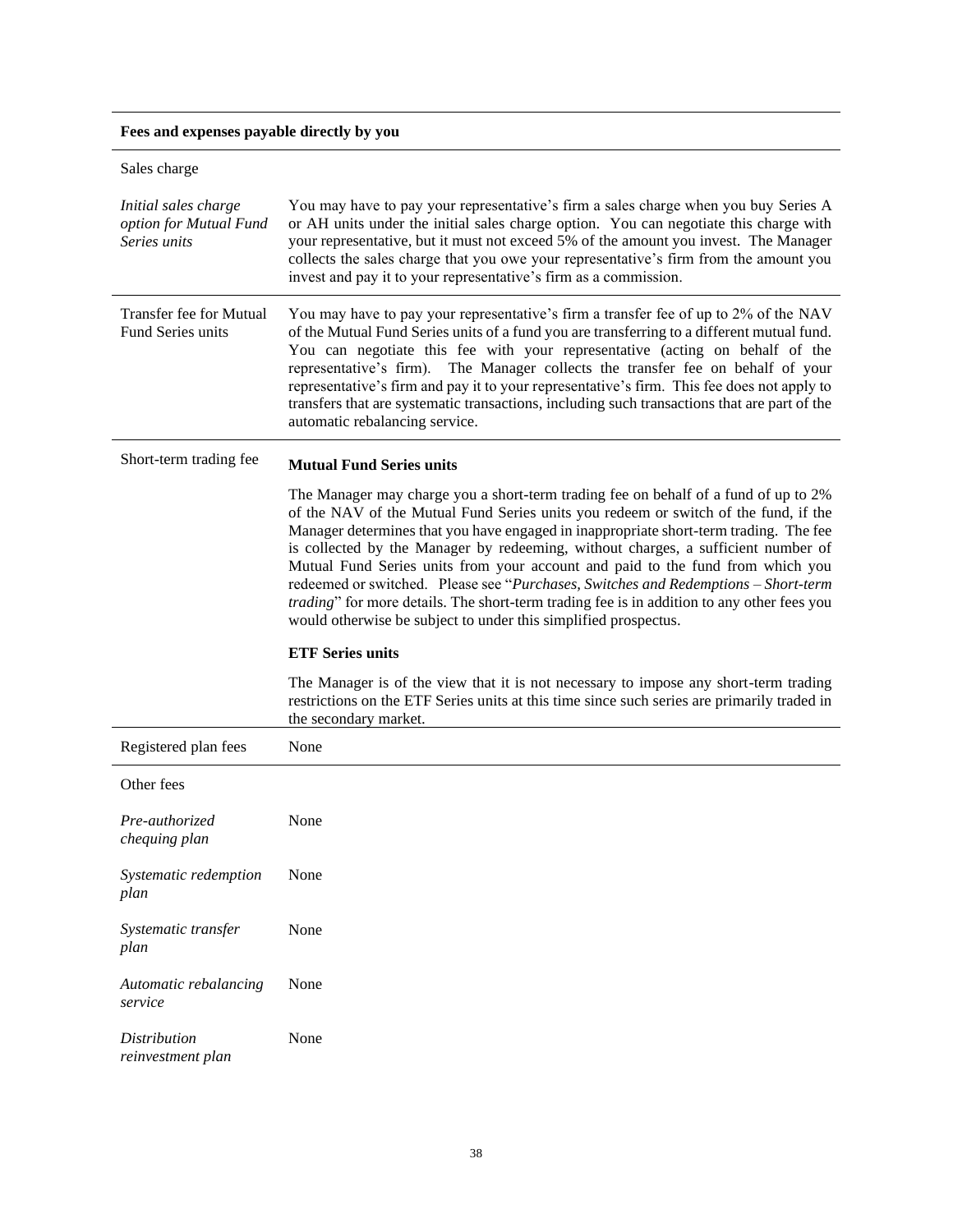| Investment advisory fee<br>for Mutual Fund Series<br>units | For Series I, IH, P and PH units, you negotiate an investment advisory fee with your<br>representative (acting on behalf of your representative's firm), which is paid to your<br>representative's firm. Unless otherwise agreed, the Manager collects the investment<br>advisory fee on behalf of your representative's firm, by redeeming (without charges) a<br>sufficient number of units of each applicable series of the fund $(s)$ from your account.<br>The investment advisory fee is charged on a monthly or quarterly basis for Series I and<br>IH units, and on a quarterly basis for Series P and PH units.                                                                                                                             |                                    |
|------------------------------------------------------------|------------------------------------------------------------------------------------------------------------------------------------------------------------------------------------------------------------------------------------------------------------------------------------------------------------------------------------------------------------------------------------------------------------------------------------------------------------------------------------------------------------------------------------------------------------------------------------------------------------------------------------------------------------------------------------------------------------------------------------------------------|------------------------------------|
|                                                            | For Series I, IH, P and PH units, the negotiated investment advisory fee must not exceed<br>1.25% annually of the NAV of each applicable series of the fund(s) in your account.                                                                                                                                                                                                                                                                                                                                                                                                                                                                                                                                                                      |                                    |
|                                                            | For Series F and FH units, you pay an investment advisory fee, which is negotiated<br>between you and your representative (acting on behalf of your representative's firm) and<br>paid to his or her firm directly. In certain cases, for Series F and FH units, the Manager<br>may have an arrangement to collect the investment advisory fee on behalf of your<br>representative's firm by redeeming (without charges) a sufficient number of Series F<br>and/or FH units of the fund(s), from your account on a quarterly basis. In these cases,<br>the negotiated investment advisory fee must not exceed 1.50% annually of the NAV of<br>Series $F$ and/or $FH$ units of the fund(s) in your account.                                           |                                    |
|                                                            | The negotiated investment advisory fee rate is as set out in an agreement between you<br>and your representative's firm. It is the responsibility of your representative to disclose<br>such fee to you before you invest. Note that an investment advisory fee of 0% will be<br>applied by the Manager if it does not receive an investment advisory fee agreement from<br>your representative.                                                                                                                                                                                                                                                                                                                                                     |                                    |
|                                                            | Note that such investment advisory fees are subject to applicable provincial and federal<br>taxes and are in addition to any other fees that are separately negotiated with and directly<br>payable to the Manager. For further details, see "Fees and Expenses".                                                                                                                                                                                                                                                                                                                                                                                                                                                                                    |                                    |
| Series I Account<br><b>Agreement Fee</b>                   | For Series I and IH units, you negotiate a fee with the Manager, up to a maximum of<br>1.35% annually of the NAV of Series I and/or IH units of the fund(s) in your account,<br>depending on the asset class of the investments. This includes a management fee and an<br>administration fee. Series I Account Agreement Fees are calculated and accumulated<br>daily based on the NAV of Series I and/or IH units of the fund(s) in your account on the<br>preceding business day. The accumulated fees are collected by the Manager monthly<br>by the redemption (without charges) of a sufficient number of Series I and/or IH units<br>of the fund(s) from your account.                                                                         |                                    |
| Series P Management<br>Fee                                 | For Series P and PH units, you are charged a management fee by the Manager and<br>payable directly to the Manager quarterly by the redemption (without charges) of a<br>sufficient number of Series P and/or PH units of the fund(s) in your account. The Series<br>P Management Fee is paid in consideration of providing, or arranging for the provision<br>of management, distribution, portfolio management services and oversight of any<br>portfolio sub-advisory services provided in relation to the fund, as well as marketing and<br>promotion of the fund. Series P Management Fees are calculated and accumulated daily<br>based on the NAV of Series P and/or PH units of the fund(s) in your account on the<br>preceding business day. |                                    |
|                                                            | The maximum annual rates of the Series P Management Fee are as follows (fee<br>reductions may apply):                                                                                                                                                                                                                                                                                                                                                                                                                                                                                                                                                                                                                                                |                                    |
|                                                            | Fund                                                                                                                                                                                                                                                                                                                                                                                                                                                                                                                                                                                                                                                                                                                                                 | Series P and PH Management Fee (%) |
|                                                            | CI DoubleLine Core Plus Fixed Income US\$ Fund                                                                                                                                                                                                                                                                                                                                                                                                                                                                                                                                                                                                                                                                                                       | 0.60                               |

CI DoubleLine Income US\$ Fund 0.70 CI DoubleLine Total Return Bond US\$ Fund 0.60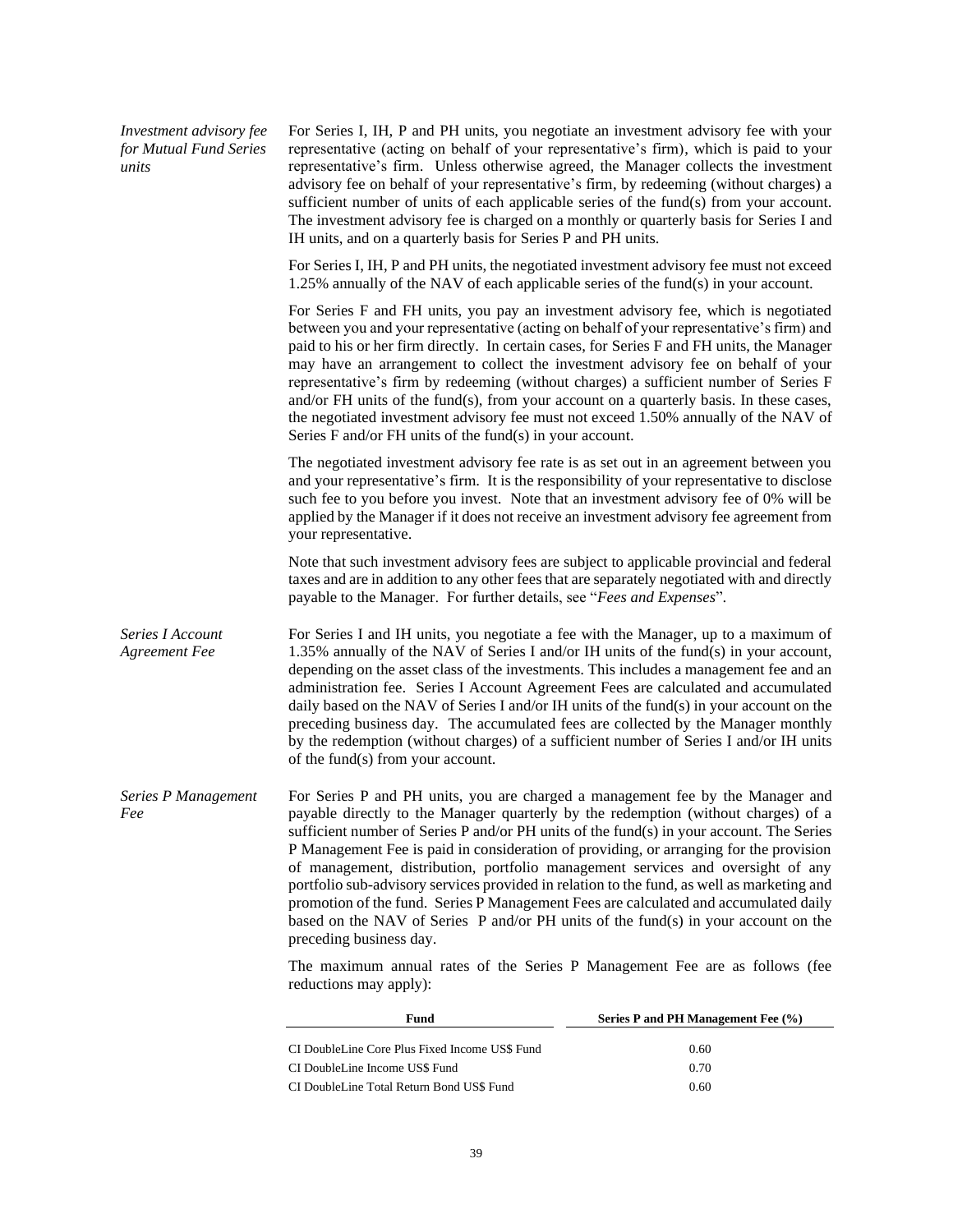| Administrative fees for<br><b>Mutual Fund Series</b><br>units | There is a \$25 charge for all cheques returned because of insufficient funds.                                                                                                                                                                                                                                                                                                                                                                                                                                                                                                                                                                                              |
|---------------------------------------------------------------|-----------------------------------------------------------------------------------------------------------------------------------------------------------------------------------------------------------------------------------------------------------------------------------------------------------------------------------------------------------------------------------------------------------------------------------------------------------------------------------------------------------------------------------------------------------------------------------------------------------------------------------------------------------------------------|
| Redemption fee for ETF<br>Series units                        | The Manager may, at its discretion, charge exchanging or redeeming unitholders of an<br>ETF Series of a fund a redemption fee of up to $0.25\%$ of the exchange or redemption<br>proceeds to offset certain transaction costs associated with the exchange or redemption<br>of ETF Series units. The Manager will publish the current redemption fee, if any, on its<br>website, www.ci.com. Any such redemption fee charged by the Manager will accrue to<br>the applicable fund. The redemption fee will not be charged to a unitholder in<br>connection with the buying or selling of ETF Series units on the TSX.<br>See "Exchange and Redemption of ETF Series Units". |

#### **Impact of sales charges**

The table below shows the fees you would have to pay if you bought units of a fund under different purchase options. It assumes that:

- you invest \$1,000 in the fund for each period and sell all of your units immediately before the end of that period; and
- the sales charge under the initial sales charge option is 5%.

|                                | When you<br>buy your<br>units | year | 3 years                  | 5 years | 10 years                 |
|--------------------------------|-------------------------------|------|--------------------------|---------|--------------------------|
| Initial sales charge<br>option | \$50.00                       | -    | $\overline{\phantom{a}}$ | -       | $\overline{\phantom{0}}$ |
| No load option                 | n/a                           | n/a  | n/a                      | n/a     | n/a                      |

Series A and AH units can be purchased only in the initial sales charge option. Series F, FH, I, IH, P and PH units can only be purchased through the no load option.

The ETF Series units have been conditionally approved for listing on the TSX. Subject to satisfying the TSX's original listing requirements, the ETF Series units will be listed on the TSX and investors will be able to buy or sell such units on the TSX through registered brokers and dealers in the province or territory where the investor resides.

Investors may incur customary brokerage commissions in buying or selling ETF Series units. No fees are paid by investors to the Manager or the funds in connection with buying or selling of ETF Series units on the TSX.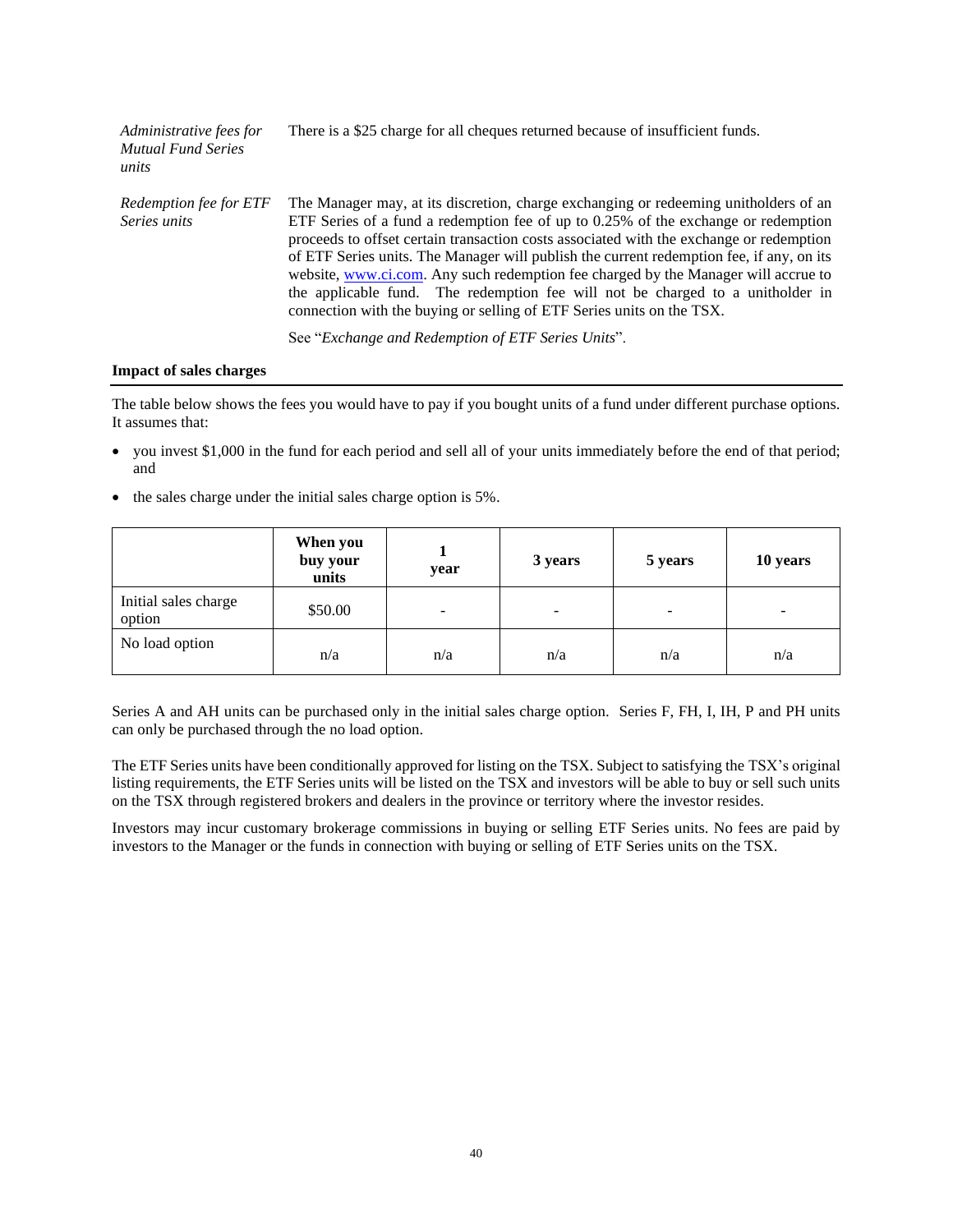## **Dealer Compensation**

<span id="page-42-0"></span>This section explains how the Manager compensates your representative's firm when you invest in a Mutual Fund Series of a fund.

#### **Sales commissions**

Your representative's firm may receive a commission of up to 5% of the amount you invest when you buy Series A or AH units of a fund.

#### **Transfer fees**

You may have to pay your representative's firm a fee of up to 2% of the value of the Mutual Fund Series units you are transferring to a different mutual fund managed by the Manager, which is deducted from the amount you transfer. This fee does not apply to transfers that are part of systematic transactions, including such transactions that are part of the automatic rebalancing service.

### **Trailing commissions and investment advisory fees**

## **Series F, FH, I, IH, P and PH units**

For Series I, IH, P and PH units, you negotiate an investment advisory fee with your representative (acting on behalf of your representative's firm), which is paid to your representative's firm. Unless otherwise agreed, the Manager collects the investment advisory fee on behalf of your representative's firm, by redeeming (without charges) a sufficient number of units of each applicable series of the fund(s) from your account. The investment advisory fee is charged on a monthly or quarterly basis for Series I and IH units, and on a quarterly basis for Series P and PH units. The negotiated investment advisory fee must not exceed 1.25% annually of the NAV of each applicable series of the fund(s) in your account.

For Series F and FH units, you pay an investment advisory fee, which is negotiated between you and your representative (acting on behalf of your representative's firm) and paid to his or her firm directly. In certain cases, for Series F and FH units, the Manager may have an arrangement to collect the investment advisory fee on behalf of your representative's firm by redeeming (without charges) a sufficient number of Series F and/or FH units of the fund(s) from your account on a quarterly basis. In these cases, the negotiated investment advisory fee must not exceed 1.50% annually of the NAV of Series F and/or FH units of the fund(s) in your account.

The negotiated investment advisory fee rate is as set out in an agreement between you and your representative's firm. It is the responsibility of your representative to disclose such fee to you before you invest. Note that an investment advisory fee of 0% will be applied by the Manager if it does not receive an investment advisory fee agreement from your representative.

Note that such investment advisory fees are subject to applicable provincial and federal taxes and are in addition to any other fees that are separately negotiated with and directly payable to the Manager. For further details, see "*Fees and Expenses*".

#### **Series A and AH units**

The Manager pays your representative's firm a trailing commission on Series A and AH units. The Manager also pays a trailing commission to the discount broker for Series A and AH units you purchase through your discount brokerage account.

The maximum rates of the trailing commission for Series A and AH units of the funds are set out below.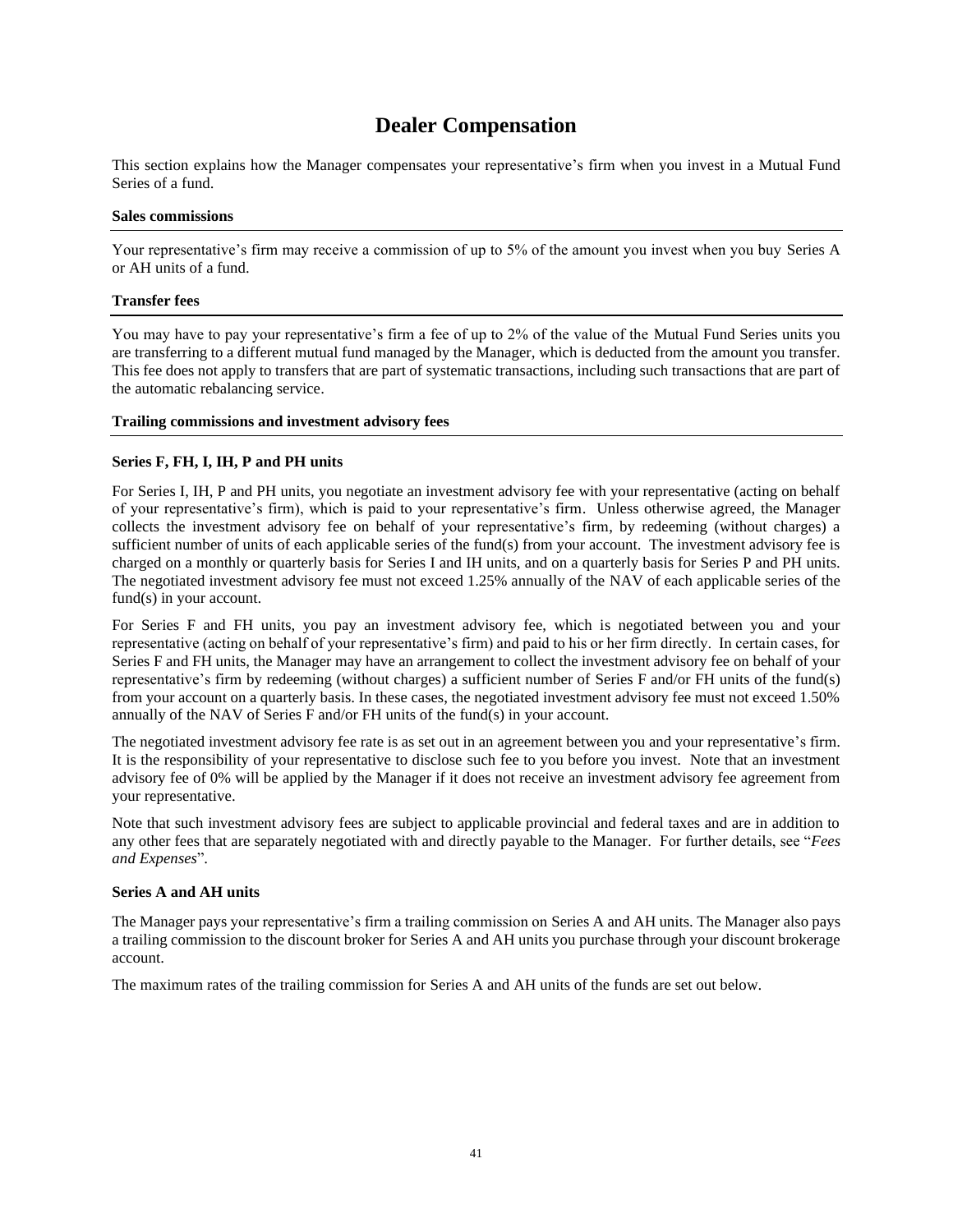| Fund                                                                             | Annual trailing commission rate under Initial Sales Charge option<br>$(\frac{9}{6})$ (up to) |  |  |
|----------------------------------------------------------------------------------|----------------------------------------------------------------------------------------------|--|--|
| CI DoubleLine Core Plus Fixed Income US\$ Fund<br>CI DoubleLine Income US\$ Fund | 0.50<br>0.50                                                                                 |  |  |
| CI DoubleLine Total Return Bond US\$ Fund                                        | 0.50                                                                                         |  |  |

Please note that Series A and AH units are available under the initial sales charge option only.

The trailing commissions are calculated monthly and payable monthly or quarterly based on the total client assets invested in Series A and AH units of the mutual funds managed by the Manager held by all clients of a representative's firm or dealer throughout the month. The Manager can change or cancel trailing commissions at any time at its discretion and without prior notice.

#### **Co-operative marketing programs**

The Manager may reimburse your representative's firm for expenses incurred in selling the fund, including:

- advertising and other marketing expenses,
- educational and sales seminars attended by representatives or their clients, and
- other marketing programs.

The Manager can change or cancel co-operative marketing programs at any time.

### **Disclosure of Equity Interests**

Each of CI Investments Inc., Assante Capital Management Ltd., Assante Financial Management Ltd., and BBS Securities Inc. is a subsidiary of CI Financial Corp. CI Financial Corp. is an independent, Canadian-owned wealth management firm, the common shares of which are traded on the Toronto Stock Exchange.

#### **Dealer compensation from management fees**

The Manager paid representatives' firms sales and service commissions equal to approximately 34.14% of the total management fees it received in respect of mutual funds managed by it during the financial year ended December 31, 2019.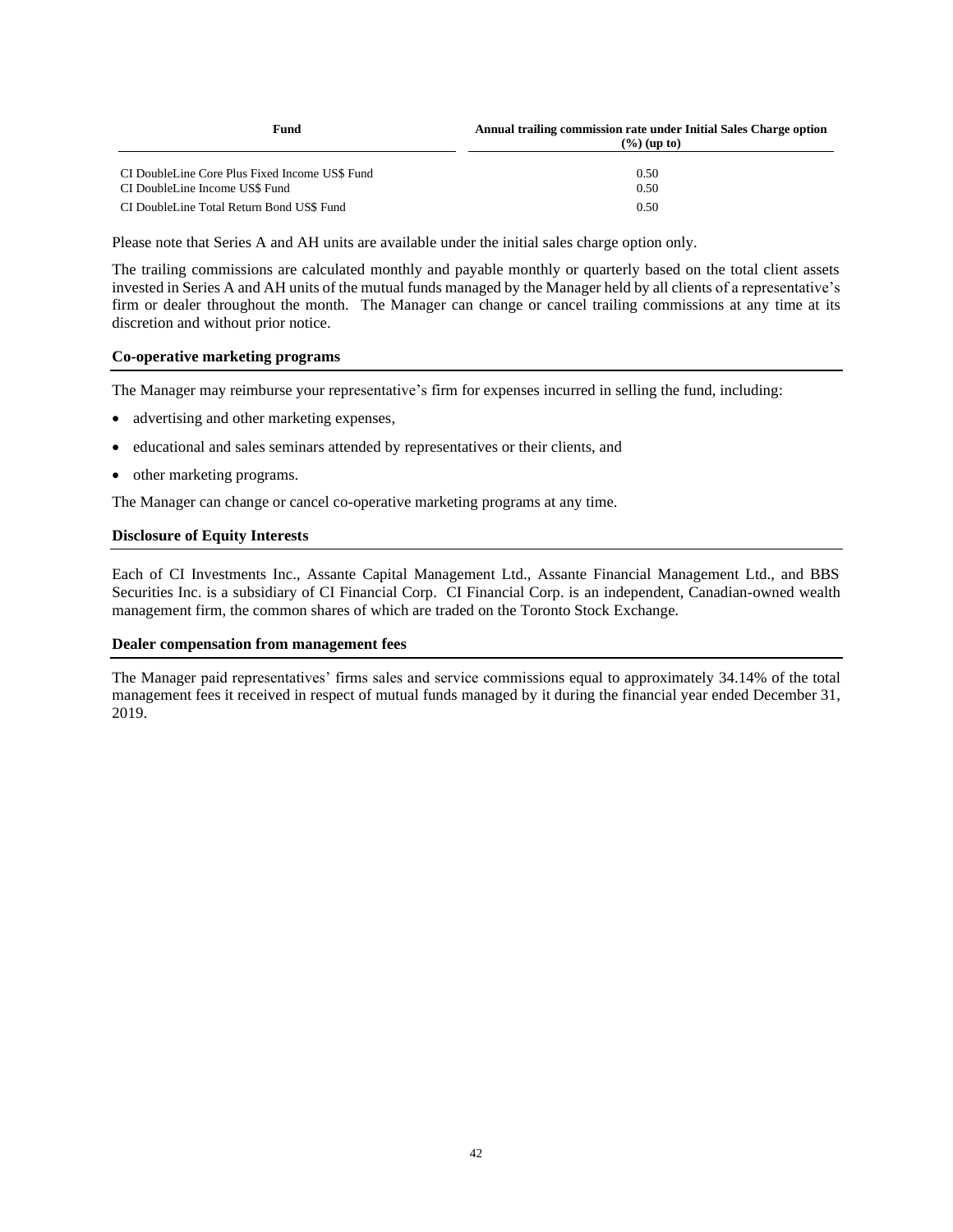# **Canadian Federal Income Tax Considerations for Investors**

<span id="page-44-0"></span>This section is a summary of how Canadian federal income taxes can affect your investment in a fund. It assumes that you:

- are an individual, other than a trust,
- are a Canadian resident.
- deal with the fund at arm's length, and
- hold your units as capital property or in a registered plan.

Everyone's tax situation is different. You should consult your tax adviser about your situation.

### **The Funds**

In general, a fund pays no income tax as long as it distributes its net income and net capital gains to its unitholders. The funds generally intend to distribute enough of their net income and net realized capital gains each year so they will not have to pay income tax.

### **How Your Investment Can Generate Income**

Your investment in a fund can generate income for tax purposes in two ways:

- **Distributions**. When a fund earns net income from its investments or realizes a net capital gain by selling securities, it may pass these amounts on to you as a distribution.
- **Capital gains (or losses).** You will realize a capital gain (or loss) when you sell or switch your units of a fund for more (or less) than you paid for them. Generally, you will not realize a capital gain (or loss) when you change or switch your units of one series to units of another series of a fund. For more information see "*Calculating your capital gain or loss*".

#### **How Your Investment is Taxed**

The tax you pay on your mutual fund investment depends on whether you hold your units of a fund in a registered plan or in a non-registered account.

#### **Units of the Funds held in a registered plan**

Units of a fund are qualified investments for registered plans, provided the fund is either a "*mutual fund trust*" or is a "*registered investment*" within the meaning of those terms in the Income Tax Act.

Units of the funds are not currently qualified investments for registered plans, as the funds are neither registered investments nor mutual fund trusts within the meaning of such terms in the Income Tax Act. Each fund will apply to be a registered investment under the Income Tax Act for registered retirement savings plans, registered retirement income funds and deferred profit sharing plans, effective from the date of its application. In addition, each fund is expected to qualify as a mutual fund trust under the Income Tax Act by the time it files its first tax return in which it will make an election to be deemed to be a mutual fund trust from the date it was established and it is expected to so qualify at all times in the future.

ETF Series units will also be qualified investments under the Income Tax Act for registered plans if the units are listed on a designated stock exchange within the meaning of the Income Tax Act, which includes the TSX. The ETF Series units have been conditionally approved for listing on the TSX. For these purposes, a registered plan means a trust governed by such plans as:

• Locked-in Retirement Accounts (LIRAs);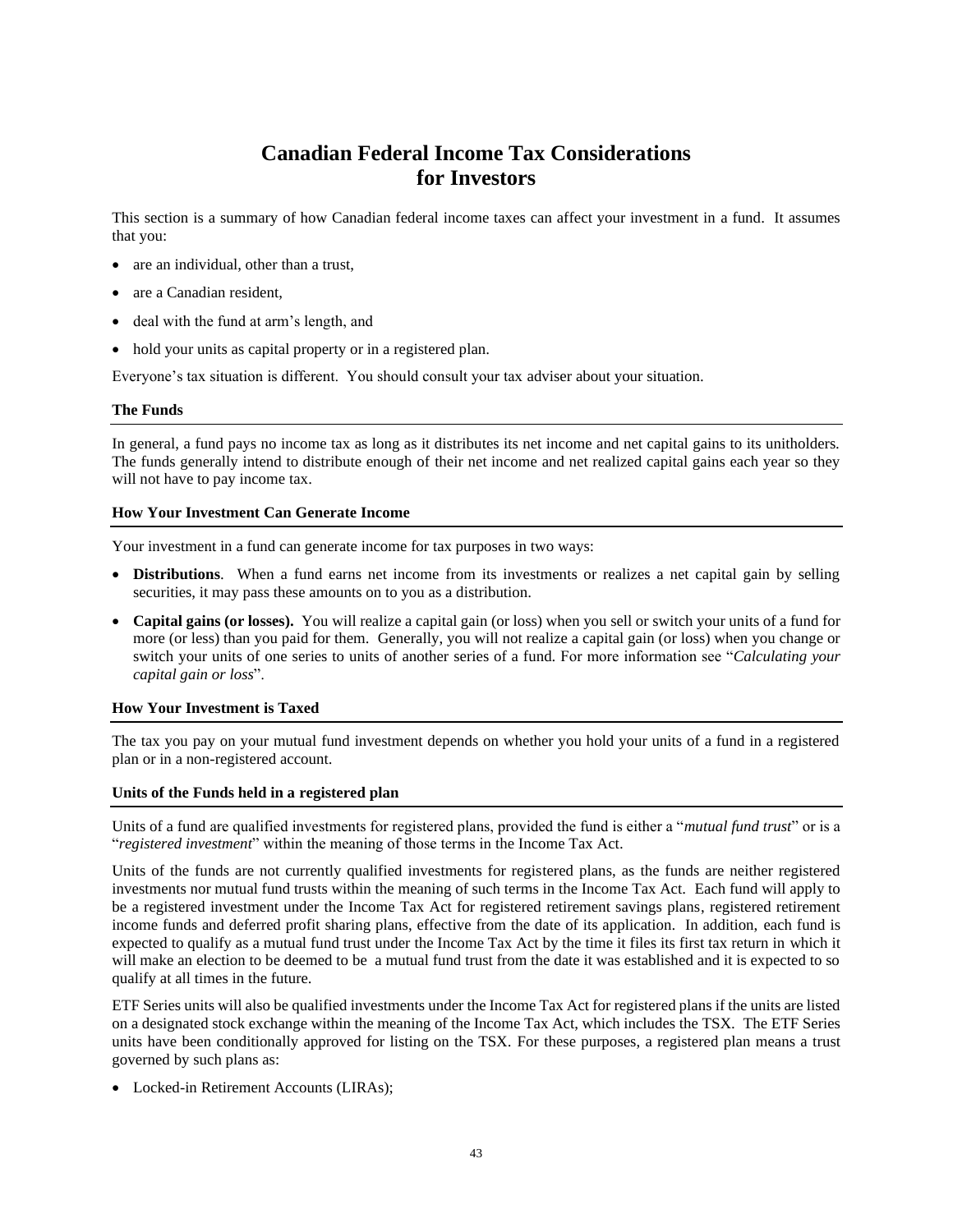- Registered Retirement Savings Plans (RRSPs);
- Locked-in Registered Retirement Savings Plans (LRSPs);
- Registered Retirement Income Funds (RRIFs);
- Locked-in Retirement Income Funds (LRIFs);
- Life Income Funds (LIFs);
- Deferred Profit Sharing Plans (DPSPs);
- Registered Education Savings Plans (RESPs);
- Prescribed Retirement Income Funds (PRIFs);
- Tax-Free Savings Accounts (TFSAs);
- Registered Disability Savings Plans (RDSPs); or
- Québec Education Savings Incentive (QESI).

Note that not all registered plans are available in all provinces or territories.

Please note that the registered plans the Manager offers are available only in Canadian dollars. Series A, F, I and P units of the funds may not be held within the Manager's registered plans in respect of Mutual Fund Series units. The funds may be eligible for other registered plans through your representative's firm.

If you hold units of a fund in a registered plan, you generally pay no tax on distributions paid from the fund on those units or on any capital gains that your registered plan realizes from selling or transferring units. However, withdrawals from registered plans (other than TFSAs and certain withdrawals from RESPs or RDSPs) are generally taxable at your personal tax rate. Holders of TFSAs and RDSPs, annuitants of RRSPs and RRIFs, and subscribers of RESPs should consult with their tax advisers as to whether units of the funds would be a "*prohibited investment*" under the Income Tax Act in their particular circumstances.

Under a safe harbor rule for new mutual funds, units of the funds will not be a prohibited investment for your registered plan at any time during the first 24 months of the funds' existence, provided the funds are, or are deemed to be, mutual fund trusts under the Income Tax Act during that time and are in substantial compliance with NI 81-102 or follows a reasonable policy of investment diversification.

In the case of an exchange of ETF Series units by a registered plan for Baskets of Securities, the registered plan will receive securities. The securities so received may or may not be qualified investments for the registered plan and may or may not be prohibited investments for the registered plan.

#### **Fund held in a non-registered account**

If you hold units of a fund in a non-registered account, you must include the following in computing your income each year:

- Any net income and the taxable portion of any net capital gains (computed in Canadian dollars) distributed to you by any fund, whether you receive the distributions in cash or they are reinvested in units of the fund.
- The taxable portion of any capital gains you realize from selling your units (including to pay fees described in this document) or transferring your units (other than a change or conversion between series of the same fund) when the value of the units is greater than their adjusted cost base plus reasonable costs of disposition (including any redemption fees). If the value of units sold is less than their adjusted cost base plus reasonable costs of disposition (including any redemption fees), you will have a capital loss. Generally, you may use capital losses you realize to offset capital gains.
- Generally, the amount of any management fee distributions paid to you (which are out of a fund's income or capital gains).

The Manager will issue a tax slip to you each year for the fund(s) that shows you how much of each type of income each fund distributed to you and any return of capital. You can claim any tax credits that apply to that income. For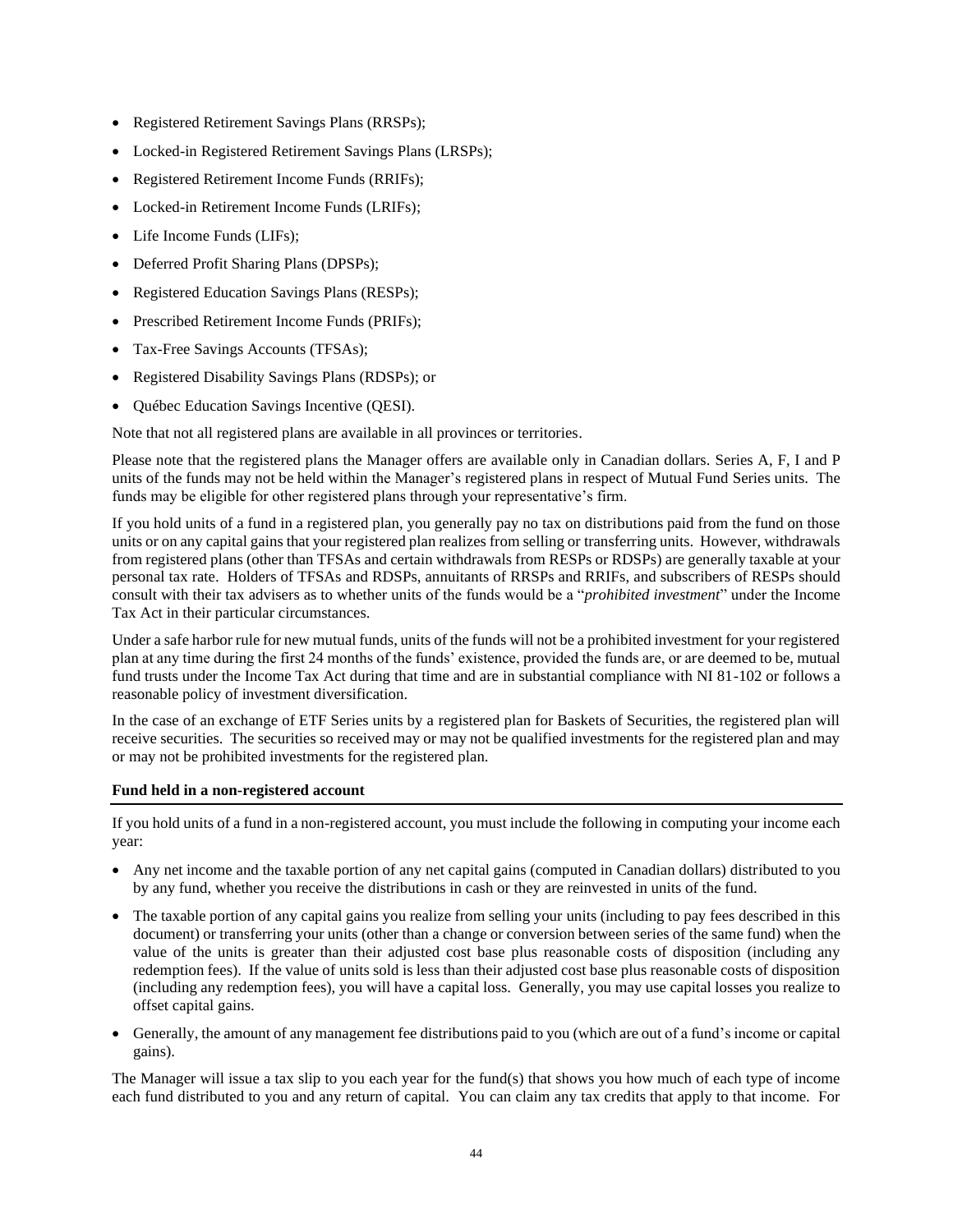example, if distributions by a fund include Canadian dividend income or foreign income, you will qualify for tax credits to the extent permitted by the Income Tax Act.

Dividends and capital gains distributed by a fund and capital gains realized on the disposition of units may give rise to alternative minimum tax.

The fees you pay for Series F, FH, I, IH, P and PH units consist of investment advisory fees that you pay to your representative's firm and management fees that you pay to the Manager. To the extent that such fees are collected by the redemption of units, you will realize gains or losses in non-registered accounts. The deductibility of these fees, for income tax purposes, will depend on the exact nature of services provided to you and the type of investment held. Generally, fees paid by you to your representative's firm in respect of Series F, FH, I, IH, P and PH units of a fund held in a non-registered account should be deductible for income tax purposes from income earned on the fund to the extent that the fees are reasonable and represent fees for advice to you regarding the purchase and sale of specific units (including units of the fund) by you directly. You should consult with your own tax advisers regarding the deductibility of management and investment advisory fees paid with respect to these series of units.

#### **Distributions**

Distributions from a fund (whether in the form of cash or in the form of reinvested units) may include a return of capital. **When a fund earns less income for tax purposes than the amount distributed, the difference is a return of capital.** A return of capital is not taxable, but will reduce the adjusted cost base of your units. If the adjusted cost base of your units becomes a negative amount at any time in a taxation year, you will be deemed to realize a capital gain equal to that amount and the adjusted cost base of your units will be reset to zero. The tax slip the Manager will issue to you each year will show you how much capital was returned to you in respect of your units.

Distributions may result from foreign exchange gains because the funds are required to report income and net realized capital gains in Canadian dollars for tax purposes.

The NAV per unit of a fund will, in part, reflect any income and gains of a fund that have been earned or been realized, but have not been made payable at the time units were acquired. Accordingly, a unitholder who acquires units, including on a reinvestment of distributions, may become taxable on the unitholder's share of such income and gains of the fund. In particular, an investor who acquires units at any time in the year but prior to a distribution being paid or made payable will have to pay tax on the entire distribution (to the extent it is a taxable distribution) notwithstanding that such amounts may have been reflected in the price paid by the unitholder for the units. See "*Specific Information About the Fund*" for the distribution policy of the fund.

#### **Calculating your capital gain or loss**

Your capital gain or loss for tax purposes is the difference between the amount you receive as proceeds of redemption when you sell or transfer your units (after deducting any redemption fees or other charges) and the adjusted cost base of those units.

In respect of Mutual Fund Series units of the funds, a change of a series of units of a fund into a different series of units of the same fund will not result in a disposition for tax purposes, other than a change of Series A, F, I or P units to or from Series AH, FH, IH or PH units of the same fund. A change between these sets of series is processed as a redemption of units followed by a purchase of units. If those redeemed units are held outside a registered plan, you may realize a taxable capital gain. Otherwise, a change between Mutual Fund Series of the same fund is not considered to be a disposition of securities for tax purposes. You will not realize a capital gain or loss upon a change between these series of the same fund unless units are redeemed to pay any fees or charges.

In general, the adjusted cost base of each of your units of a particular series of a fund at any time equals:

- your initial investment for all your units of that series of the fund (including any sales charges paid), **plus**
- your additional investments for all your units of that series of the fund (including any sales charges paid), **plus**
- reinvested distributions, dividends or management fee distributions in additional units of that series of the fund, **minus**
- any return of capital distributions by the fund in respect of units of that series of the fund, **minus**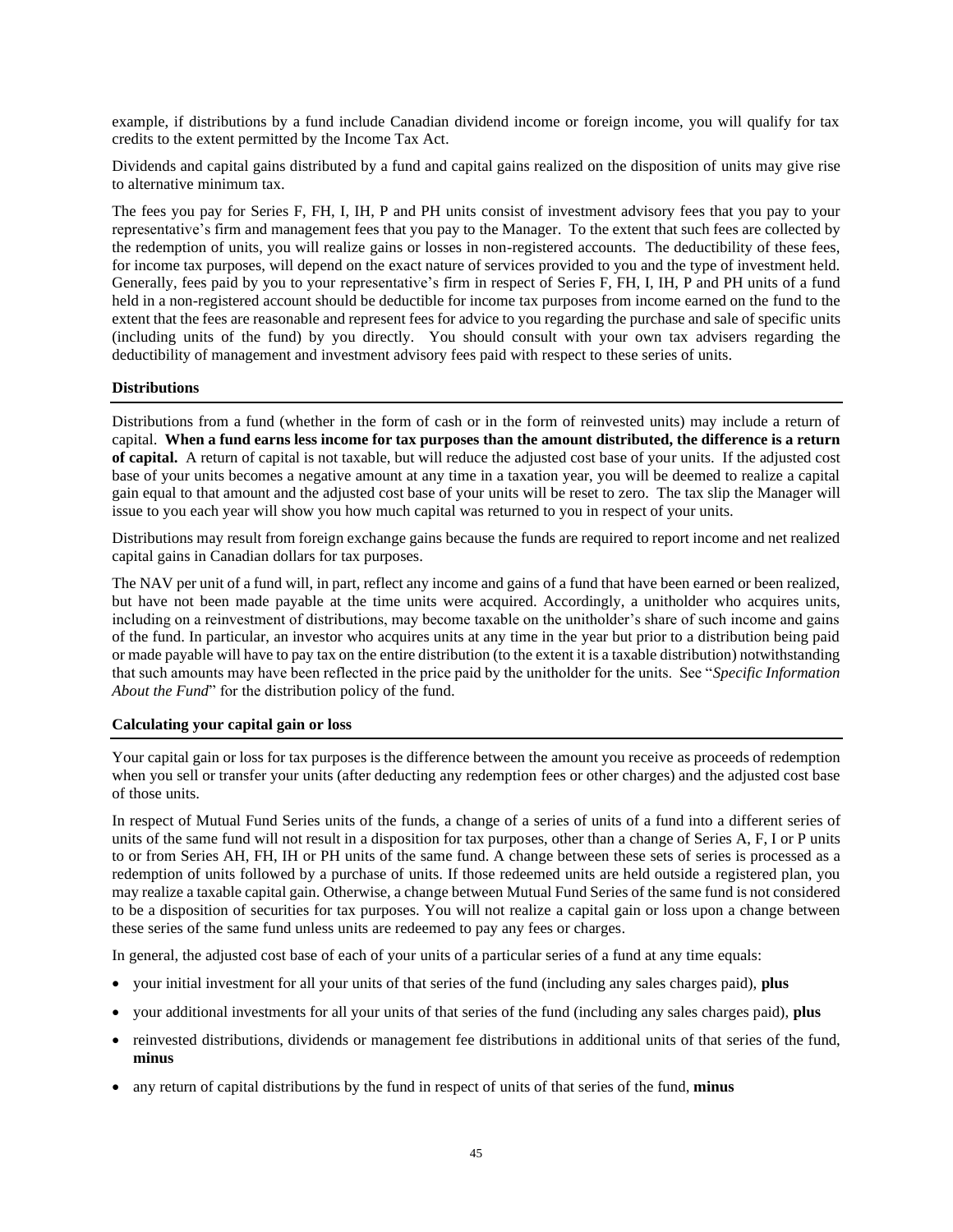• the adjusted cost base of any units of that series of the fund previously redeemed,

#### **all divided by**

• the number of units of that series of the fund that you hold at that time.

When units are redeemed to pay management fees and/or investment advisory fees, such redemption is considered a disposition for tax purposes. If those redeemed units are held outside a registered plan, you may realize a taxable capital gain.

You should keep detailed records of the purchase cost of your investments and distributions you receive on those units so you can calculate their adjusted cost base. All amounts (including adjusted cost base, distributions and proceeds of disposition) must be computed in Canadian dollars. Accordingly, you may realize a foreign exchange gain or loss if you invested units in U.S. dollars. Other factors may affect the calculation of the adjusted cost base and you may want to consult a tax adviser.

In certain situations where you dispose of units of a fund and would otherwise realize a capital loss, the loss will be denied. This may occur if you, your spouse or another person affiliated with you (including a corporation controlled by you) has acquired units of the fund (which are considered to be "*substituted property*") within 30 days before or after you dispose of your units. In these circumstances, your capital loss may be deemed to be a "*superficial loss*" and denied. The amount of the denied capital loss will be added to the adjusted cost base to the owner of the units which are substituted property.

## **Tax Information Reporting**

The funds have due diligence and reporting obligations under the Foreign Account Tax Compliance Act (as implemented in Canada by the Canada-United States Enhanced Tax Information Exchange Agreement and Part XVIII of the Income Tax Act, collectively "*FATCA*") and the OECD's Common Reporting Standard (as implemented in Canada by Part XIX of the Income Tax Act, "*CRS*"). Generally, unitholders (or in the case of certain unitholders that are entities, the "controlling persons" thereof) will be required by law to provide their representative or representative's firm with information related to their citizenship or tax residence and, if applicable, their foreign tax identification number. If a unitholder (or, if applicable, any of its controlling persons) does not provide the information or, for FATCA purposes, is identified as a U.S. resident or a U.S. citizen (including a U.S. citizen living in Canada) or, for CRS purposes, is identified as a tax resident of a country other than Canada or the U.S., information about the unitholder (or, if applicable, its controlling persons) and his, her or its investment in the fund will generally be reported to the CRA unless the units are held within a registered plan. The CRA will provide that information to, in the case of FATCA, the U.S. Internal Revenue Service and in the case of CRS, the relevant tax authority of any country that is a signatory of the Multilateral Competent Authority Agreement on Automatic Exchange of Financial Account Information or that has otherwise agreed to a bilateral information exchange with Canada under CRS.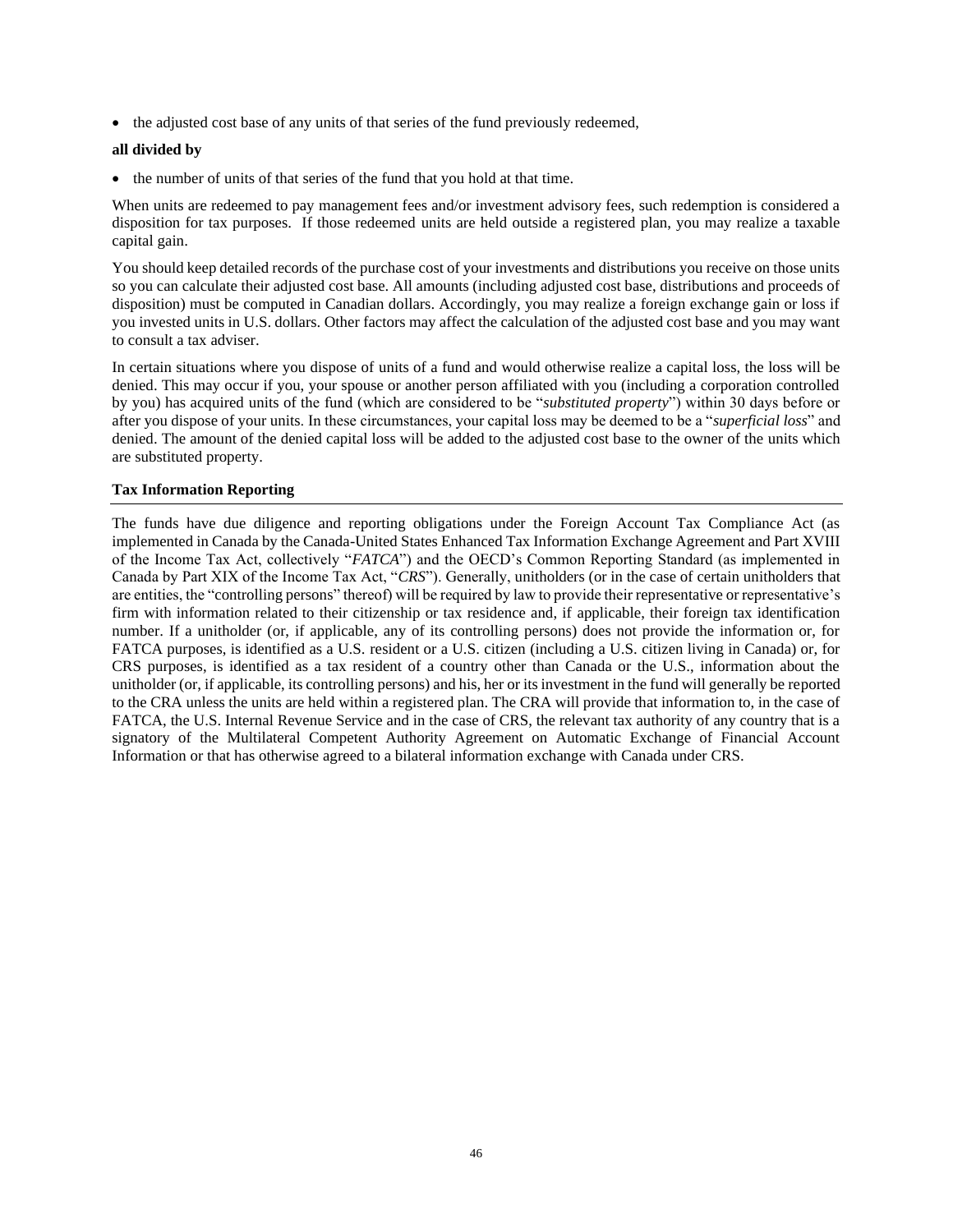# **What are Your Legal Rights?**

#### <span id="page-48-0"></span>**Mutual Fund Series units**

Securities legislation in some provinces and territories gives you the right to withdraw from an agreement to buy mutual funds within two business days of receiving the simplified prospectus or Fund Facts, or to cancel your purchase within 48 hours of receiving confirmation of your order.

Securities legislation in some provinces and territories also allows you to cancel an agreement to buy mutual fund units and get your money back, or to make a claim for damages, if the simplified prospectus, annual information form, fund facts or financial statements misrepresent any facts about the fund. These rights must usually be exercised within certain time limits.

For more information, refer to the securities legislation of your province or territory or consult a lawyer.

#### **ETF Series units**

Securities legislation in certain of the provinces and territories of Canada provides purchasers with the right to withdraw from an agreement to purchase securities of exchange-traded funds within 48 hours after the receipt of a confirmation of a purchase of such securities. In several of the provinces and territories, the securities legislation further provides a purchaser with remedies for rescission or, in some jurisdictions, revisions of the price or damages if the prospectus and any amendment contains a misrepresentation, or non-delivery of the ETF Facts, provided that the remedies for rescission, revisions of the price or damages are exercised by the purchaser within the time limit prescribed by the securities legislation of the purchaser's province or territory.

The Manager has obtained an exemption from the requirement in securities legislation to include an underwriter's certificate in the simplified prospectus. As such, purchasers of ETF Series units will not be able to rely on the inclusion of an underwriter's certificate in the simplified prospectus or any amendment for the statutory rights and remedies that would otherwise be available against an underwriter that would have been required to sign an underwriter's certificate.

For more information, refer to the securities legislation of your province or territory or consult a lawyer.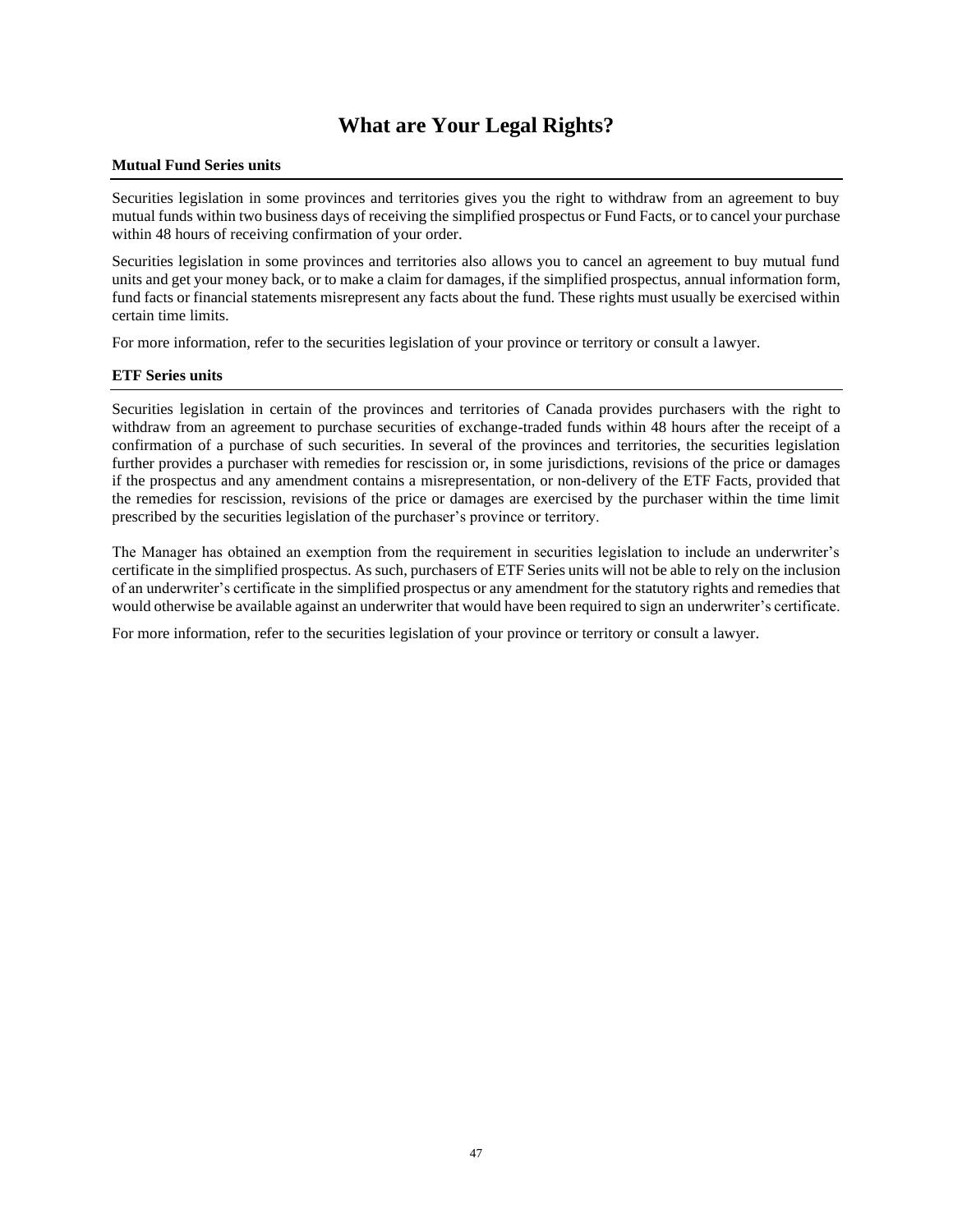# **Additional Information Regarding ETF Series Units**

<span id="page-49-0"></span>The funds have obtained relief from applicable securities laws in connection with the offering of ETF Series units to:

- relieve the funds from the requirement to prepare and file a long form prospectus for the ETF Series units in accordance with National Instrument 41-101 *General Prospectus Requirements* in the form prescribed by Form 41-101F2 *Information Required in an Investment Fund Prospectus*, subject to the terms of the relief, provided that the funds file a prospectus for the ETF Series units in accordance with the provisions of National Instrument 81-101 *Mutual Fund Prospectus Disclosure*, other than the requirements pertaining to the filing of a fund facts document;
- relieve the funds from the requirement that a prospectus offering ETF Series units contain a certificate of the underwriters;
- relieve a person or company purchasing ETF Series units of a fund in the normal course through the facilities of the TSX or another exchange from the take-over bid requirements of Canadian securities legislation; and
- treat the ETF Series and the Mutual Fund Series of a fund as if such series were two separate funds in connection with their compliance with the provisions of Parts 9, 10 and 14 of NI 81-102.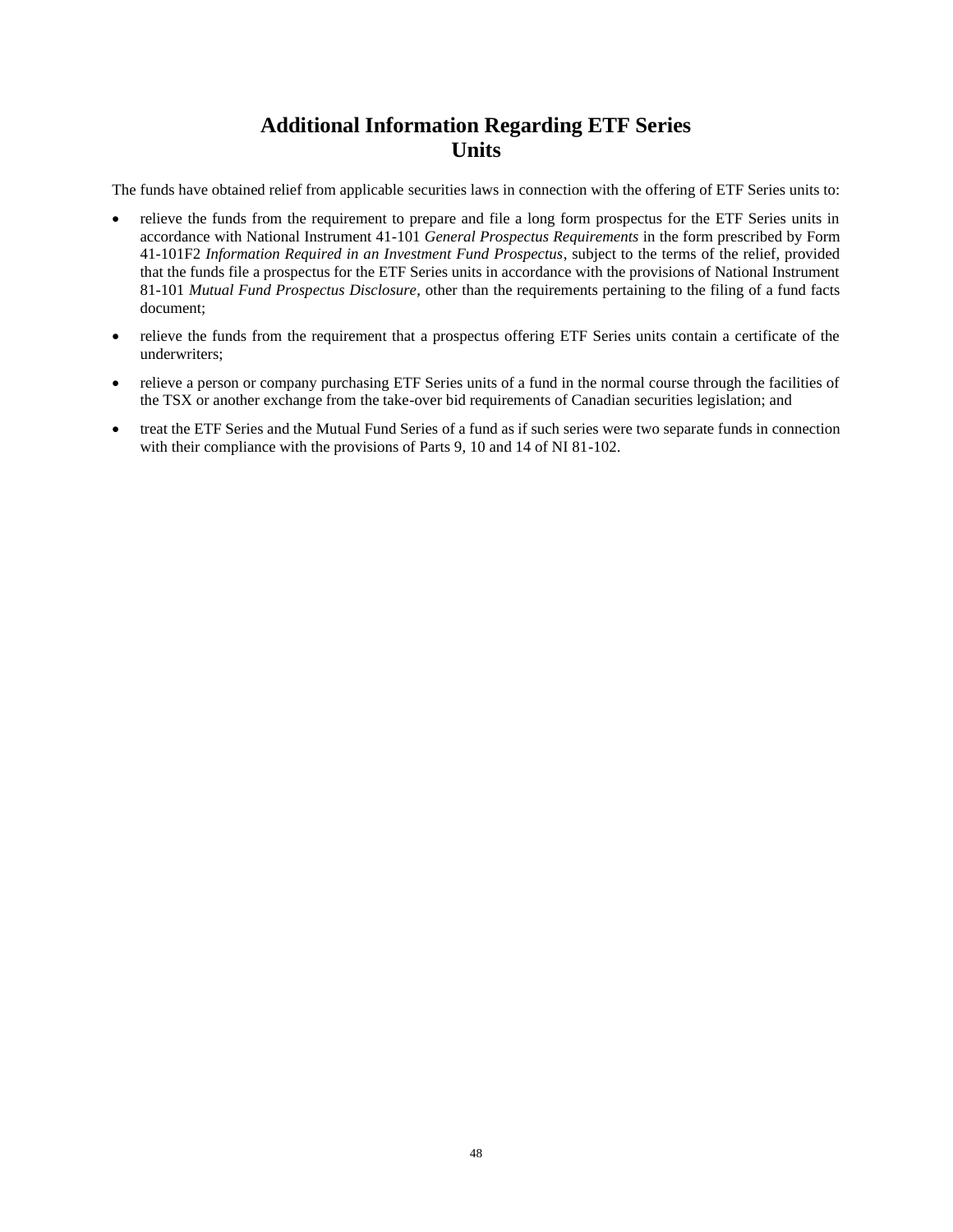# **Specific Information About Each of the Mutual Funds Described in this Document**

<span id="page-50-0"></span>CI features a broad range of mutual funds that span the world and cross all asset classes. Both Canadian and international markets are represented in the fund portfolios, which include a range of foreign equities, fixed income securities and money market instruments.

In Part B of the simplified prospectus, you will find detailed descriptions of each of the funds described in this document. All of the descriptions are organized in the same way, under these headings:

#### **Fund details**

This section gives you a snapshot of the fund with information such as the fund's creation date, the series of units it offers and whether its units are qualified investments for registered plans.

### **What does the fund invest in?**

This section includes the fund's fundamental investment objective and the strategies it uses in trying to achieve its objective. Any change to the investment objective must be approved by a majority of votes cast at a meeting of unitholders held for that reason. The Manager may change a fund's investment strategies at its discretion without notice or approval.

### **Investing in underlying funds**

All of the funds may invest in underlying funds, including exchange-traded funds. In selecting underlying funds, the Manager assess a variety of criteria, including:

- management style
- investment performance and consistency
- risk tolerance levels
- caliber of reporting procedures
- quality of the manager and/or portfolio adviser.

The Manager reviews and monitors the performance of the underlying funds in which it invests. The review process consists of an assessment of the underlying funds. Factors such as adherence to the stated investment mandate, returns, risk-adjusted return measures, assets, investment management process, style, consistency and continued portfolio fit may be considered. This process may result in suggested revisions to weightings of the underlying funds, the inclusion of new underlying funds or the removal of one or more underlying funds.

#### **How the funds use derivatives**

A derivative is an investment that derives its value from another investment called the underlying investment. This could be a stock, bond, currency or market index. Derivatives usually take the form of a contract with another party to buy or sell an asset at a later time. Some examples of derivatives are options, futures and forward contracts.

All of the funds may use derivatives as permitted by securities regulations. They may use them to:

- hedge their investments against losses from factors like currency fluctuations, stock market risks and interest rate changes
- invest indirectly in securities or financial markets, provided the investment is consistent with the fund's investment objective.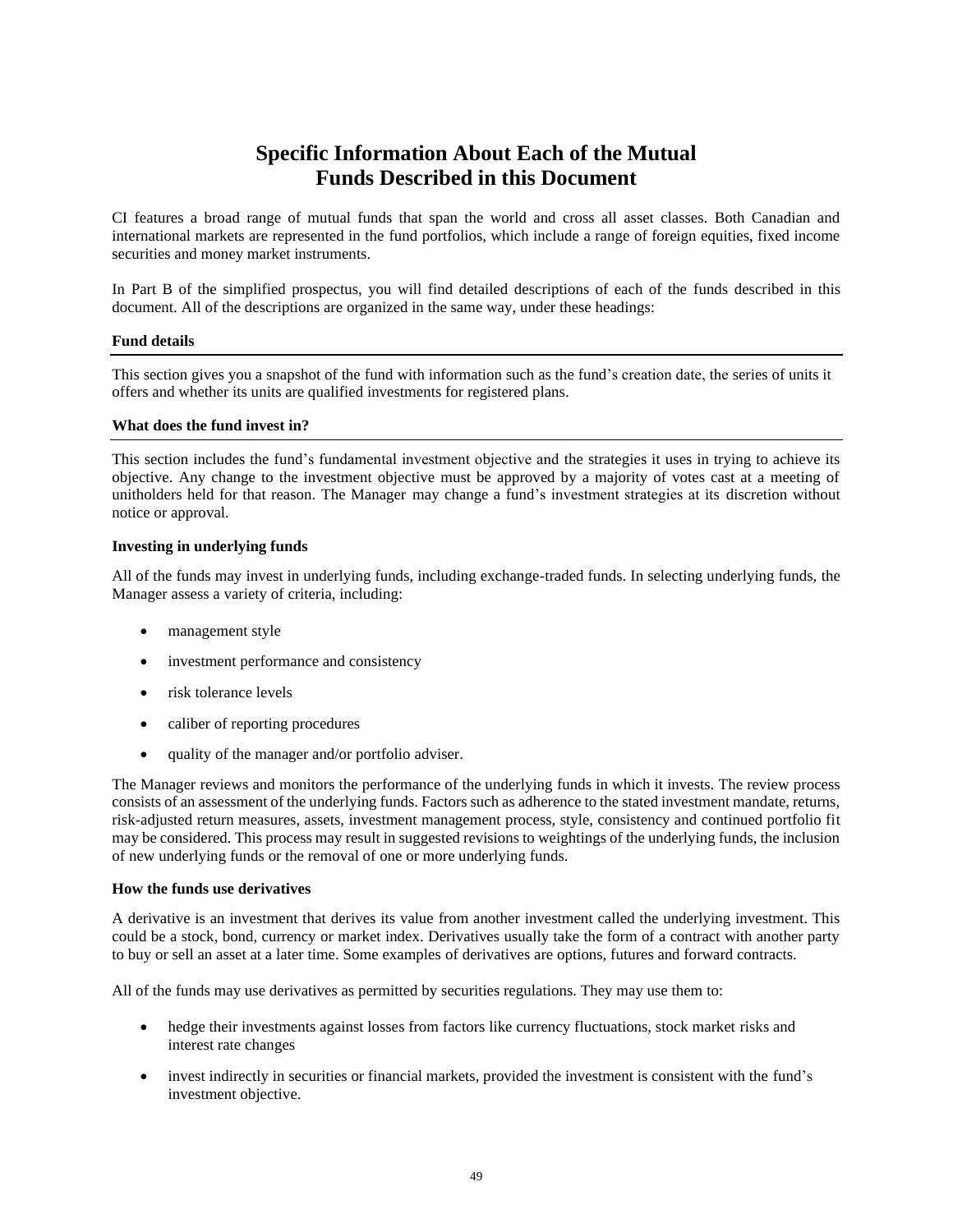When a fund uses derivatives for purposes other than hedging, it holds enough cash or money market instruments to fully cover its position in the derivative, as required by securities regulations.

#### **How the funds engage in securities lending transactions**

The funds may enter into securities lending transactions, repurchase transactions and reverse repurchase transactions.

A "*securities lending transaction"* is where a fund lends portfolio securities that it owns to a third party borrower. The borrower promises to return to the fund at a later date an equal number of the same securities and to pay a fee to the fund for borrowing the securities. While the securities are borrowed, the borrower provides the fund with collateral consisting of a combination of cash and securities. In this way, the fund retains exposure to changes in the value of the borrowed securities while earning additional fees.

A "*repurchase transaction"* is where a fund sells portfolio securities that it owns to a third party for cash and simultaneously agrees to buy back the securities at a later date at a specified price using the cash received by the fund from the third party. While the fund retains its exposure to changes in the value of the portfolio securities, it also earns fees for participating in the repurchase transaction.

A "*reverse repurchase transaction"* is where a fund purchases certain types of debt securities from a third party and simultaneously agrees to sell the securities back to the third party at a later date at a specified price. The difference between the fund's purchase price for the debt instruments and the resale price provides the fund with additional income.

As indicated above, securities lending, repurchase and reverse repurchase transactions enable the funds to earn additional income and thereby enhance their performance.

A fund will not enter into a securities lending transaction or a repurchase transaction if, immediately thereafter, the aggregate market value of all securities loaned by the fund and not yet returned to it or sold by the fund in repurchase transactions and not yet repurchased would exceed 50% of the net asset value of the fund (exclusive of collateral held by the fund for securities lending transactions and cash held by the fund for repurchase transactions).

#### **How the funds engage in short selling**

The funds may short sell as permitted by securities regulations. A short sale by a fund involves borrowing securities from a lender and selling those securities in the open market (or selling short the securities). At a later date, the same number of securities are repurchased by that fund and returned to the lender. In the interim, the proceeds from the first sale are deposited with the lender and the fund pays compensation to the lender on the borrowed securities. If the value of the securities declines between the time that the fund borrows the securities and the time it repurchases and returns the securities to the lender, the fund will make a profit for the difference (less any compensation the fund is required to pay to the lender). Selling short provides the funds with more opportunities for profits when markets are generally volatile or declining.

The funds will engage in short selling only within certain controls and limitations. Securities will be sold short only for cash and the fund will receive the cash proceeds within normal trading settlement periods for the market in which the short sale is made. All short sales will be effected only through market facilities through which those securities normally are bought and sold. At the time securities of a particular issuer are sold short by a fund, the aggregate market value of all securities of that issuer sold short will not exceed 5% of the total assets of the fund and the aggregate market value of all securities sold short by a fund will not exceed 20% of its total assets. The fund may deposit assets with lenders in accordance with industry practice in relation to its obligations arising under short sale transactions. The fund also will hold cash cover in an amount, including the fund's assets deposited with lenders, that is at least 150% of the aggregate market value of all securities it sold short on a daily marked-to-market basis. No proceeds from short sales will be used by a fund to purchase long positions other than cash cover.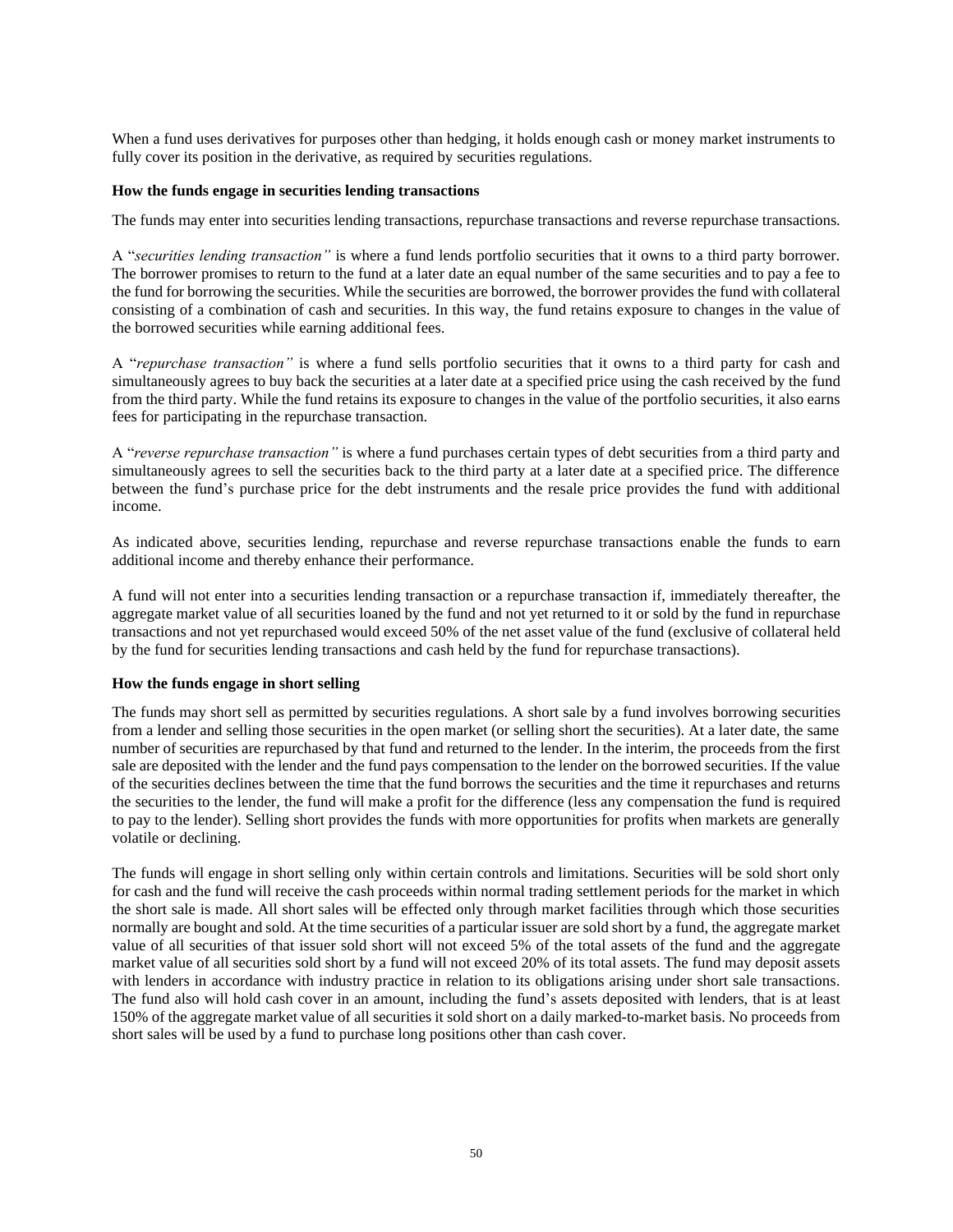#### **Investments in exchange-traded funds**

The funds have obtained an exemption from certain provisions of NI 81-102 in order to permit each fund, subject to certain conditions, to: (a) invest up to 100% of its net asset value in securities of any exchange-traded mutual fund that is not an index participation unit ("*IPU*") and is a reporting issuer in Canada (each, a "*Canadian Underlying ETF*"); (b) invest up to 10% of its net asset value in securities of exchange-traded mutual funds that are not IPU and are not reporting issuers in Canada, but whose securities are listed for trading on a stock exchange in the United States (each, a "*U.S. Underlying ETF*"); and (c) pay brokerage commissions in relation to its purchase and sale of securities of Canadian Underlying ETFs and U.S. Underlying ETFs.

#### **Investments in leveraged exchange-traded funds**

The funds have received exemptive relief from the Canadian securities regulatory authorities to permit them to invest in certain exchange-traded funds or ETFs which utilize leverage in an attempt to magnify returns by either a multiple or an inverse multiple of a specified widely quoted market index ("*Leveraged ETFs*"), and certain ETFs that seek to provide daily results that replicate the daily performance of gold or the value of a specified derivative, the underlying interest of which is gold on an unlevered basis, by a multiple of 200% ("*Leveraged Gold ETFs*"). Investments in the Leveraged ETFs and Leveraged Gold ETFs will be made only in accordance with the investment objective of each fund, and in no case will the aggregate investment in such ETFs plus investments in ETFs that seek to replicate the performance of gold on an unlevered basis ("*Gold ETFs*") exceed 10% of the fund's net assets at the time of purchase. A fund will only invest in a Leveraged ETF that is rebalanced daily to ensure that its performance and exposure to its underlying index will not exceed  $+\sqrt{200\%}$  of the corresponding daily performance of its underlying index. If a fund invested in Leveraged Gold ETFs, the Leveraged Gold ETFs would be rebalanced daily to ensure that their performance and exposure to their underlying gold interest will not exceed +200% of the corresponding daily performance of its underlying gold interest. If a fund engages in short selling, that fund will not short sell securities of the Leveraged ETFs or Leveraged Gold ETFs. In no case will a fund enter into any transaction if, immediately after the transaction, more than 20% of the net assets of the fund, taken at market value at the time of the transaction, would consist of, in aggregate, securities of the Leveraged ETFs, Gold ETFs, Leveraged Gold ETFs and all securities sold short by the fund. The funds may only invest in securities of Leveraged ETFs or Leveraged Gold ETFs that are traded on a stock exchange in Canada or the United States. The funds will not invest in a Leveraged ETF with a benchmark index that is based on (i) a physical commodity, or (ii) a specified derivative (within the meaning of NI 81 102) of which the underlying interest is a physical commodity.

## **Investments in Debt Obligations Issued or Guaranteed by Fannie Mae or Freddie Mac**

The funds have obtained an exemption from certain provisions of NI 81-102 in order to permit each fund to invest more than 10% of its net assets in debt obligations issued or guaranteed by either Fannie Mae or Freddie Mac ("*Fannie or Freddie Securities*") by purchasing securities of an issuer, entering into a specified derivative transaction or purchasing index participation units, provided that: (a) such investments are consistent with the fund's investment objective; (b) the Fannie or Freddie Securities or the corporate debt of Fannie Mae or Freddie Mac (*"Fannie or Freddie Debt"),* as applicable, maintain a credit rating assigned by Standard & Poor's Rating Services (Canada) or an equivalent rating assigned by one or more other designated rating organizations to a Fannie or Freddie Security or Fannie or Freddie Debt, as applicable, that is not less than the credit rating when assigned by such designated rating organization to the debt of the United States government of approximately the same term as the remaining term to maturity of, and denominated in the same currency as, the Fannie or Freddie Security or the Fannie or Freddie Debt, as applicable; and (c) such rating is not less than a credit rating of BBB- assigned by Standard & Poor's Rating Services or an equivalent rating by one or more other designated rating organizations.

#### **Depositing Portfolio Assets with Borrowing Agents**

The funds have obtained exemptive relief to permit each fund to deposit portfolio assets with a borrowing agent (that is not the fund's custodian or sub-custodian) as security in connection with a short sale of securities, provided that the aggregate market value of the portfolio assets being deposited, excluding the aggregate market value of the proceeds from outstanding short sales of securities held by the borrowing agent, does not exceed 10% of the net asset value of the fund at the time of deposit.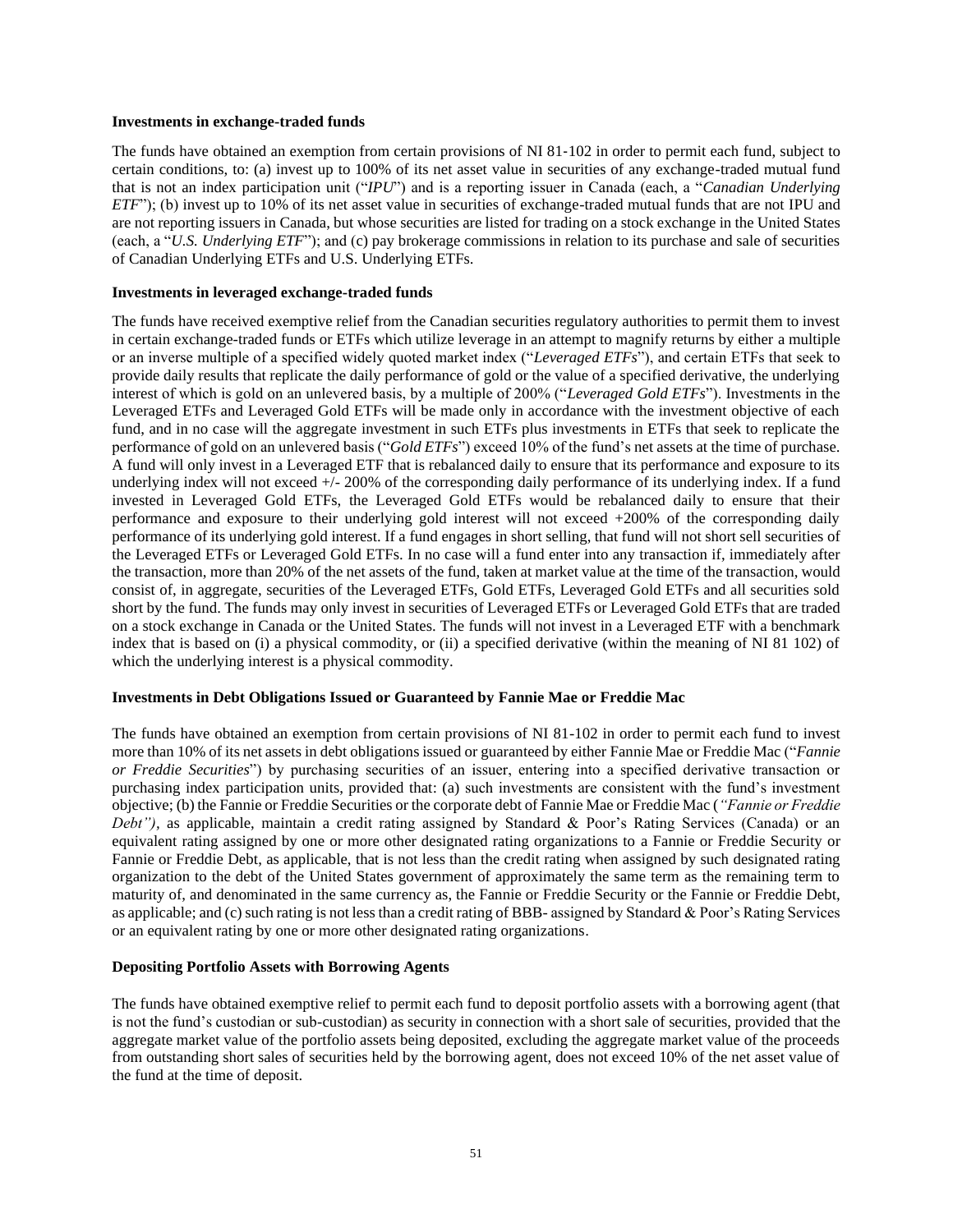#### **Portfolio turnover rate**

A fund's portfolio turnover rate indicates how actively the fund's portfolio adviser manages its portfolio investments. A portfolio turnover rate of 100% is equivalent to the fund buying and selling all of the securities in its portfolio one time in the course of a year. The higher a fund's portfolio turnover rate in a year, the greater the trading costs payable by the fund in the year and the greater the likelihood that gains or losses will be realized by the fund. The trading costs associated with portfolio turnover may adversely affect a fund's performance.

## **What are the risks of investing in the fund?**

This section shows the specific risks associated with an investment in the fund, which are in addition to the affecting all or most of the funds. These risks are described in the section "*What is a Mutual Fund and What Are the Risks of Investing in a Mutual Fund? – Types of risk*".

## **Risk classification methodology**

The Manager determines the risk level for each fund in accordance with a standardized risk classification methodology in NI 81-102 that is based on the mutual fund's historical volatility as measured by the 10-year standard deviation of the returns of the mutual fund. Standard deviation is a common statistic used to measure the volatility and risk of an investment. Mutual fund with higher standard deviations are generally classified as being more risky. Just as historical performance may not be indicative of future returns, the fund's historical volatility may not be indicative of its future volatility. You should be aware that other types of risk, both measurable and non-measurable, also exist.

Where a fund has offered units to the public for less than 10 years, the standardized methodology requires that the standard deviation of a reference mutual fund or index that reasonably approximates or, for a newly established fund, is reasonably expected to approximate, the standard deviation of the fund be used to determine the risk rating of the fund. As the funds are new, the applicable reference fund or index used to determine the risk ratings for each such fund is displayed in the table at the end of this section.

Each fund is assigned an investment risk rating in one of the following categories:

- **Low** this level of risk is typically associated with investments in money market funds and Canadian fixed income funds;
- **Low to Medium** this level of risk is typically associated with investments in balanced funds and global and/or corporate fixed income funds;
- **Medium** this level of risk is typically associated with investments in equity portfolios that are diversified among a number of large-capitalization Canadian and/or international equity securities;
- **Medium to High** this level of risk is typically associated with investments in equity funds that may concentrate their investments in specific regions or in specific sectors of the economy; and
- **High** this level of risk is typically associated with investment in equity portfolios that may concentrate their investments in specific regions or in specific sectors of the economy where there is a substantial risk of loss (e.g., emerging markets, precious metals).

| Name of Fund                                   | Reference Index                                                                             |
|------------------------------------------------|---------------------------------------------------------------------------------------------|
| CI DoubleLine Core Plus Fixed Income US\$ Fund | Bloomberg Barclays U.S. Aggregate Bond Index<br>(USD)                                       |
| CI DoubleLine Income US\$ Fund                 | Bloomberg Barclays U.S. Securitized<br>MBS/ABS/CMBS and Covered Total Return Index<br>(USD) |
| CI DoubleLine Total Return Bond US\$ Fund      | Bloomberg Barclays U.S. Aggregate Bond Index<br>(USD)                                       |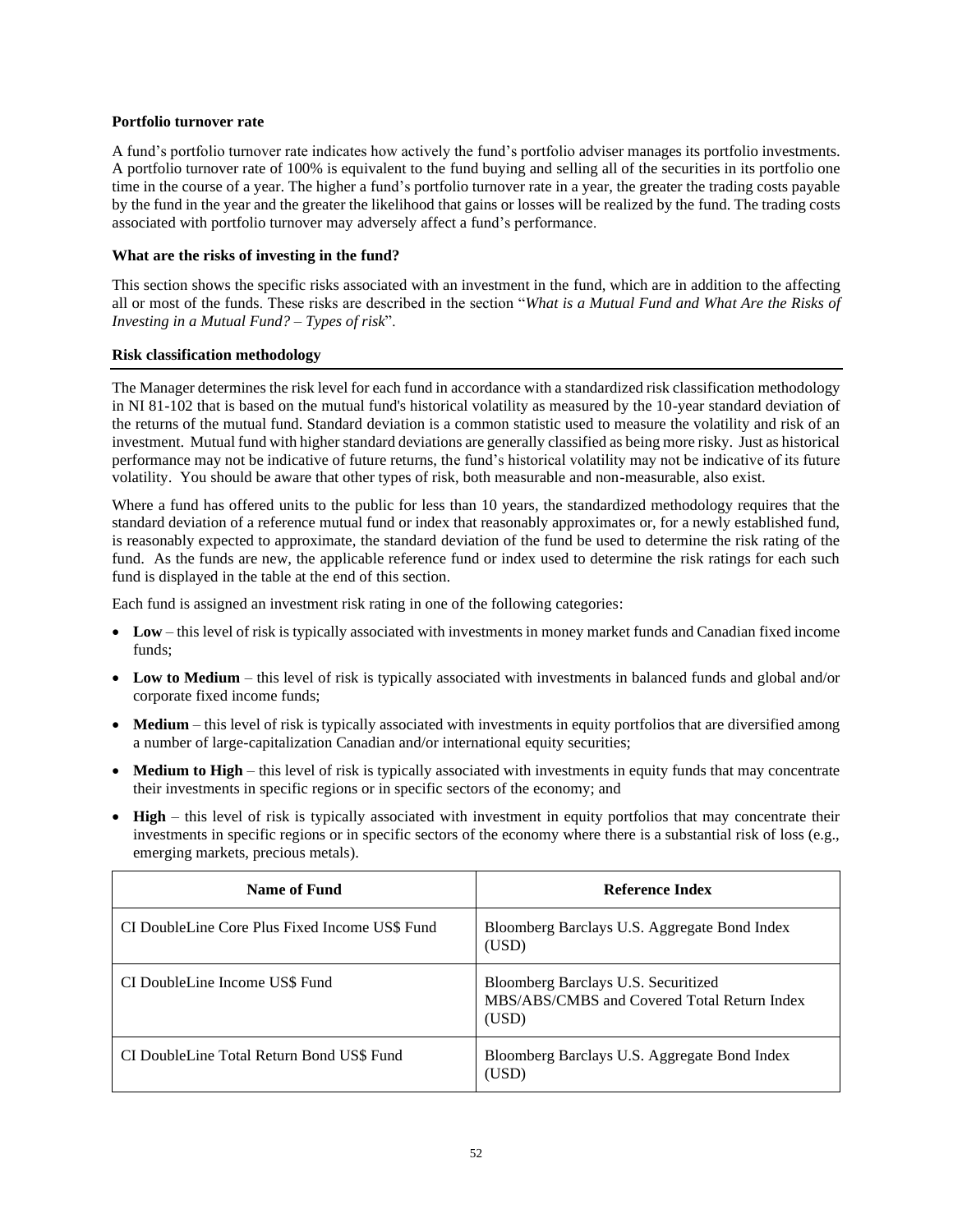### *Reference Index Descriptions*

The **Bloomberg Barclays U.S. Aggregate Bond Index (USD)** is a broad-based flagship benchmark that measures the investment grade, U.S. dollar-denominated, fixed-rate taxable bond market.

The **Bloomberg Barclays U.S. Securitized: MBS/ABS/CMBS and Covered Total Return Index (USD)** is designed to capture fixed income instruments whose payments are backed or directly derived from a pool of assets that is protected or ring-fenced from the credit of a particular issuer (either by bankruptcy remote special purpose vehicle or bond covenant). Underlying collateral for securitized bonds can include residential mortgages, commercial mortgages, public sector loans, auto loans or credit card payments. There are four main sub-components of the securitized sector: MBS Pass-Through, ABS, CMBS, and Covered.

There may be times when the Manager believes the standardized methodology produces a result that does not reflect the fund's risk based on other qualitative factors. As a result, the Manager may place the fund in a higher risk rating category, as appropriate. The Manager reviews the risk rating for the fund on an annual basis or if there has been a material change to the fund's investment objectives or investment strategies.

The manner in which the Manager identifies risks is available on request, at no cost, by calling 1-800-792-9355 or by emailing service@ci.com.

#### **Who should invest in this fund?**

This section tells you the type of investment portfolio or investor the fund may be suitable for. This is meant as a general guide only. For advice about your own circumstances, you should consult your representative.

### **Distribution policy**

#### **All units**

If a fund pays distribution, it will be paid in the same currency in which you hold your units. **Generally, distributions are automatically reinvested, without charges, in additional units of the same fund. In respect of Mutual Fund Series units, you can also ask in writing to have them invested in another mutual fund managed by the Manager or to receive your distributions in cash for funds you hold in non-registered accounts. Cash distributions are not subject to redemption fees.** The Manager may change the distribution policy at its discretion.

## *Year-End Distributions*

If, in any taxation year, after the ordinary distributions, there would remain in a fund additional net income or net realized capital gains, the fund will be required to pay or make payable such net income and net realized capital gains as one or more special year-end distributions in such year to unitholders as is necessary to ensure that the fund will not be liable for non-refundable income tax on such amounts under Part I of the Income Tax Act (after taking into account all available deductions, credits and refunds). Such special distributions may be paid in the form of units and/or cash. Any special distributions payable in units of a fund will increase the aggregate adjusted cost base of a unitholder's units. In the case of ETF Series units, immediately following payment of such a special distribution in units, the number of units outstanding will be automatically consolidated such that the number of units outstanding after such distribution will be equal to the number of units outstanding immediately prior to such distribution, except in the case of a non-resident unitholder to the extent tax is required to be withheld in respect of the distribution.

For more information about distributions, see "*Canadian Federal Income Tax Considerations for Investors*".

#### **ETF Series units**

Cash distributions, if any, on the ETF Series units of a fund are expected to be made at least monthly. None of the funds have a fixed distribution amount for the ETF Series units. The amount of ordinary cash distributions, if any, will be based on the Manager's assessment of anticipated cash flow and anticipated expenses of the funds from time to time. The date(s) of any ordinary cash distribution of ETF Series of the funds will be announced in advance by issuance of a press release. Subject to compliance with the investment objectives of a fund, the Manager may, in its complete discretion, change the frequency of these distributions in respect of the ETF Series of the fund and any such change will be announced by press release.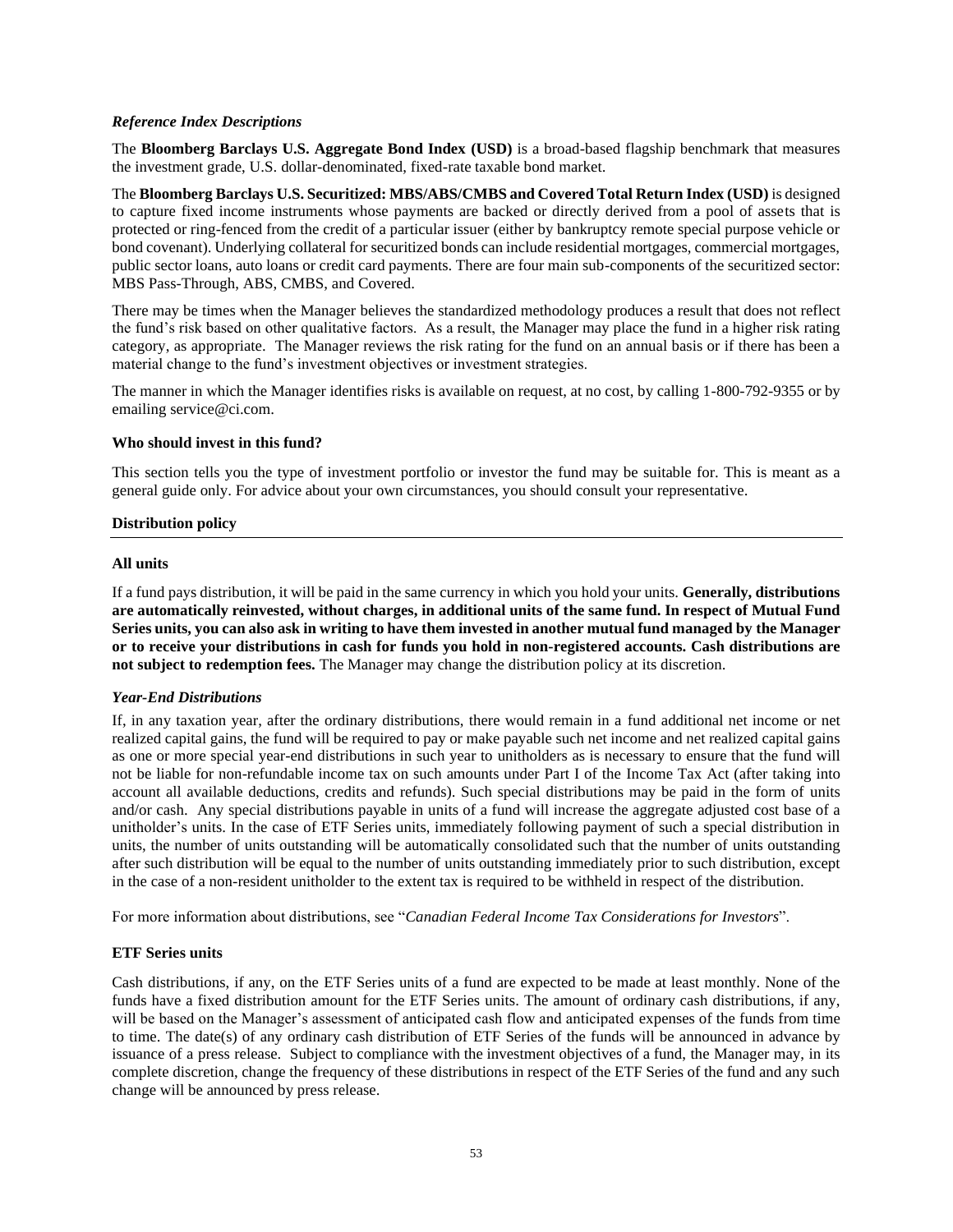Depending on the underlying investments of a fund, distributions on ETF Series units of the fund may consist of ordinary income, including foreign source income, taxable dividends from taxable Canadian corporations, interest and other distributions received by the fund but may also include net realized capital gains, in any case, less the expenses of the fund and may include returns of capital. To the extent that the expenses of the fund exceed the income generated by the fund in any applicable distribution period, it is not expected that a distribution for that period will be paid.

## *Distribution Reinvestment Plan*

At any time, unitholders of an ETF Series of a fund may elect to participate in the Manager's distribution reinvestment plan (the "*Reinvestment Plan*") by contacting the CDS Participant through which the unitholder holds his or her ETF Series units. Under the Reinvestment Plan, cash distributions (net of any required withholding tax) will be used to acquire additional ETF Series units of the fund (the "*Plan Units*") from the market and will be credited to the account of the unitholder (the "*Plan Participant*") through CDS.

Any eligible unitholder may enroll in the Reinvestment Plan by notifying the CDS Participant through which the unitholder holds his or her ETF Series units of such unitholder's intention to participate in the Reinvestment Plan. Under the Reinvestment Plan, cash distributions will be used to acquire Plan Units in the market and will be credited to the account of the Plan Participant through CDS. The CDS Participant must, on behalf of such Plan Participant, elect online via CDSX no later than 5:00 p.m. (Eastern time) on each applicable date determined by the Manager as a record date for the determination of unitholders entitled to receive a distribution (each, a "*Distribution Record Date*") in respect of the next expected distribution in which the unitholder wishes to participate. These elections are received directly by TSX Trust Company, the Plan Agent, via CDSX. If this election via CDSX is not received by the Plan Agent by the applicable deadline, the unitholder will not participate in the Reinvestment Plan for that distribution.

## *Fractional Units*

No fractional Plan Units will be purchased or sold under the Reinvestment Plan. Payments in cash for any remaining uninvested funds may be made in lieu of fractional Plan Units by the Plan Agent to CDS or CDS Participant, on a monthly or quarterly basis, as the case may be. Where applicable, CDS will, in turn, credit the Plan Participant, via the applicable CDS Participant.

#### *Amendments, Suspension or Termination of the Reinvestment Plan*

Any Plan Participant may withdraw from the Reinvestment Plan by contacting the CDS Participant through which the unitholder holds its ETF Series units for procedures.

Plan Participants may voluntarily terminate their participation in the Reinvestment Plan by notifying their CDS Participant no later than 4:00 p.m. (Eastern time) at least two business days immediately prior to the applicable Distribution Record Date. If notice is received after this deadline, participation will continue for that distribution only. Future distributions will be made in cash to such unitholders.

The Manager may terminate the Reinvestment Plan with respect to a fund in its sole discretion, upon not less than 30 days' notice to: (i) the Plan Participants, via the CDS Participants through which the Plan Participants hold their ETF Series units, (ii) the Plan Agent, and (iii) the TSX (if applicable). The Manager may also amend, modify or suspend the Reinvestment Plan with respect to a fund at any time in its sole discretion, provided that it complies with certain requirements and gives notice of that amendment, modification or suspension (which notice may be given by issuing a press release containing a summary description of the amendment or in any other manner the Manager determines appropriate) to: (i) CDS Participants through which the Plan Participants hold their ETF Series units, (ii) the Plan Agent, and (iii) the TSX (if applicable). The Reinvestment Plan will terminate automatically with respect to a fund upon the termination of that fund.

The Manager may adopt additional rules and regulations to facilitate the administration of the Reinvestment Plan, subject to the approval of the TSX (if required by the TSX rules). The Manager may, in its sole discretion, and upon at least 30 days' written notice to the Plan Agent, remove the Plan Agent and appoint a new Plan Agent.

## *Other Provisions Relating to the Reinvestment Plan*

Participation in the Reinvestment Plan is restricted to unitholders of a ETF Series of a fund who are residents of Canada for the purposes of the Income Tax Act. Partnerships (other than "*Canadian partnerships*" as defined in the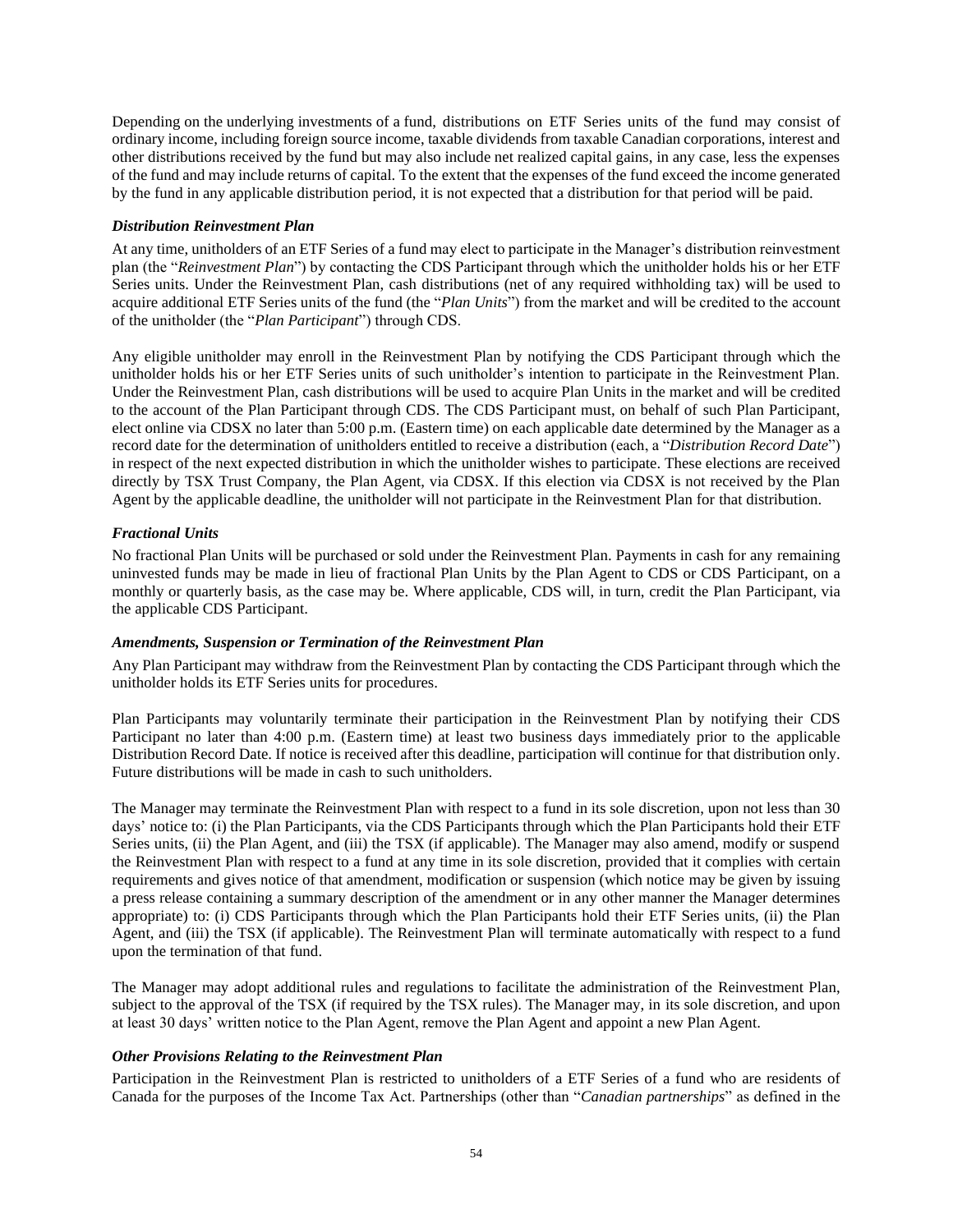Tax Act) are not eligible to participate in the Reinvestment Plan. Upon becoming a non-resident of Canada or a partnership (other than a Canadian partnership), a Plan Participant shall notify their CDS Participant and terminate participation in the Reinvestment Plan immediately. For the purpose of the Reinvestment Plan, the Plan Agent will not have any duty to inquire into the residency status or partnership status of Plan Participants, nor will the Plan Agent be required to know the residency status or partnership status of Plan Participants other than as notified by CDS or the Manager.

The automatic reinvestment of the distributions under the Reinvestment Plan will not relieve Plan Participants of any income tax applicable to such distributions. Each Plan Participant will be mailed annually the information necessary to enable such Plan Participant to complete an income tax return with respect to amounts paid or payable by fund to the Plan Participant in the preceding taxation year.

## **Fund expenses indirectly borne by investors**

This section is an example of the expenses the fund pays on its series of units. The example is intended to help you compare the cost of investing in the fund with the cost of investing in other mutual funds. While you do not pay these costs directly, they have the effect of reducing the fund's returns. It assumes that the management expense ratio ("*MER*") of the fund was the same throughout each period shown as it was during the last completed financial year and that you earned a total annual return of 5% over the indicated time period. Investors in certain series of units are charged fees directly by their representative's firm or the Manager that are not included in this section. For more information about fees and expenses, see "*Fees and Expenses*".

### **Some terms used in this simplified prospectus**

The Manager has written this document in plain language, but this simplified prospectus includes financial terms that may be new to you. This section explains a number of these terms.

**Bonds** – fixed income securities issued by governments and corporations to finance their operations or pay for major projects. When you buy a bond you are in effect lending money to the issuer. In return you receive interest payments and the face amount of the bond on a future date called the maturity date.

**Commercial paper** - short-term fixed income securities that generally mature in less than one year. They are generally issued by banks, corporations and other borrowers and are usually not backed by any assets.

**Common share** - an equity security representing part ownership in a company. Common shares usually come with rights such as the right to vote at shareholder meetings.

**Convertible securities** - bonds, debentures or preferred shares that the owner may exchange for shares of the company.

**Debentures** - fixed income securities issued by a government or corporation usually backed only by the general credit of the issuer.

**Debt securities -** debt instrument, such as a government bond, corporate bond, municipal bond or preferred share, that can be bought or sold between two parties and has basic terms defined, such as notional amount, interest rate, and maturity and renewal date. It also includes collateralized securities, such as collateralized debt obligations, CMOs, mortgage-related securities and zero-coupon securities.

**Derivative** - an investment that derives its value from another investment, which is called the underlying investment. This could be a stock, bond, currency or market index. Derivatives usually take the form of a contract with another party to buy or sell an asset at a later time. Some examples of derivatives are options, futures and forward contracts.

**Exchange-traded funds –** exchange-traded funds are investment funds whose securities are listed for trading on an exchange.

**Equity securities** - securities representing part ownership of a company. A typical example is common shares.

**Equity-related securities** - securities that behave like equity securities. They include warrants and convertible securities.

**Fixed income securities** - securities that generate interest or dividend income, such as bonds, debentures, commercial paper, treasury bills and other money market instruments and preferred shares.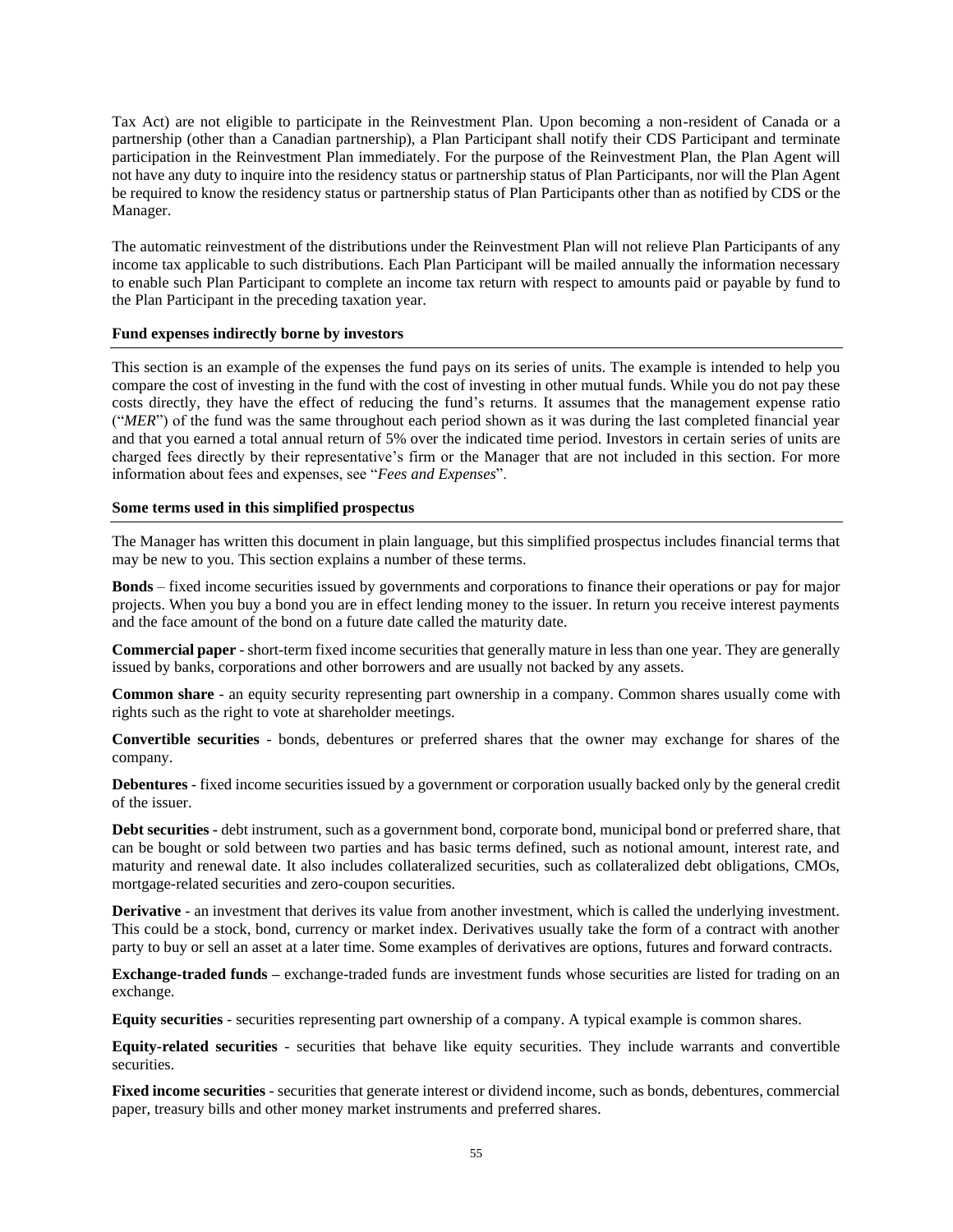**Forward contract** – an agreement for the future delivery or sale of a foreign currency, commodity or other asset, with the price set at the time the agreement is made.

**Maturity** - the date on which a fixed income security repays the face amount of the investment. Also known as the date the security comes due.

**Money market instruments** - short-term fixed income securities that mature in less than a year. They include government treasury bills, commercial paper and bankers' acceptances.

**Options** - the right, but not the obligation, to buy or sell specific securities or properties at a specified price within a specified time.

**Preferred share** - a security that usually entitles the owner to a fixed dividend ahead of a company's common shares and to a maximum stated dollar value per share if the company is dissolved.